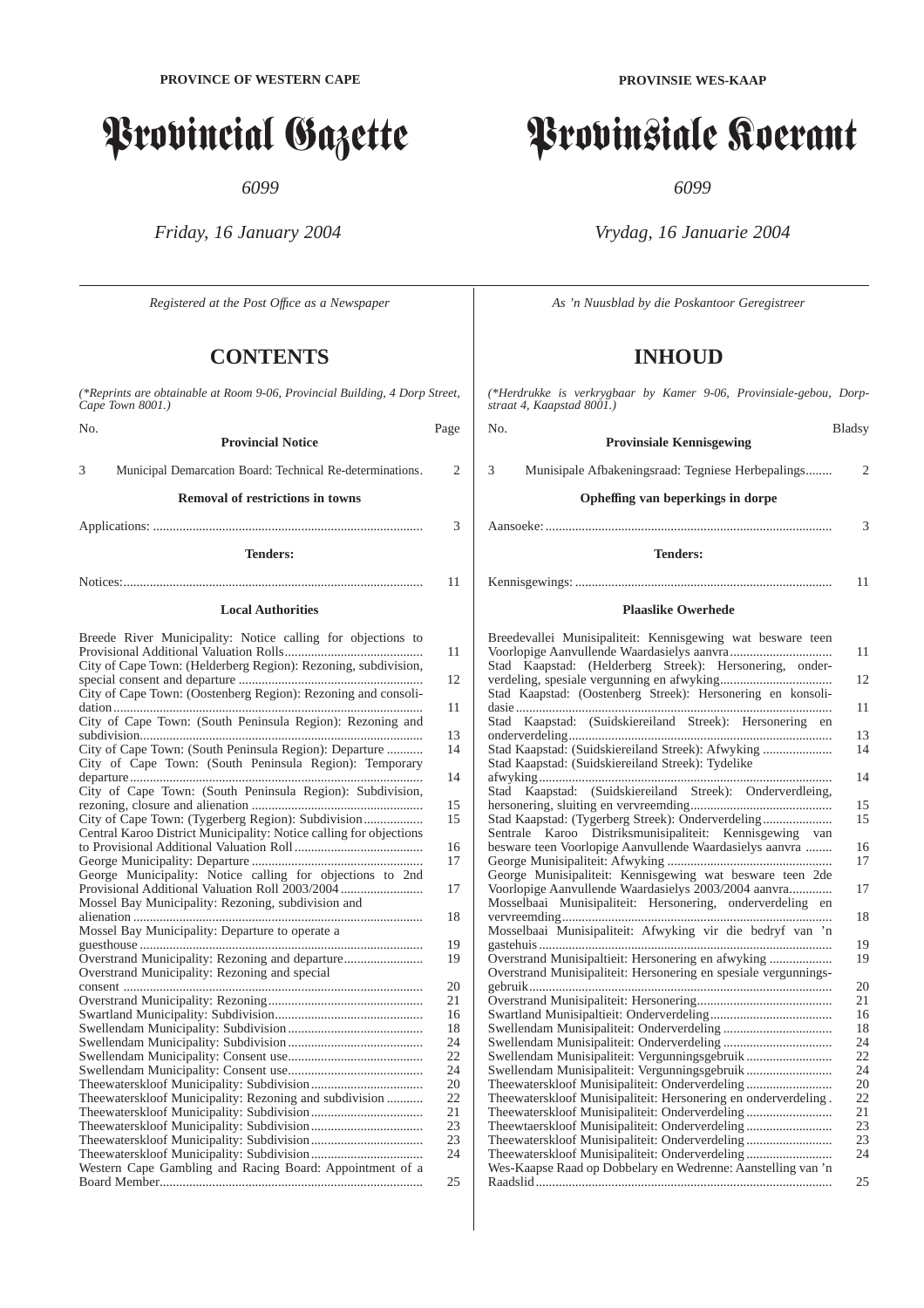|                                                                                                                                 |            | <b>PROVINCIAL NOTICE</b>                                                                                                                                                 |                 |                                                |                                                                                                                                  | <b>PROVINSIALE KENNISGEWING</b>                                                                                                             |                  |
|---------------------------------------------------------------------------------------------------------------------------------|------------|--------------------------------------------------------------------------------------------------------------------------------------------------------------------------|-----------------|------------------------------------------------|----------------------------------------------------------------------------------------------------------------------------------|---------------------------------------------------------------------------------------------------------------------------------------------|------------------|
| tion.                                                                                                                           |            | The following Provincial Notice is published for general informa-                                                                                                        |                 | gepubliseer.                                   |                                                                                                                                  | Die volgende Provinsiale Kennisgewing word vir algemene inligting                                                                           |                  |
| G. A. LAWRENCE,<br>DIRECTOR-GENERAL                                                                                             |            |                                                                                                                                                                          |                 | G. A. LAWRENCE,<br>DIREKTEUR-GENERAAL          |                                                                                                                                  |                                                                                                                                             |                  |
| Provincial Building,<br>Wale Street,<br>Cape Town.                                                                              |            |                                                                                                                                                                          |                 | Provinsiale-gebou,<br>Waalstraat,<br>Kaapstad. |                                                                                                                                  |                                                                                                                                             |                  |
|                                                                                                                                 |            |                                                                                                                                                                          |                 |                                                |                                                                                                                                  |                                                                                                                                             |                  |
|                                                                                                                                 |            |                                                                                                                                                                          |                 |                                                |                                                                                                                                  |                                                                                                                                             |                  |
|                                                                                                                                 |            |                                                                                                                                                                          |                 |                                                |                                                                                                                                  |                                                                                                                                             |                  |
|                                                                                                                                 |            |                                                                                                                                                                          |                 |                                                |                                                                                                                                  |                                                                                                                                             |                  |
|                                                                                                                                 |            |                                                                                                                                                                          |                 |                                                |                                                                                                                                  |                                                                                                                                             |                  |
|                                                                                                                                 |            |                                                                                                                                                                          |                 |                                                |                                                                                                                                  |                                                                                                                                             |                  |
|                                                                                                                                 |            |                                                                                                                                                                          |                 |                                                |                                                                                                                                  |                                                                                                                                             |                  |
| P.N. 3/2004                                                                                                                     |            |                                                                                                                                                                          | 16 January 2004 | P.K. 3/2004                                    |                                                                                                                                  |                                                                                                                                             | 16 Januarie 2004 |
|                                                                                                                                 |            | MUNICIPAL DEMARCATION BOARD:<br>(TECHNICAL RE-DETERMINATIONS)                                                                                                            |                 |                                                |                                                                                                                                  | MUNISIPALE AFBAKENINGSRAAD<br>(TEGNIESE HERBEPALINGS)                                                                                       |                  |
|                                                                                                                                 |            | PUBLICATION OF DECISIONS                                                                                                                                                 |                 |                                                |                                                                                                                                  | PUBLISERING VAN BESLUITE                                                                                                                    |                  |
| IN TERMS OF SECTION 21(5) OF THE LOCAL GOVERNMENT:<br>MUNICIPAL DEMARCATION ACT, 1998<br>(ACT NO. 27 OF 1998)<br>(WESTERN CAPE) |            |                                                                                                                                                                          |                 |                                                | INGEVOLGE ARTIKEL 21(5) VAN DIE WET OP PLAASLIKE<br>REGERING: MUNISIPALE AFBAKENING, 1998<br>(WET NO. 27 VAN 1998)<br>(WES-KAAP) |                                                                                                                                             |                  |
|                                                                                                                                 |            | In terms of section $21(5)(b)$ of the Local Government: Municipal                                                                                                        |                 |                                                |                                                                                                                                  | Ingevolge artikel $21(5)(b)$ van die Wet op Plaaslike Regering:                                                                             |                  |
|                                                                                                                                 |            | Demarcation Act, 1998, the Municipal Demarcation Board has decided<br>to confirm its re-determination of the municipal boundaries published<br>in the following Notices: |                 |                                                | Kennisgewings gepubliseer was, te bevestig:                                                                                      | Munisipale Afbakening, 1998, het die Munisipale Afbakeningsraad<br>besluit om die herbepaling van die munisipale grense wat in die volgende |                  |
| Reference                                                                                                                       | Notice No. | Provincial Gazette No.                                                                                                                                                   | Date            | Verwysing                                      | Kennisgewing No.                                                                                                                 | Provinsiale Koerant No.                                                                                                                     | Datum            |
| DEM1032                                                                                                                         | 363        | 6081                                                                                                                                                                     | 5 November 2003 | <b>DEM1032</b>                                 | 363                                                                                                                              | 6081                                                                                                                                        | 5 November 2003  |
| <b>DEM1034</b>                                                                                                                  | 364        | 6081                                                                                                                                                                     | 5 November 2003 | DEM1034                                        | 364                                                                                                                              | 6081                                                                                                                                        | 5 November 2003  |
| DEM1035                                                                                                                         | 356        | 6081                                                                                                                                                                     | 5 November 2003 | DEM1035                                        | 356                                                                                                                              | 6081                                                                                                                                        | 5 November 2003  |
| DEM1036                                                                                                                         | 366        | 6081                                                                                                                                                                     | 5 November 2003 | DEM1036                                        | 366                                                                                                                              | 6081                                                                                                                                        | 5 November 2003  |
| <b>DEM1037</b>                                                                                                                  | 367        | 6081                                                                                                                                                                     | 5 November 2003 | DEM1037                                        | 367                                                                                                                              | 6081                                                                                                                                        | 5 November 2003  |
| <b>DEM1038</b>                                                                                                                  | 368        | 6081                                                                                                                                                                     | 5 November 2003 | <b>DEM1038</b>                                 | 368                                                                                                                              | 6081                                                                                                                                        | 5 November 2003  |
| DEM1042                                                                                                                         | 369        | 6081                                                                                                                                                                     | 5 November 2003 | DEM1042                                        | 369                                                                                                                              | 6081                                                                                                                                        | 5 November 2003  |
| DEM1043                                                                                                                         | 370        | 6081                                                                                                                                                                     | 5 November 2003 | DEM1043                                        | 370                                                                                                                              | 6081                                                                                                                                        | 5 November 2003  |

Particulars of the re-determinations have been sent to the Electoral Commission in terms of section 23 of the Act.

The following re-determination has been withdrawn for further investigation:

| Reference | Notice No. | Provincial Gazette No. | Date            |
|-----------|------------|------------------------|-----------------|
| DEM514    | 362        | 6081                   | 5 November 2003 |

Dr M. O. Sutcliffe

Chairperson: Municipal Demarcation Board.

Dr M. O. Sutcliffe

Voorsitter: Munisipale Afbakeningsraad.

Wet, aan die Verkiesingskommissie gestuur.

Besonderhede van die herbepalings is ingevolge artikel 23 van die

5 November 2003

Die volgende herbepaling is teruggetrek vir verdere ondersoek:

*Verwysing Kennisgewing No. Provinsiale Koerant No. Datum*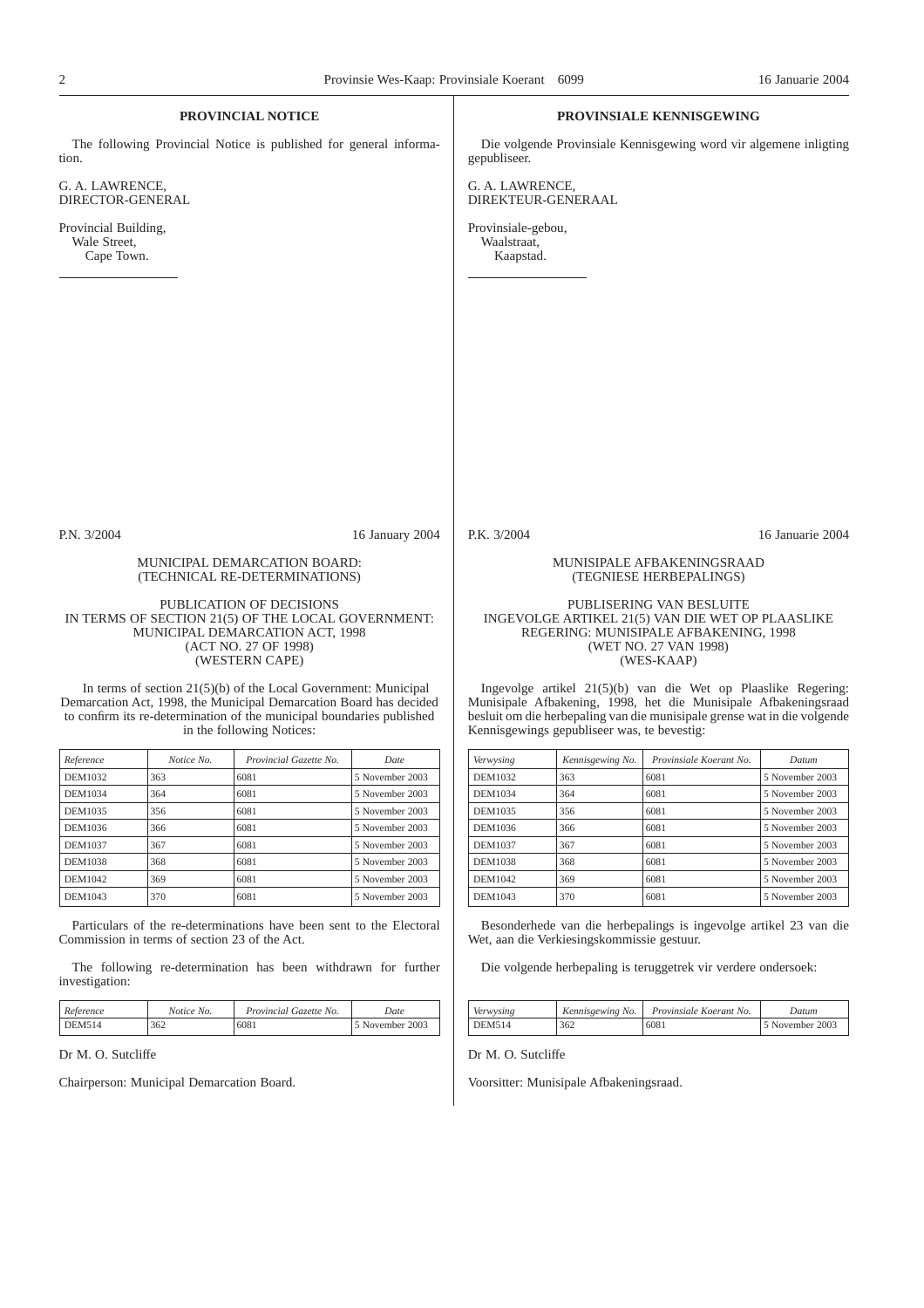#### MOSSEL BAY MUNICIPALITY

#### REMOVAL OF RESTRICTIONS ACT, 1967 (ACT 84 OF 1967)

#### ORDINANCE ON LAND USE PLANNING, 1985 (ORD. 15 OF 1985)

#### LOCAL GOVERNMENT ACT: MUNICIPAL SYSTEMS, 2000 (ACT 32 OF 2000)

#### ERF 3204 MOSSEL BAY: REMOVAL OF RESTRICTIONS AND SUBDIVISION

Notice is hereby given in terms of Section 3(6) of the above Act that the undermentioned application has been received and is open for inspection at the office of the Municipal Manager, P.O. Box 25, Mossel Bay, 6500 and any enquiries may be directed to telephone number (044) 691 2215 or fax number (044) 691 1912. The application is also open to inspection at the office of the Director: Land Development Management, Provincial Administration of the Western Cape, Room 601, 27 Wale Street, Cape Town from 08:00-12:30 and 13:00-15:30 (Monday to Friday). Telephonic enquiries in this regard may be made at telephone number (021) 483 8788 and the Directorate's fax number is (021) 483 3633. Any objections, with full reasons therefor, should be lodged in writing at the Office of the above-mentioned Director: Land Development Management, Private Bag X9086, Cape Town, 8000 with a copy to the above-mentioned Local Authority on or before Monday, 16 February 2004 quoting the above Act and the objector's erf number. Any comments received after the aforementioned closing date may be disregarded.

In terms of Section 21 of Act 32 of 2000 persons who cannot write or read are invited to come to any one of the five Customer Care Managers of Council at Mossel Bay, D'Almeida, Kwanonqaba, Hartenbos and Great Brak River where assistance will be given to transcribe their comments or objections.

*Applicant Nature of Application*

J P du Toit obo V Kask Removal of restrictive title conditions applicable to Erf 3204, Mossel Bay to enable the owner to subdivide the property into two portions (Portion  $A = \pm 1020$  m<sup>2</sup> and Remainder  $\frac{1}{2} \pm 1.459$  m<sup>2</sup>) in order to utilize the properties for single residential purposes.

Application is also made in terms of Section 24 of the Ordinance on Land Use Planning, 1985 (Ord. 15 of 1985) for the subdivision of Erf 3204 Mossel Bay for single residential purposes.

E17/2/2/2/AM18/Erf: 3204 (M/B)

File Reference: 15/4/2/1

C. Zietsman, Municipal Manager

#### MUNISIPALITEIT MOSSELBAAI

WET OP OPHEFFING VAN BEPERKINGS, 1967 (WET 84 VAN 1967)

### ORDONNANSIE OP GRONDGEBRUIKBEPLANNING, 1985 (ORD. 15 VAN 1985)

#### WET OP PLAASLIKE REGERING: MUNISIPALE STELSELS, 2000 (WET 32 VAN 2000)

### ERF 3204 MOSSELBAAI: OPHEFFING VAN BEPERKINGS EN ONDERVERDELING

Kragtens Artikel 3(6) van bogenoemde Wet word hiermee kennis gegee dat die onderstaande aansoek ontvang is en ter insae lê by die kantoor van die Munisipale Bestuurder, Posbus 25, Mosselbaai, 6500 en enige navrae kan gerig word by telefoonnommer (044) 691 2215 of faksnommer (044) 691 1912. Die aansoek lê ook ter insae by die kantoor van die Direkteur: Grondontwikkelingsbestuur, Provinsiale Administrasie van die Wes-Kaap, Kamer 601, Waalstraat 27, Kaapstad vanaf 08:00-12:30 en 13:00-15:30 (Maandag tot Vrydag). Telefoniese navrae in hierdie verband kan gerig word by (021) 483 8788 en die Direktoraat se faksnommer (021) 483 3633. Enige besware, met volledige redes daarvoor, moet skriftelik voor of op Maandag, 16 Februarie 2004 by die kantoor van bogenoemde Direkteur: Grondontwikkelingsbestuur, Privaatsak X9086, Kaapstad, 8000 met 'n afskrif aan bogenoemde Plaaslike Owerheid ingedien word met vermelding van bogenoemde Wet en beswaarmaker se erfnommer. Enige kommentaar wat na die voorgemelde sluitingsdatum ontvang word, mag moontlik nie in ag geneem word nie.

In terme van Artikel 21 van Wet 32 van 2000 word persone wat nie kan lees of skryf nie, versoek om gedurende normale kantoorure enige van die vyf Klantediensbestuurders van die Raad te Mosselbaai, D'Almeida, Kwanonqaba, Hartenbos en Groot-Brakrivier onderskeidelik, te nader waar sodanige persoon gehelp sal word om sy/haar kommentaar of besware op skrif te stel.

doeleindes.

*Aansoeker Aard van Aansoek*

J P du Toit nms V Kask Opheffing van beperkende titelvoorwaardes van toepassing op Erf 3204, Mosselbaai ten einde die eienaar in staat te stel om die erf te onderverdeel in twee gedeeltes (Gedeelte A —  $\pm$  1 020 m<sup>2</sup> en Restant —  $\pm 1$  459 m<sup>2</sup>) ten einde die erwe vir enkelresidensiële doeleindes aan te wend. Daar word ook aansoek gedoen kragtens Artikel 24 van die Ordonnansie op Grondgebruikbeplanning, 1985 (Ord. 15 van 1985) vir die onderverdeling van Erf 3204 Mosselbaai vir enkelresidensiële

E17/2/2/2/AM18/Erf: 3204 (M/B)

Lêer Verwysing: 15/4/2/1

C. Zietsman, Munisipale Bestuurder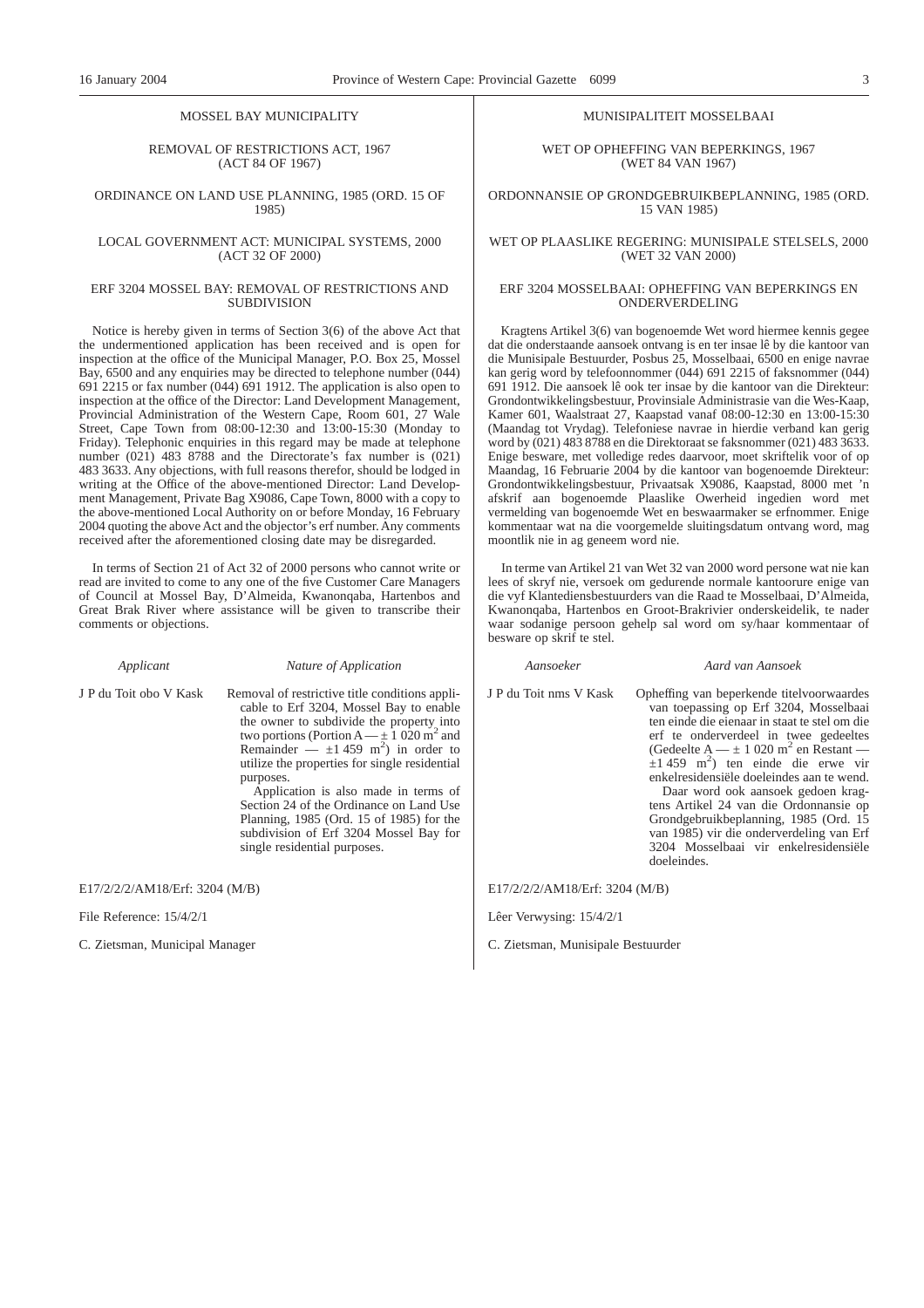#### LANGEBERG MUNICIPALITY

#### 1. REMOVAL OF RESTRICTION ACT, 1967 (ACT 84 OF 1967) ERF 583 EBENHAEZER STREET STILBAAI WEST

#### 2. APPLICATION SUBDIVISION OF ERF 583 STILBAAI WEST

1. Notice is hereby given in terms of section 3(6) of the above Act that the undermentioned application has been received and is open to inspection at the office of the Municipal Manager, Langeberg Municipality, and any enquiries may be directed to Mrs. C. Saayman, Tel no 028-754 1577 and fax number 028-754 1140. The application is also open to inspection at the office of the Director, Land Development Management, Provincial Government of the Western Cape, at Room 601, 27 Wale Street, Cape Town, from 08:00-12:30 and 13:00-15:30 (Monday to Friday). Telephonic enquiries in this regard may be made at 021 483 3638 and the Directorate's fax number is 021-483 3633.

Any objections, with full reasons therefore, should be lodged in writing at the office of the above-mentioned Director: Land Development Management at Private Bag X9086, Cape Town, 8000, with a copy to the above-mentioned Municipal Manager on or before 16 February 2004 quoting the above Act and the objector's erf number. Any comments received after the aforementioned closing date may be disregarded.

*Applicant Nature of Application*

Van der Walt & Van der Walt on behalf of T.D. van Noordwyk

Removal of a restrictive title condition applicable to Erf 583, Stilbaai West, to enable the owner to subdivide the property into two portions (Portion A -- ±806  $m^2$  and Portion B —  $\pm 651$  m<sup>2</sup>) in order to utilise the properties for single residential purposes.

2. Notice is also hereby given in terms of the provisions of section 24 of Ordinance 15 of 1985 that the Council has received the following application for subdivision:

*Property:* Erf 583 Ebenhaezer Street, Stilbaai West

*Proposal:* Subdivision of Erf 583 into two portions

Portion  $A + 806$  m<sup>2</sup>

Portion B  $+$  651 m<sup>2</sup>

*Applicant:* B. van der Walt for T.D. van Noordwyk

Details concerning the application are available at the office of the undersigned during office hours. Any objections, to the proposed subdivision should be submitted in writing to the office of the undersigned on or before 16 February 2004.

People who cannot write can approach the office of the undersigned during normal office hours where the official will assist you in putting your comments or objections in writing.

Municipal Manager, Langeberg Municipality, P.O. Box 2, Stilbaai, 6674

#### LANGEBERG MUNISIPALITEIT

1. WET OP OPHEFFING VAN BEPERKINGS, 1967 (WET 84 VAN 1967) ERF 583 EBENHAESERSTRAAT STILBAAI-WES

#### 2. AANSOEK 0M ONDERVERDELING ERF 583 STILBAAI-WES

1. Kragtens artikel 3(6) van bostaande Wet word hiermee kennis gegee dat die onderstaande aansoek ontvang is en ter insae lê by die kantoor van die Munisipale Bestuurder, Langeberg Munisipaliteit en enige navrae kan gerig word aan mev. C. Saayman, Munisipale Kantoor Stilbaai, Posbus 2, Stilbaai, 6674. Tel No. 028-754 1577. Faks No. 028-754 1140. Die aansoek lê ook ter insae by die Kantoor van die Direkteur, Grondontwikkelingsbestuur, Provinsiale Regering van die Wes-Kaap, by Kamer 601, Waalstraat 27, Kaapstad vanaf 08:00- 12:30 en 13:00-15:30 (Maandag tot Vrydag). Telefoniese navrae in hierdie verband kan gerig word aan 021 483 3638 en die Direktoraat se faksnommmr (021) 483-3633.

Enige besware, met die volledige redes daarvoor, moet skriftelik by die kantoor van die bogenoemde Direkteur: Grondontwikkelingsbestuur, Privaatsak X9086, Kaapstad, 8000, met 'n afskrif aan die Munisipale Bestuurder, ingedien word op of voor 16 Februarie 2004 met vermelding van bogenoemde Wet en die beswaarmaker se erfnommer. Enige kommentaar wat na die voorgemelde sluitingsdatum ontvang word, mag moontlik nie in ag geneem word nie.

*Aansoeker Aard van Aansoek*

Van der Walt & Van der Walt namens T. D. van Noordwyk Opheffing van 'n beperkende titelvoorwaarde van toepassing op Erf 583, Stilbaai-Wes, ten einde die eienaars in staat te stel om die erf te onderverdeel in twee gedeeltes (Gedeelte  $A = \pm 806$  m<sup>2</sup> en Gedeelte B  $- \pm 651$  m<sup>2</sup>) ten einde die erwe vir enkelresidensiële doeleindes aan te wend.

2. Kennis geskied ook hiermee ingevolge die bepalings van artikel 24 van Ordonnansie 15 van 1985 dat die Langeberg Raad die volgende aansoek om onderverdeling ontvang het:

*Eiendomsbeskrywing:* Erf 583, Ebenhaeserstraat Stilbaai-Wes

*Aansoek:* Aansoek om onderverdeling van Erf 583 in twee gedeeltes:

Gedeelte A + 806 m<sup>2</sup>

Gedeelte B  $\pm$  651 m<sup>2</sup>

*Applikant:* B. van der Walt Landmeters vir T.D. van Noordwyk

Besonderhede rakende die aansoek is ter insae by die kantoor van die ondergetekende gedurende kantoorure. Enige besware teen die voorgenoemde onderverdeling moet skriftelik gerig word om die ondergetekende te bereik op of voor 16 Februarie 2004.

Persone wat nie kan skryf nie, kan die onderstaande kantoor nader tydens sy normale kantoorure waar die betrokke amptenaar u sal help om u kommentaar of besware op skrif te stel.

Munisipale Bestuurder, Langeberg Munisipaliteit, Posbus 2, Stilbaai, 6674.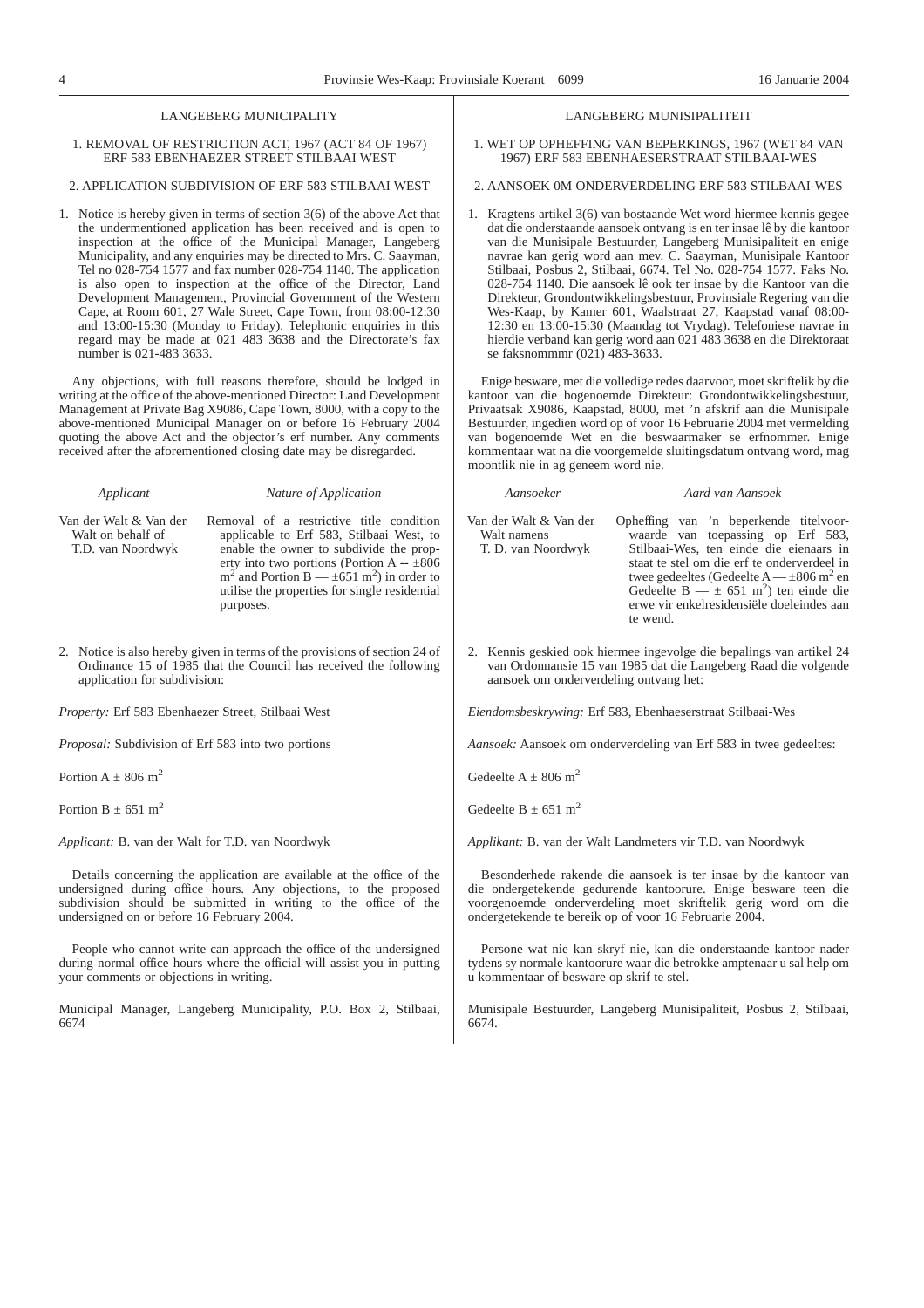### CITY OF CAPE TOWN

### (SOUTH PENINSULA REGION)

#### REMOVAL OF RESTRICTION AND DEPARTURE: ERF 10803 (10 CIVIC ROAD), GRASSY PARK/LOTUS RIVER — MR. M. D. & MRS. K. O. FRENCHMAN

*Removal of Restrictions:* Notice is hereby given in terms of Section 3(6) of the Removal of Restrictions Act, 1967 (Act 84 of 1967) that the undermentioned application has been received by the Provincial Administration of the Western Cape (PAWC) and is open for inspection at the office of the City Manager, City of Cape Town, 1st Floor, 3 Victoria Road, Plumstead, from 08:30-12:30, Mondays to Fridays (enquiries: M. Florus, tel. (021) 710-8273) and at the offices of the Director: Land Development Management, Provincial Administration of the Western Cape, Room 601, 27 Wale Street, Cape Town from 08:00-12:00 and 13:00-15:30 (Monday to Friday). Any objections, with full reasons, should be lodged in writing at the office of the above-mentioned Director: Land Development Management, Private Bag X9086, Cape Town, 8000 with a full copy to the above-mentioned Local Authority on or before 23 February 2004, quoting the above Act and the objector's erf number.

*Applicant:* Mr. M. D. & Mrs. K. O. Frenchman

*Ref:* 24/1/6/3/K23/F46/Erf 10803, Grassy Park/Lotus River

*Nature of application:* Removal of restrictive title conditions applicable to Erf 10803 (10 Civic Road), Grassy Park, to enable the owner to legalise the second dwelling on the property.

*Land Use Planning Ordinance:* Notice is hereby given in terms of Section 15(2) of the above-mentioned Ordinance that the undermentioned application is being considered. The Local Authority gives an opportunity for public participation in respect of proposals under consideration. Any comment or objection, together with full reasons, must be lodged in writing, preferably by registered mail, with the reference quoted, to the City Manager, Private Bag X5, Plumstead, 7801 or forwarded to Fax (021) 710-8283 by no later than 23 February 2004. Details are available for inspection from 08:30-12:30 at the City of Cape Town, 1st Floor, 3 Victoria Road, Plumstead, 7801 (enquiries M. Florus, tel. (021) 710-8273). In terms of Section 21(4) of the Municipal Systems Act, Act 32 of 2000 any person who cannot write may come during office hours to the above office and will be assisted to transcribe their comment or representation.

*Applicant:* Mr. M. D. & Mrs. K. O. Frenchman

*Ref:* Lum/30/10803 (the subject property is shown on plan Spa-Gpk 523)

*Nature of application:* To depart from the provisions of the Zoning Scheme Regulations to enable the owner to regularise an outbuilding for use as a second dwelling unit.

W. A. Mgoqi, City Manager

#### STAD KAAPSTAD

### (SUIDSKIEREILAND-STREEK)

#### OPHEFFING VAN BEPERKING EN AFWYKING: ERF 10803 (CIVICWEG 10), GRASSY PARK/LOTUSRIVIER — MNR. M. D. & MEV. K. O. FRENCHMAN

*Opheffıng van Beperkings:* Kennis geskied hiermee ingevolge artikel 3(6) van die Wet op Opheffing van Beperkings, 1967 (Wet 84 van 1967) dat die onderstaande aansoek deur die Provinsiale Administrasie van die Wes-Kaap (PAWK) ontvang is en Maandag tot Vrydag van 08:30-12:30 ter insae beskikbaar is by die kantoor van die Stadsbestuurder, Stad Kaapstad, 1ste Verdieping, Victoriaweg 3, Plumstead (navrae: M. Florus, tel. (021) 710-8273) en Maandag tot Vrydag van 08:00-12:00 en 13:00-15:30 by die kantoor van die Direkteur: Grondontwikkelingsbestuur, Provinsiale Administrasie van die Wes-Kaap, Kamer 601, Waalstraat 27, Kaapstad. Enige besware moet skriftelik, met volledige redes, voor of op 23 Februarie 2004 by die kantoor van die bogemelde Direkteur: Grondontwikkelingsbestuur, Privaatsak X9086, Kaapstad, 8000 ingedien word met 'n volledige afskrif aan die bogenoemde plaaslike owerheid, met vermelding van bogenoemde wet en die erfnommer van die beswaarmaker.

*Aansoeker:* Mnr. M. D. & mev. K. O. Frenchman

*Verw:* 24/1/6/3/K23/F46/Erf 10803, Grassy Park/Lotusrivier

*Aard van aansoek:* Opheffing van beperkende titelvoorwaardes van toepassing op Erf 10803 (Civicweg 10), Grassy Park, om die eienaar in staat te stel om die tweede woning op die eiendom te wettig.

*Ordonnansie op Grondgebruikbeplanning:* Kennis geskied hiermee ingevolge artikel 15(2) van bogenoemde Ordonnansie dat die onderstaande aansoek oorweeg word. Die Plaaslike Owerheid bied 'n geleentheid vir openbare deelname ten opsigte van voorstelle onder oorweging. Enige kommentaar of beswaar moet skriftelik en verkieslik per aangetekende pos, tesame met volledige redes daarvoor en verwysing, ingedien word by die Stadsbestuurder, Privaatsak X5, Plumstead, 7801 of per faks (021) 710-8283, teen nie later nie as 23 Februarie 2004. Besonderhede is tussen 08:30-12:30 ter insae beskikbaar by die Stad Kaapstad, 1ste Verdieping, Victoriaweg 3, Plumstead, 7801 (navrae tel. (021) 710-8273: mnr. M. Florus). Ingevolge artikel 21(4) van die Wet op Munisipale Stelsels, Wet 32 van 2000, kan enige persoon wat nie kan skryf nie, gedurende kantoorure na bogenoemde kantoor kom waar hy/sy gehelp sal word om sy/haar kommentaar of betoog neer te skryf.

*Aansoeker:* Mnr. M. D. & mev. K.O. Frenchman

*Verw:* Lum/30/10803 (die onderhawige eiendom word op plan Spa-Gpk 523 getoon)

*Aard van aansoek:* Om af te wyk van die bepalings van die Soneringskemaregulasies om die eienaar in staat te stel om 'n buitegebou vir gebruik as 'n tweede wooneenheid te regulariseer.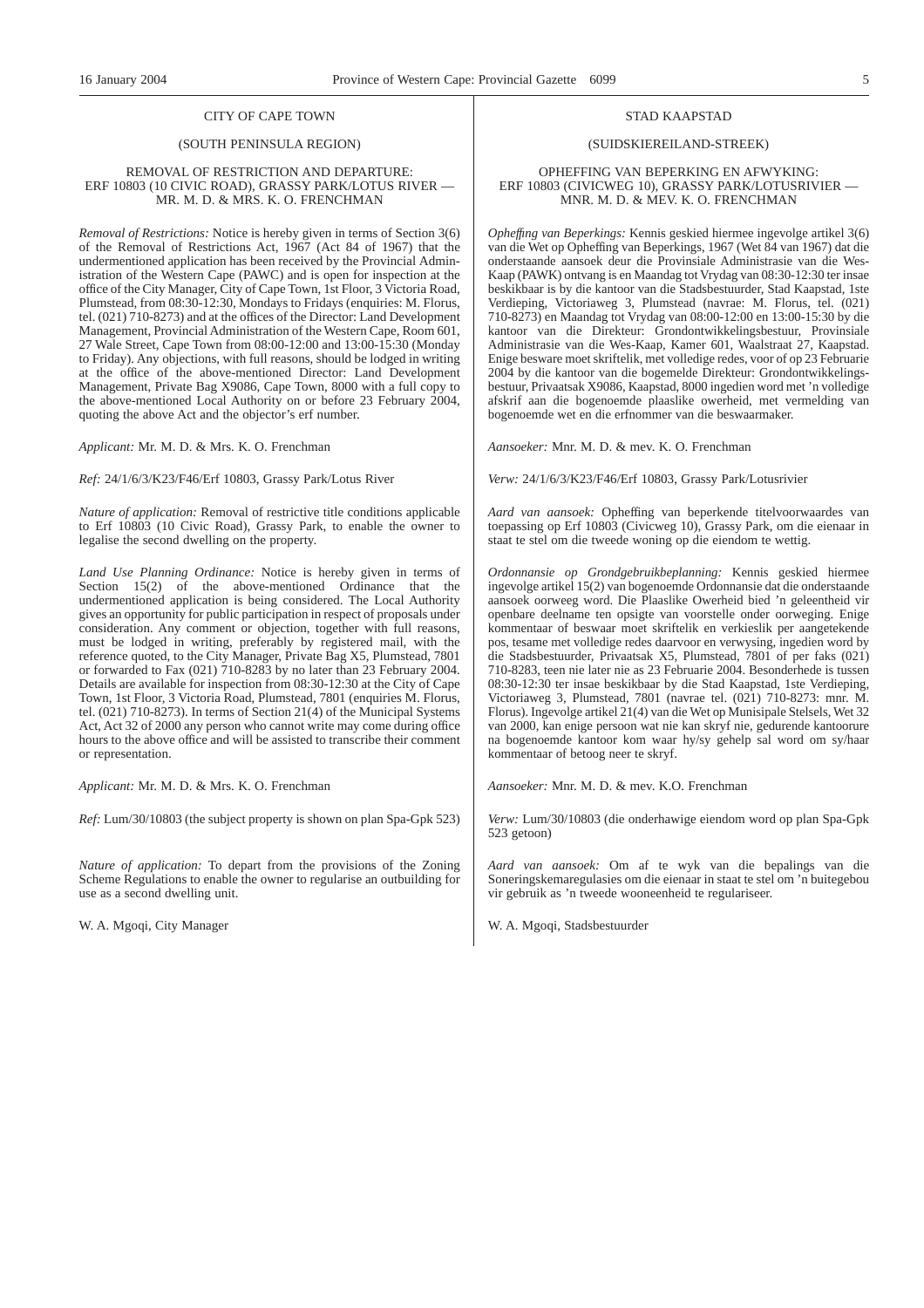#### CITY OF CAPE TOWN

### (SOUTH PENINSULA REGION)

#### REMOVAL OF RESTRICTION AND DEPARTURE: ERF 84, MEADOWRIDGE

*Removal of Restrictions:* Notice is hereby given in terms of Section 3(6) of the Removal of Restrictions Act, Act 84 of 1967 that the undermentioned application is being considered:

#### *Applicant:* D. Cooper

*Nature of application:* Removal of restrictive title condition applicable to Erf 84, 28 Newton Drive, Meadowridge, to enable the owner to convert the existing garage and store room/laundry on the property into a granny flat, and to construct the granny flat closer than the required setback of 1,57 m from the lateral boundary.

Details are available for inspection from 08:30-12:30 at the City of Cape Town, Plessey Building, 1st Floor, Victoria Road, Plumstead, 7800 (tel. (021) 710-8202) and at the Meadowridge library. Details are also available for inspection at the Provincial Administration of the Western Cape, Land Development Management, 27 Wale Street, Cape Town (Room 601) from 08:00-12:30 and 13:00-15:30 (tel. (021) 483-8785). Any objections in respect of the removal of restriction, with full reasons, should be lodged in writing at the office of the above-mentioned Director: Land Development Management, Private Bag X9083, Cape Town, 8000 with a copy to the above-mentioned Local Authority on or before 16 February 2004, quoting the above Act and the objector's erf number.

*Land Use Planning Ordinance:* Notice is hereby given in terms of Section 15(2)(a) of the Land Use Planning Ordinance 15 of 1985 that the undermentioned application is being considered:

*Nature of application:* To permit a second dwelling (granny flat) as a departure from Section 27(1) of the Council's Zoning Scheme Regulations.

#### *Ref:* Lum/17/84

Opportunity is given for public participation in respect of proposals under consideration by the City of Cape Town. Any comment or objection, together with reasons, must be lodged in writing, preferably by registered mail, with reference quoted, to the City Manager, Private Bag X5, Plumstead, 7801 or forwarded to fax (021) 710-8283 (M. Barnes) by no later than 16 February 2004. In terms of Section 21(4) of the Municipal Systems Act, Act 32 of 2000 any person who cannot write may come during office hours to the above office and will be assisted to transcribe his/her comment or representations.

W. A. Mgoqi, City Manager

#### STAD KAAPSTAD

### (SUIDSKIEREILAND-STREEK)

OPHEFFING VAN BEPERKING EN AFWYKING: ERF 84, MEADOWRIDGE

*Opheffıng van Beperkings:* Kennis geskied hiermee ingevolge artikel 3(6) van die Wet op die Opheffing van Beperkings, 1967 (Wet 84 van 1967) dat die onderstaande aansoek oorweeg word:

*Aansoeker:* D. Cooper

*Aard van aansoek:* Opheffing van beperkende titelvoorwaarde van toepassing op Erf 84, Newtonrylaan 28, Meadowridge, om die eienaar in staat te stel om die bestaande motorhuis en pakkamer/waskamer op die eiendom in 'n oumawoonstel te omskep en die oumawoonstel nader as die vereiste inspringing van 1,57 m vanaf die sygrens te bou.

Besonderhede is vanaf 08:30-12:30 beskikbaar by die Stad Kaapstad, Plessey-gebou, 1ste Verdieping, Victoriaweg, Plumstead, 7800 (tel. (021) 710-8202) en by die Meadowridge-biblioteek. Besonderhede is ook vanaf 08:00-12:30 en 13:00-15:30 ter insae beskikbaar by die Provinsiale Administrasie van die Wes-Kaap, Grondontwikkelingsbestuur, Waalstraat 27, Kaapstad (kamer 601) (tel. (021) 483-8785). Enige besware teen die opheffing van beperking moet skriftelik met volledige redes ingedien word by die kantoor van die bogemelde Direkteur: Grondontwikkelingsbestuur, Privaatsak X9083, Kaapstad, 8000 ingedien word met 'n volledige afskrif aan die bogenoemde plaaslike Owerheid, met vermelding van bogenoemde wet en die erfnommer van die beswaarmaker.

*Ordonnansie op Grondgebruikbeplanning:* Kennis geskied hiermee ingevolge artikel 15(2) van bogenoemde Ordonnansie dat die onderstaande aansoek oorweeg word:

*Aard van aansoek:* Om 'n tweede woning (oumawoonstel) toe te laat as 'n afwyking van artikel 27(1) van die Raad se Soneringskemaregulasies.

*Verw:* Lum/17/84

Geleentheid word gebied vir openbare deelname ten opsigte van voorstelle onder oorweging. Enige kommentaar of beswaar moet skriftelik en verkieslik per aangetekende pos, tesame met volledige redes daarvoor en verwysing, ingedien word by die Stadsbestuurder, Privaatsak X5, Plumstead, 7801 of per faks (021) 710-8283 (M. Barnes), teen nie later nie as 16 Februarie 2004. Ingevolge artikel 21(4) van die Wet op Munisipale Stelsels, Wet 32 van 2000, kan enige persoon wat nie kan skryf nie, gedurende kantoorure na bogenoemde kantoor kom waar hy/sy gehelp sal word om sy/haar kommentaar of betoog neer te skryf.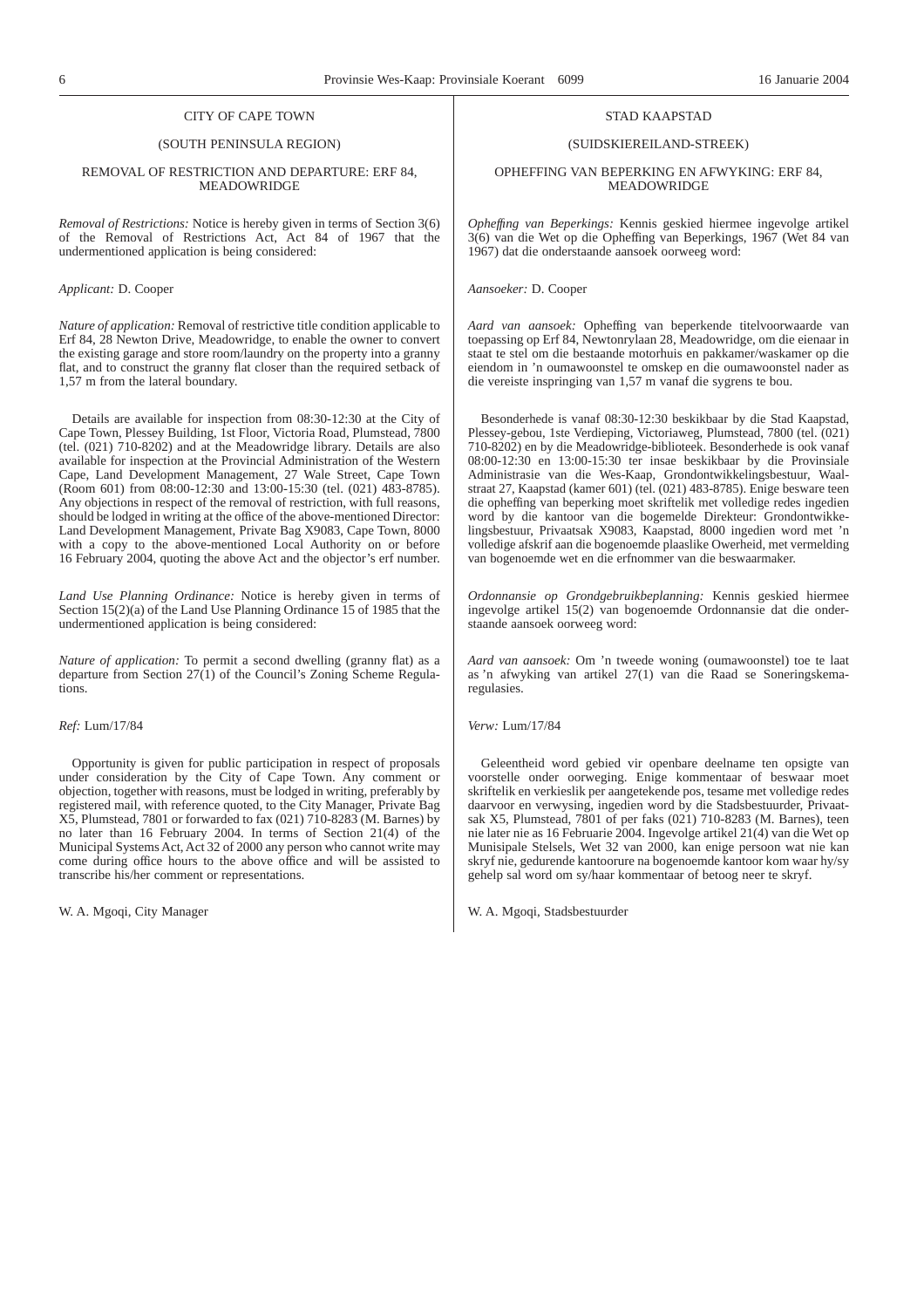### CITY OF CAPE TOWN (SOUTH PENINSULA REGION)

#### REMOVAL OF RESTRICTIONS AND SUBDIVISION: ERF 59, PETER CLOETE AVENUE, CONSTANTIA

*Removal of Restrictions Act, 1967 (Act 84 of 1967):* Notice is hereby given in terms of Section 3(6) of the above Act, that the undermentioned application has been received by the PAWC and is open to inspection at the office of the City Manager: City of Cape Town, 1st Floor, 3 Victoria Road, Plumstead from 08:30-12:30, Monday to Friday (enquiries: Ms. D. Samaai, tel. (021) 710-8249) and at the offices of the Director: Land Development Management, Provincial Government of the Western Cape at Room 601, 27 Wale Street, Cape Town from 08:00-12:30 and 13:00-15:30, Monday to Friday (telephonic enquiries in this regard may be directed to (021) 483-4634 and the Directorate's fax number is (021) 483-3633). Any objections, with full reasons, should be lodged in writing at the office of the above-mentioned Director: Land Development Management at Private Bag X9086, Cape Town, 8000, with a copy to the above-mentioned City Manager on or before 16 February 2004, quoting the above Act and the objector's erf number. Any comments received after the aforementioned closing date may be disregarded. This application may also be viewed at the Alphen Centre.

*Applicant:* Biff Lewis Geomatics (on behalf of the executors of the estate late S. Pfeiffer)

*Ref:* E17/2/2/2/AC10/ERF:59 — CONSTANTIA (PAWC)

*Nature of application:* Removal of restrictive title conditions applicable to Erf 59, 24 Peter Cloete Avenue, Constantia to enable the owner to subdivide the property into two portions (Portion  $1 \pm 4t039$  m<sup>2</sup> and a Remainder of  $\pm 4t$ 132 m<sup>2</sup>) for single residential purposes.

*Land Use Planning Ordinance:* Notice is hereby given in terms of section 24(2) of the above-mentioned Ordinance that the undermentioned application is being considered. Opportunity is given for public participation in respect of proposals under consideration by the City of Cape Town. Any comment or objection together with reasons, must be lodged in writing, preferably by registered mail, with reference quoted, to the City Manager, Private Bag X5, Plumstead, 7801 or forwarded to fax (021) 710-8283 by no later than 16 February 2004. Details are available for inspection from 08:30-12:30 at the City of Cape Town, 1st Floor, 3 Victoria Road, Plumstead, 7800 (enquiries: D. Samaai, tel. (021) 710-8249). The applications may also be viewed at the Alphen Centre.

*Nature of application:* Subdivision of Erf 59, Constantia into two portions.

*Ref:* Lum/16/59

*Municipal Systems Act, Act 32 of 2000:* In terms of Section 21(4) of the above-mentioned Act, any person who cannot write may come during office hours to the above office and will be assisted to transcribe their comment or representations.

W. A. Mgoqi, City Manager

### STAD KAAPSTAD (SUIDSKIEREILAND-STREEK)

#### OPHEFFING VAN BEPERKINGS EN ONDERVERDELING: ERF 59, PETER CLOETELAAN, CONSTANTIA

*Wet op Opheffıng van Beperkings 1967 (Wet 84 van 1967):* Kennis geskied hiermee ingevolge artikel 3(6) van bogenoemde Wet dat die onderstaande aansoek deur die PAWK ontvang is en Maandag tot Vrydag van 08:30-12:30 ter insae beskikbaar is by die kantoor van die Stadsbestuurder, Stad Kaapstad, 1ste Verdieping, Victoriaweg 3, Plumstead (navrae: me. D. Samaai, tel. (021) 710-8249) en Maandag tot Vrydag van 08:00-12:00 en 13:00-15:30 by die kantoor van die Direkteur: Grondontwikkelingsbestuur, Provinsiale Administrasie van die Wes-Kaap, Kamer 601, Waalstraat 27, Kaapstad (telefoniese navrae in hierdie verband kan gerig word aan (021) 483-4634 en die Direkteur se faksnommer is (021) 483-3633). Enige besware moet skriftelik, met volledige redes, voor of op 16 Februarie 2004 by die kantoor van die bogemelde Direkteur: Grondontwikkelingsbestuur, Privaatsak X9086, Kaapstad, 8000 ingedien word met 'n volledige afskrif aan die bogenoemde Stadsbestuurder, met vermelding van bogenoemde Wet en die erfnommer van die beswaarmaker. Enige kommentaar wat na die voormelde sluitingsdatum ontvang word, mag buite rekening gelaat word. Hierdie aansoek kan ook by die Alphen-sentrum besigtig word.

*Aansoeker:* Biff Lewis Geomatics (namens die ekseketeurs van die boedel wyle S Pfeiffer)

*Verw:* E17/2/2/2/AC10/ERF:59 — CONSTANTIA (PAWK)

*Aard van Aansoek:* Opheffing van beperkende titelvoorwaardes van toepassing op Erf 59, Peter Cloetelaan, Constantia om die eienaar in staat te stel om die eiendom vir enkelresidensiële doeleindes in twee gedeeltes te onderverdeel (gedeelte  $1 \pm 4$  039 m<sup>2</sup> en 'n restant van  $\pm 4$  132 m<sup>2</sup>).

*Ordonnansie op Grondgebruikbeplanning:* Kennis geskied hiermee ingevolge artikel 24(2) van bogenoemde Ordonnansie dat die onderstaande aansoek oorweeg word. Geleentheid word gebied vir openbare deelname ten opsigte van voorstelle wat deur die Stad Kaapstad oorweeg word. Enige kommentaar of beswaar moet skriftelik en verkieslik per aangetekende pos, tesame met redes daarvoor en verwysing, ingedien word by die Stadsbestuurder, Privaatsak X5, Plumstead, 7801 of per faks (021) 710-283, teen nie later nie as 16 Februarie 2004. Besonderhede is tussen 08:30-12:30 ter insae beskikbaar by die Stad Kaapstad, 1ste Verdieping, Victoriaweg 3, Plumstead, 7800 (navrae: D. Samaai, tel (021) 710-8249). Hierdie aansoek kan ook by Alphen-sentrum besigtig word.

*Aard van aansoek:* Onderverdeling van Erf 59, Constantia in twee gedeeltes.

*Verw:* Lum/16/59

*Wet op Munisipale Stelsels, Wet 32 van 2000:* Ingevolge artikel 21(4) van bogenoemde wet, kan enige persoon wat nie kan skryf nie, gedurende kantoorure na bogenoemde kantoor kom waar hy/sy gehelp sal word om sy/haar kommentaar of betoog neer te skryf.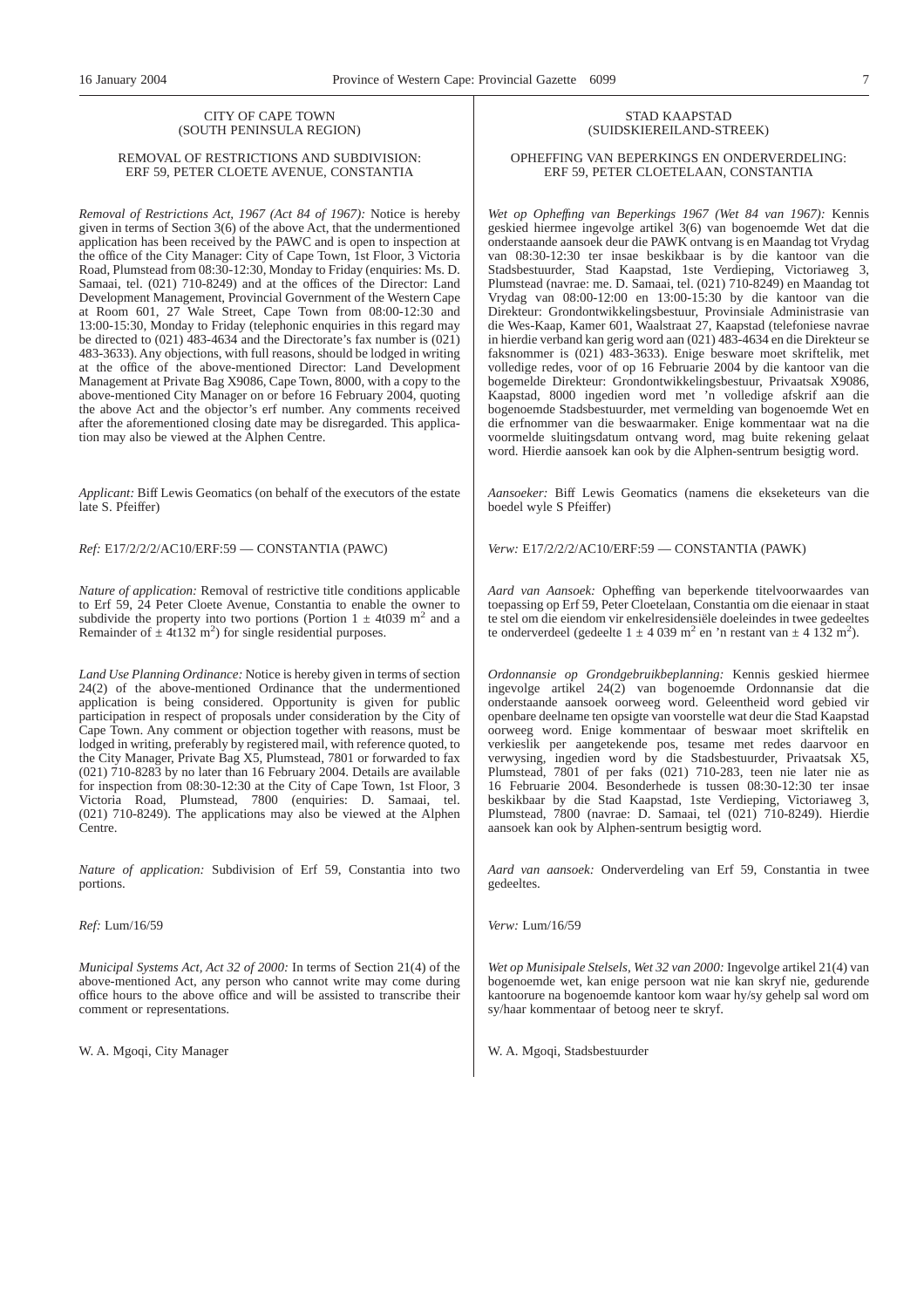### CITY OF CAPE TOWN

### (TYGERBERG REGION)

#### REMOVAL OF RESTRICTIONS AND REZONING: ERVEN 1737-1740, BELLVILLE

Notice is hereby given in terms of section 3(6) of the Removal of Restrictions Act, 1967 (Act 84 of 1967) that the undermentioned application has been received and is open to inspection at the office of the Area Planner: East, Tygerberg Area: Town Planning, Bellville Municipal Offices, Voortrekker Road, Bellville (PO Box 2, Bellville, 7535). Enquiries may be directed to Mr. S. J. Krynauw, tel. (021) 918-2157. This application is also open to inspection at the office of the Director: Land Development Management, Provincial Administration of the Western Cape, at Room 601, 27 Wale Street, Cape Town from 08:00-12:30 and 13:00-15:30 (Monday to Friday). Telephonic enquiries may be made to Mr. J. Fullard at tel. (021) 483-4114 and the Directorate's fax number is (021) 483-3633. Any objections, with full reasons, should be lodged in writing at the office of the above-mentioned Director: Land Development Management, Private Bag X9086, Cape Town, 8000, with a copy to the above-mentioned local authority, on or before 23 February 2004, quoting the above Act and the objector's erf number. Any comments received after the aforementioned closing date may be disregarded.

*Erven 1737-1740 (unregistered Erf 34910), O'Kennedy Street, O'Kennedyville, Bellville*

*Applicant:* Honey Attorneys on behalf of Charles Potgieter Investments (Pty) Limited.

*Nature of application:* Removal of restrictive title conditions applicable to Erven 1737-1740, O'Kennedy Street, Bellville, to enable the owner to build an apartment complex on the property.

Notice is also hereby given in terms of the Land Use Planning Ordinance, 1985 (Ordinance 15 of 1985), that an application has been received for the rezoning of erven 1737-1740 from Single Residential Purposes to Special General Residential (G1) to allow the development of the consolidated site for 84 apartments with an average area of  $\pm$  64 m<sup>2</sup>. 225 Parking bays are proposed. Access will be obtained from O'Kennedy Street. The proposed zoning parameters are inter alia as follows:

*Bulk Factor:* 1,2 m (0,9 prescribed in Zoning Scheme)

*Coverage:* 32%

*Building lines:* 10 m on Old Oak; 4,5 m on O'Kennedy Street; 5 m on Twist and Morester Streets

*Height:* Basement parking (adjacent to Twist Street); ground level parking and four levels apartments.

Further details are available by appointment from Mr. S. J. Krynauw, Municipal Offices, Voortrekker Road, Bellville (tel. (021) 918-2157) during office hours. Any objections to the proposed use, should be fully motivated and lodged in writing to the Area Planner: East, Municipal Building, Voortrekker Road, Bellville (PO Box 2 Bellville, 7535) not later than 23 February 2004. Should no objection to the application be lodged in writing with the undersigned by the above-mentioned date, it will be assumed that you have no comment/objection to the application. Kindly note that this office refers all objections to the applicant for comments before the application can be submitted to Council for a decision.

#### STAD KAAPSTAD

#### (TYGERBERG-STREEK)

### OPHEFFING VAN BEPERKINGS EN HERSONERING: ERWE 1737-1740, BELLVILLE

Kennis geskied hiermee ingevolge artikel 3(6) van die Wet op Opheffing van Beperkings, 1967 (Wet 84 van 1967) dat die onderstaande aansoek ontvang is en ter insae lê by die kantoor van die Areabeplanner: Oos, Stadsbeplanning, Tygerberg Area, Bellville Munisipale Kantore, Voortrekkerweg, Bellville (Posbus 2, Bellville, 7535). Navrae kan gerig word aan mnr S. J. Krynauw, tel. (021) 918-2157. Die aansoek lê ook ter insae by die Kantoor van die Direkteur: Grondontwikkelingsbestuur, Provinsiale Administrasie van die Wes-Kaap, by Kamer 601, Waalstraat 27, Kaapstad, vanaf 08:00-12:30 en 13:00-15:30 (Maandag tot Vrydag). Telefoniese navrae kan gerig word aan mnr. J. Fullard by tel. (021) 483-4114 en die Direktoraat se faksnommer (021) 483-3633. Enige besware, met die volledige redes daarvoor, moet skriftelik en met vermelding van bogenoemde wet en die beswaarmaker se erfnommer, by die kantoor van die bogenoemde Direkteur: Grondontwikkelingsbestuur, Privaatsak X9086, Kaapstad, 8000 met 'n afskrif aan die bogenoemde plaaslike owerheid op of voor 23 Februarie 2004 ingedien word. Enige kommentaar wat na die voorgemelde sluitingsdatum ontvang word, mag buite rekening gelaat word.

*Erwe 1737-1740 (ongeregistreerde Erf 34910), O'Kennedystraat, O'Kennedyville, Bellville*

*Aansoeker:* Honey Prokureurs namens Charles Potgieter Investments (Edms) Bpk

*Aard van aansoek:* Opheffing van beperkende titelvoorwaardes van toepassing op erwe 1737-1740, O'Kennedy-straat, O'Kennedyville, Bellville, ten einde die eienaar in staat te stel om 'n woonstelontwikkeling op te rig.

Kennis geskied ook hiermee ingevolge die Ordonnansie op Grondgebruikbeplanning, 1985 (Ordonnansie 15 van 1985), dat 'n aansoek ontvang is om die hersonering van vermelde erwe 1737-1740 vanaf enkelwoonsone na algemenewoonsone (G1) ten einde die ontwikkeling van die gekonsolideerde perseel met 84 woonstelle met 'n gemiddelde oppervlak van 64 m2 moontlik te maak. 225 Parkeerplekke word voorgestel. Toegang sal verkry word vanaf O'Kennedystraat. Die voorgestelde soneringsparameters is onder andere as volg:

*Massafaktor:* 1,2 m (0,9 voorgeskryf in Soneringskema)

*Dekkingsfaktor:* 32%

*Boulyne:* 10 m op Old Oak; 4,5 m op O'Kennedystraat; 5 m op Twist- en Moresterstraat.

*Hoogte:* Kelderparkering (aangrensend aan Twiststraat); grondvlakparkering en 4 vlakke woonstelle.

Nadere besonderhede is gedurende kantoorure op afspraak by mnr. S. J. Krynauw, Munisipale Kantore, Bellyille (tel. (021) 918-2157) verkrygbaar. Enige besware teen die voorgestelde gebruik, met volledige redes daarvoor, moet skriftelik nie later nie as 23 Februarie 2004 by die kantoor van die Areabeplanner: Oos, Voortrekkerweg, Bellville (Posbus 2 Bellville, 7535) ingedien word. Indien geen besware teen die aansoek skriftelik by die ondergetekende ingedien word voor of op bovermelde datum nie, sal daar aanvaar word dat u geen kommentaar/beswaar teen die aansoek het nie. Neem asseblief kennis dat hierdie kantoor enige besware wat ontvang word vir kommentaar na die aansoeker verwys alvorens die aansoek vir 'n beslissing aan die Raad voorgelê kan word.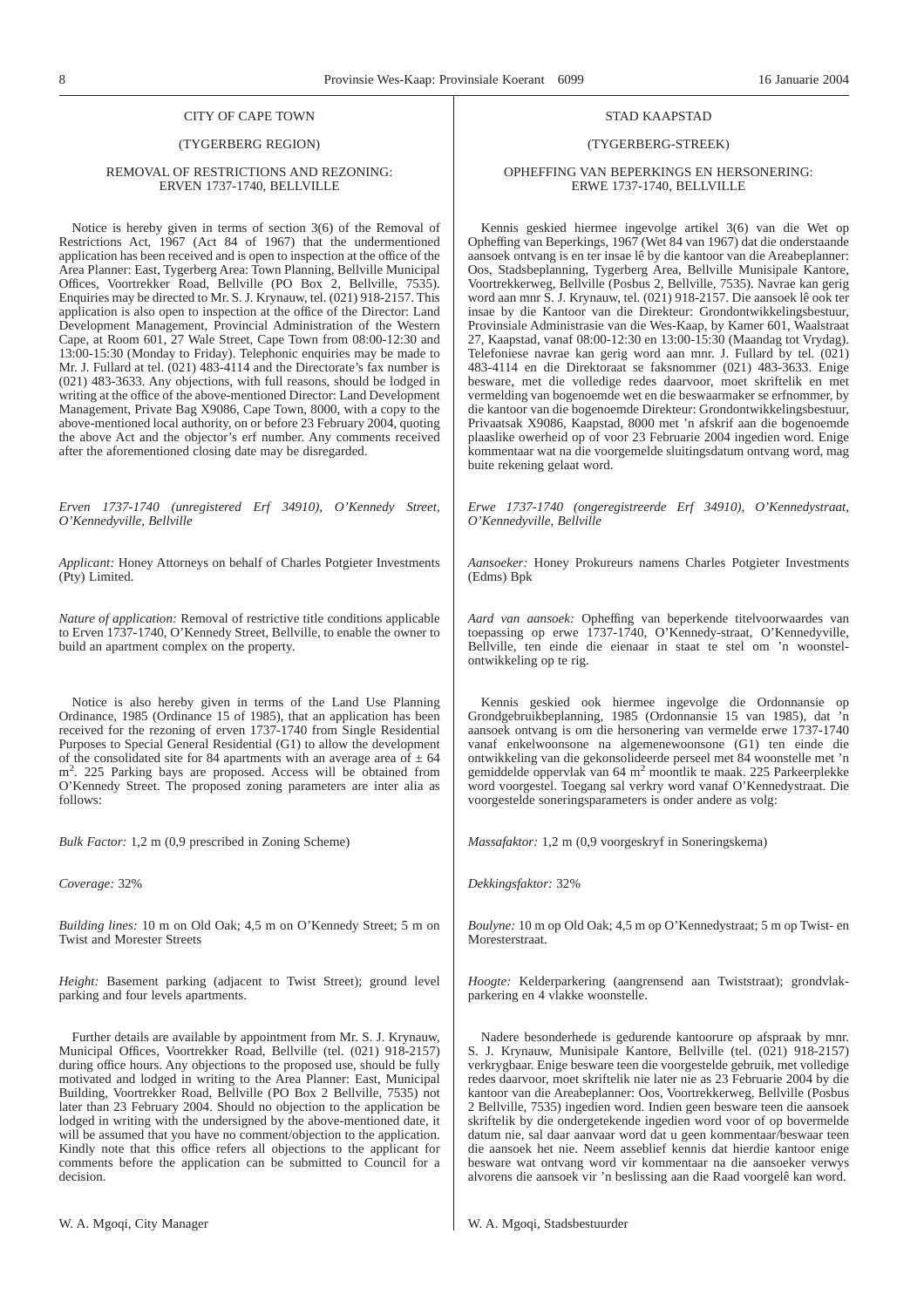### CITY OF CAPE TOWN

### (TYGERBERG REGION)

#### REMOVAL OF RESTRICTIONS AND REZONING: ERF 7386, BELLVILLE

Notice is hereby given in terms of section 3(6) of the Removal of Restrictions Act, 1967 (Act 84 of 1967) that the undermentioned application has been received and is open to inspection at the office of the Area Planner: East, Tygerberg Area: Town Planning, Bellville Municipal Offices, Voortrekker Road, Bellville (PO Box 2, Bellville, 7535). Enquiries may be directed to Miss A. Abrahams, tel. (021) 918-2070. This application is also open to inspection at the office of the Director: Land Development Management, Provincial Administration of the Western Cape, at Room 601, 27 Wale Street, Cape Town from 08:00-12:30 and 13:00-15:30 (Monday to Friday). Telephonic enquiries may be made to Mr. M. Abrahams at tel. (021) 483-8788 and the Directorate's fax number is (021) 483-3633. Any objections, with full reasons, should be lodged in writing at the office of the above-mentioned Director: Land Development Management, Private Bag X9086, Cape Town, 8000, with a copy to the above-mentioned local authority, on or before 23 February 2004, quoting the above Act and the objector's erf number. Any comments received after the aforementioned closing date may be disregarded.

*Remainder Erf 7386, Bellville*

Notice of the application is herewith also specifically given to Messrs Capensis Investments 93 (Proprietary) Limited and their successors-intitle as referred to in the deed of transfer.

*Applicant:* Tygerberg Hospice Trust

*Nature of application:* Removal of restrictive title conditions applicable to Remainder Erf 7386, 8 Sarel Cilliers Street, Kempenville, Bellville to enable the owner to utilise the property for business purposes (Secondary Business Area).

Notice is also hereby given in terms of the Land Use Planning Ordinance, 1985 (Ordinance 15 of 1985), that an application has been received for the rezoning of erf 7386 from Single Residential Purposes to Secondary Business Area. The applicants intend continuing with the use of the property for administrative purposes and meetings of the nursing staff of Tygerberg Hospice. Further information is available by appointment during office hours from Miss A. Abrahams. Municipal Offices, Voortrekker Road, Bellville (tel. (021) 918-2070). Any objections to the proposed use, should be fully motivated and lodged in writing at the offices of the Area Planner: East, PO Box 2, Bellville, 7535 before or on 23 February 2004. Kindly note that the applicant must be afforded the opportunity to comment on any objections received before the application can be submitted to Council for a decision.

(TE 18/6/1/10/1)

W. A. Mgoqi, City Manager

#### STAD KAAPSTAD

#### (TYGERBERG-STREEK)

#### OPHEFFING VAN BEPERKINGS EN HERSONERING: ERF 7386, BELLVILLE

Kennis geskied hiermee ingevolge artikel 3(6) van die Wet op Opheffing van Beperkings, 1967 (Wet 84 van 1967) dat die onderstaande aansoek ontvang is en ter insae lê by die kantoor van die Areabeplanner: Oos, Stadsbeplanning, Tygerberg Area, Bellville Munisipale Kantore, Voortrekkerweg, Bellville (Posbus 2, Bellville, 7535). Navrae kan gerig word aan me A. Abrahams, tel. (021) 918-2070. Die aansoek lê ook ter insae by die Kantoor van die Direkteur: Grondontwikkelingsbestuur, Provinsiale Administrasie van die Wes-Kaap, by Kamer 601, Waalstraat 27, Kaapstad, vanaf 08:00-12:30 en 13:00-15:30 (Maandag tot Vrydag). Telefoniese navrae kan gerig word aan mnr. M. Abrahams by tel. (021) 483-8788 en die Direktoraat se faksnommer (021) 483-3633. Enige besware, met die volledige redes daarvoor, moet skriftelik en met vermelding van bogenoemde Wet en die beswaarmaker se erfnommer, by die kantoor van die bogenoemde Direkteur: Grondontwikkelingsbestuur, Privaatsak X9086, Kaapstad, 8000 met 'n afskrif aan die bogenoemde plaaslike owerheid op of voor 23 Februarie 2004 ingedien word. Enige kommentaar wat na die voorgemelde sluitingsdatum ontvang word, mag buite rekening gelaat word.

*Restant Erf 7386, Bellville*

Kennis van die aansoek word hiermee ook spesifiek gegee aan Capensis Investments 93 (Edms) Bpk en hul regsopvolgers waarna in die titelakte verwys word.

*Aansoeker:* Tygerberg Hospice Trust.

*Aard van aansoek:* Opheffing van beperkende titelvoorwaardes van toepassing op restant Erf 7386, Sarel Cilliersstraat 8, Kempenville, Bellville, ten einde die eienaars in staat te stel om die eiendom vir kantoordoeleindes aan te wend (sekondêre sakesone).

Kennis geskied ook hiermee ingevolge die Ordonnansie op Grondgebruikbeplanning, 1985 (Ordonnansie 15 van 1985), dat 'n aansoek ontvang is om die hersonering van erf 7386 vanaf enkelwoonsone na sekondêre sakesone. Die aansoekers beoog om voort te gaan met die aanwending van die eiendom vir administratiewe doeleindes en vergaderings van die verpleegpersoneel van die Tygerberg Hospies. Nadere besonderhede is gedurende kantoorure op afspraak by mej A Abrahams, Munisipale Kantore, Voortrekkerweg, Bellville (tel. (021) 918-2070), verkrygbaar. Enige besware teen die voorgestelde gebruik, met die volledige redes daarvoor, moet voor of op 23 Februarie 2004 skriftelik by die kantoor van die Areabeplanner: Oos, Posbus 2 Bellville, 7535 ingedien word. Neem asseblief kennis dat die aansoeker die geleentheid gebied moet word om kommentaar te lewer op enige besware wat ontvang word alvorens die aansoek vir 'n beslissing aan die Raad voorgelê kan word.

(TE 18/6/1/10/1)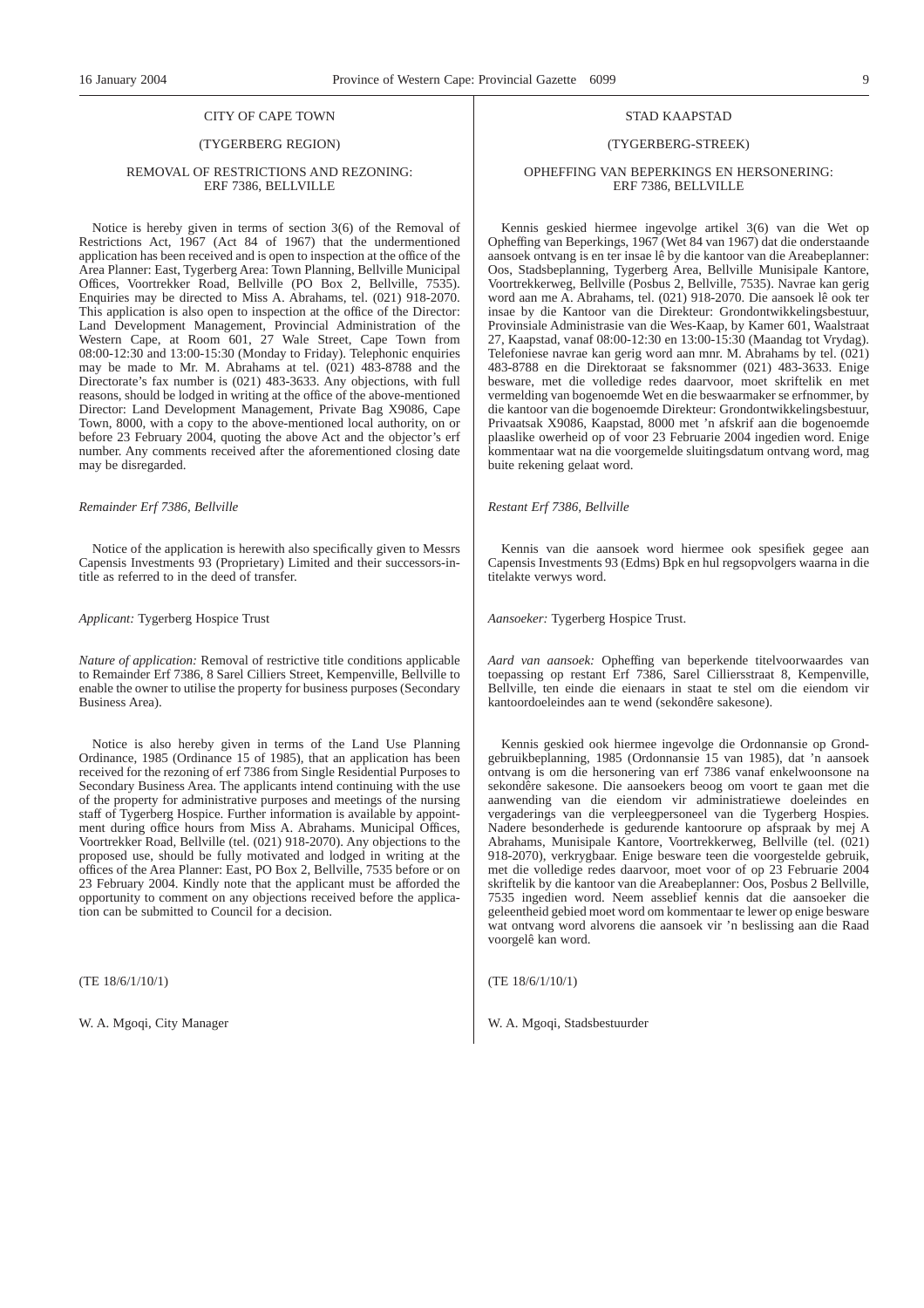#### OVERSTRAND MUNICIPALITY

(Gansbaai Administration)

M.N. 1/2004

#### REMOVAL OF RESTRICTIONS ACT, 1967 (ACT 84 OF 1967)

#### REZONING AND CONSENT USE: ERF 432, 65 MAIN STREET, GANSBAAI

Notice is hereby given in terms of section 3(6) of the above Act that the undermentioned application has been received and is open to inspection at the office of the area manager, Overstrand Municipality (Gansbaai Administration), Main Road, Gansbaai from 08:00-13:00 and 14:00- 16:30 (Monday to Friday), and any enquiries may be directed to the latter at P.O. Box 26, Gansbaai 7220, or tel. no. (028) 3840111 or fax no. (028)3840241.

The application is also open to inspection at the office of the Director: Land Development Management, Provincial Government of the Western Cape, Room 601, 27 Wale Street, Cape Town, from 08:00-12:30 and 13:00-15:30 (Monday to Friday). Telephonic enquiries in this regard may be made at (021)4834634 and the Directorate's fax number is (021)4833633. Any objections, with full reasons therefor, should be in writing and lodged at the office of the above-mentioned Director: Land Development Management at Private Bag X9086, Cape Town 8000, with a copy to the above-mentioned area manager on or before *Monday 23 February 2004*, quoting the above Act and the objector's erf number. Any comments received after the aforementioned closing date may be disregarded.

Notice is also given in terms of section 21(4) of the Local Government Act: Municipal Systems, 2000 (Act 32 of 2000) that people who cannot write are welcome to approach the Town Planning section of the Overstrand Municipality (Gansbaai Administration) during the abovementioned office hours where a member of the staff will assist them in putting their comments or objections in writing.

### *Applicant Nature of Application*

M. Prinsloo Removal of restrictive title conditions applicable to Erf 432, 65 Main Street, Gansbaai, to enable the owner to utilise the property for business zone  $I$  — (business premises) and flat purposes.

Rezoning i.t.o. the provisions of section 17 of the land Use Planning Ordinance, 1985 (Ordinance 15 of 1985) for the rezoning of the above-mentioned property from residential zone I purposes to business zone I purposes (business premises).

Consent use in terms of the provisions of regulation 4.7 of the council's scheme regulations promulgated i.t.o. section 47(1) of Ordinance 15/1985 to enable the owner of the above-mentioned property to accommodate flats on the property in addition to the proposed business premises. (The existing dwelling on the property shall in the meantime be utilised for this purposes.)

F. Myburgh, Area Manager

16 and 23 January 2004

#### OVERSTRAND MUNISIPALITEIT

(Gansbaai Administrasie)

M.K. 1/2004

#### WET OP OPHEFFING VAN BEPERKINGS, 1967 (WET 84 VAN 1967)

#### HERSONERING EN VERGUNNINGSGEBRUIK: ERF 432 HOOFSTRAAT 65, GANSBAAI

Kragtens artikel 3(6) van bostaande Wet, word hiermee kennis gegee dat die onderstaande aansoek ontvang is en ter insae lê by die kantoor van die areabestuurder, Overstrand Munisipaliteit (Gansbaai Administrasie), Hoofstraat, Gansbaai, vanaf 08:00-13:00 en 14:00-16:30 (Maandag tot Vrydag), en enige navrae kan gerig word aan laasgenoemde by Posbus 26, Gansbaai 7220, of by tel. nr. (028) 3840111 of faksnr. (028)3840241.

Die aansoek lê ook ter insae by die Direkteur, Grondontwikkelingsbestuur, Provinsiale Regering van die Wes-Kaap, Kamer 601, Waalstraat 27, Kaapstad, vanaf 08:00-12,30 en 13:00-15:30 (Maandag tot Vrydag). Telefoniese navrae in hierdie verband kan gerig word aan (021)4834634 en die Direktoraat se faksnommer is (021)4833633. Enige besware, met volledige redes daarvoor, moet skriftelik wees en by die kantoor van die bogenoemde Direkteur: Grondontwikkelingsbestuur, Privaatsak X9086, Kaapstad 8000, met 'n afskrif aan die bogenoemde areabestuurder, ingedien word op of voor *Maandag 23 Februarie 2004* met vermelding van bogenoemde Wet en die beswaarmaker se erfnommer. Enige kommentaar wat na die voorgestelde sluitingsdatum ontvang word, mag moontlik nie in ag geneem word nie.

Voorts word hiermee ingevolge artikel 21(4) van die Wet op Plaaslike Regering: Munisipale Stelsels, 2000 (Wet 32 van 2000) kennis gegee dat persone wat nie kan skryf nie, die Stadsbeplanningsafdeling van die Munisipaliteit Overstrand (Gansbaai Administrasie) kan nader tydens bogenoemde kantoorure waar 'n lid van die personeel daardie persone sal help om hul kommentaar of besware op skrif te stel.

#### *Aansoeker Aard van Aansoek*

M. Prinsloo Opheffing van beperkende titelvoorwaardes van toepassing op Erf 432, Hoofstraat 65, Gansbaai ten einde die eienaar in staat te stel om die eiendom vir sakesone I — (sakegebou) en woonsteldoeleindes aan te wend.

Hersonering ingevolge die bepalings van artikel 17 van die Ordonnansie op Grondgebruikbeplanning, 1985 (Ordonnansie 15 van 1985) vir die hersonering van bogenoemde eiendom vanaf residensiële sone I doeleindes na sakesone I doeleindes (sakegebou).

Vergunningsgebruik ingevolge die bepalings van regulasie 4.7 van die raad se Skemaregulasies uitgevaardig kragtensartikel 47(1) van Ordonnansie 15/1985 ten einde die eienaar van bogenoemde.eiendom in staat te stel om addisioneel tot die beoogde sakegebou ook woonstelle op die eiendom te akkommodeer. (Die bestaande woonhuis op die eiendom sal intussen vir hierdie doeleindes aangewend word.)

F. Myburgh, Areabestuurder

16 en 23 Januarie 2004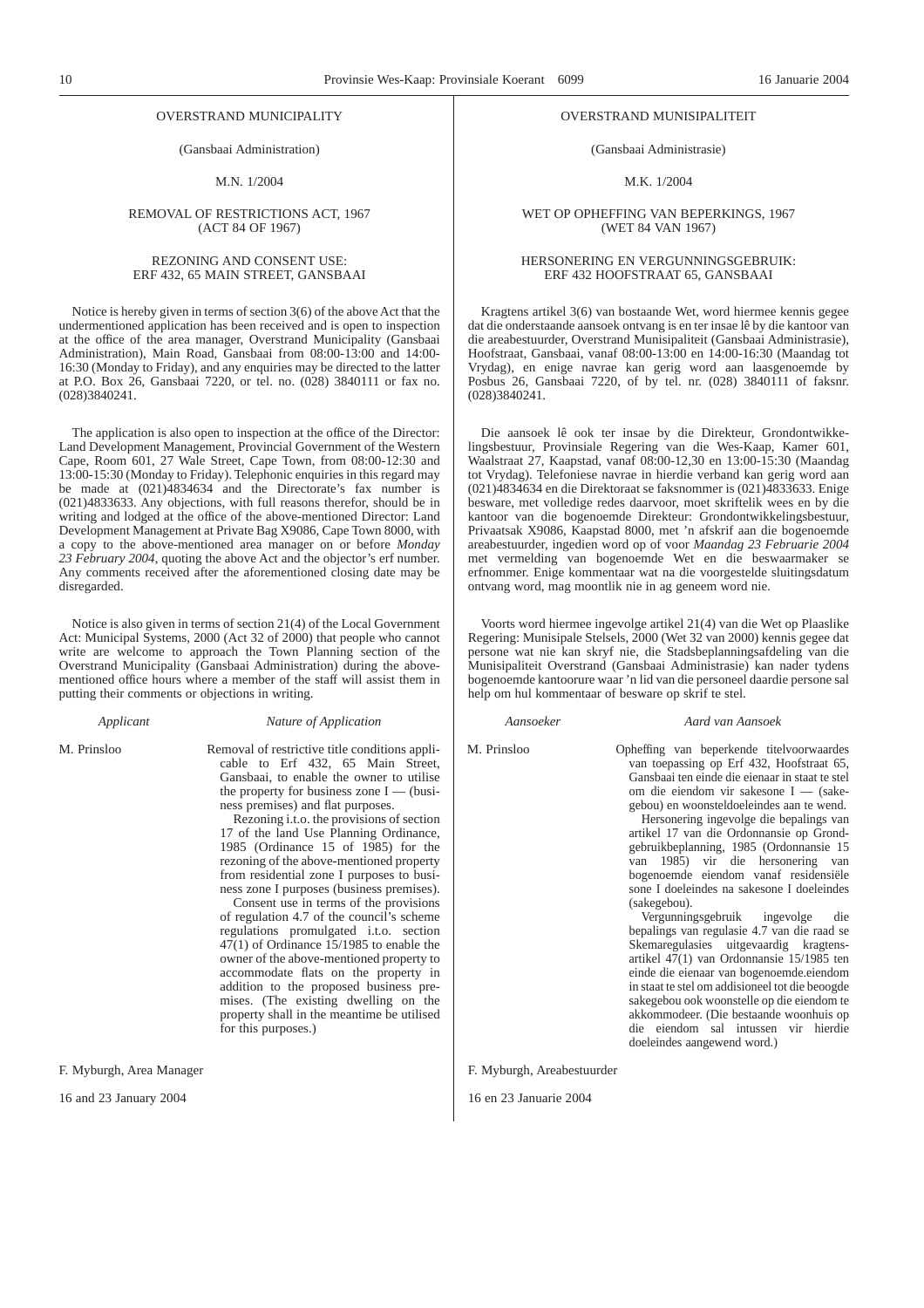### **TENDERS**

**N.B.** Tenders for commodities/services, the estimated value of which exceeds R20 000, are published in the Government Tender Bulletin, which is obtainable from the Government Printer, Private Bag X85, Pretoria, on payment of a subscription.

### BREEDE VALLEY MUNICIPALITY

#### NOTICE CALLING FOR OBJECTIONS TO PROVISIONAL ADDITIONAL VALUATION ROLLS

#### (REGULATION 12)

NOTICE is hereby given that in terms of Section 19 of the Property Valuation Ordinance, 1993 that the ninth provisional additional valuation roll of Worcester for the financial year 1996/1997 and the third provisional additional valuation roll of De Doorns for the financial year 1997/1998 is open to inspection at the offices of the local authority as from 8 January 2004 to 6 February 2004.

(1) The owner of any property recorded on such roll may, in terms of the provisions of Section 19 of the said Ordinance, object to the valuation placed on his property, and such objection must reach the Municipal Manager before the expiry date of the above-mentioned period. The prescribed form for the lodging of an objection is available at the address given hereunder. Your attention is specifically focused on the fact that no person is entitled to raise any objection before the valuation board unless he has lodged an objection in time in the prescribed form.

An owner also includes a proxy, as defined in Section 1 of the Ordinance.

(2) Addresses of the offices of local authority:

Valuation Section, 4th Floor, Civic Centre, Baring Street, Worcester.

Typist Offices, Municipal Building, 4 Larochelle Road, De Doorns.

A.A. Paulse, Municipal Manager

(Notice No. 1/2004)

16 January 2004 6257

#### CITY OF CAPE TOWN (OOSTENBERG REGION)

#### REZONING AND CONSOLIDATION: ERVEN 9897, 9898, 9899, 9900, 9901, 9902, 9903 AND 9904, CORNER OF BRACKEN AND VERGENOEG STREETS, BRACKENFELL

Invitation for your comment: Notice is hereby given in terms of Section 17(2)(a) of the Land Use Planning Ordinance, no 15 of 1985, that Council has received an application for the rezoning of the abovementioned premises from Single Residential to Local Authority for the construction of a water reservoir. It is further intended to consolidate the respective rezoned erven. Further details of the proposal are open for inspection during normal office hours at Council's office in Brighton Road, Kraaifontein. Written comments and/or objections against the proposal, with relevant reasons, must be submitted to the City Manager: City of Cape Town (For attention: Mrs. M. Terblanche), Private Bag X16, Kuils River, 7579 (94 Van Riebeeck Road) on or before 6 February 2004. (Notice: 1/2004)

W. A. Mgoqi, City Manager

16 January 2004 6259

### **TENDERS**

**L.W.** Tenders vir kommoditeite/dienste waarvan die beraamde waarde meer as R20 000 beloop, word in die Staatstenderbulletin gepubliseer wat by die Staatsdrukker, Privaatsak X85, Pretoria, teen betaling van 'n intekengeld verkrygbaar is.

### **NOTICES BY LOCAL AUTHORITIES KENNISGEWINGS DEUR PLAASLIKE OWERHEDE**

### BREEDEVALLEI MUNISIPALITEIT

### KENNISGEWING WAT BESWARE TEEN VOORLOPIGE WAARDASIELYSTE AANVRA

### (REGULASIE 12)

KENNIS word hierby ingevolge Artikel 19 van die Ordonnansie op Eiendomswaardering, 1993 gegee dat die negende voorlopige aanvullende waardasielys vir Worcester vir die boekjaar 1996/1997 en die derde voorlopige aanvullende waardasielys vir De Doorns vir die boekjaar 1997/1998 ter insae lê in die kantore van die Plaaslike Owerheid vanaf 8 Januarie 2004 tot 6 Februarie 2004.

(1) Die eienaar van enige eiendom wat in sodanige lys opgeteken is, kan ingevolge die bepalings van Artikel 19 van genoemde Ordonnansie beswaar aanteken teen die waardasie, wat op sy eiendom geplaas is, en sodanige beswaar moet die Munisipale Bestuurder voor die verstryking van bogenoemde tydperk bereik. Die voorgeskrewe vorm vir die indiening van 'n beswaar is by die adres hieronder aangedui beskikbaar. U aandag word spesifiek gevestig op die feit dat geen persoon geregtig is om enige beswaar voor die waardasieraad te opper nie tensy hy 'n beswaar op die voorgeskrewe vorm betyds ingedien het.

'n Eienaar sluit ook 'n gevolmagtigde in soos omskryf in Artikel 1 van die Ordonnansie.

(2) Adresse van die kantore van die plaaslike owerheid:

Waardasie Afdeling, 4de Vloer, Burgersentrum, Baringstraat, **Worcester** 

Tikster Kantore, Munisipale Gebou, Larochelleweg 4, De Doorns.

A.A. Paulse, Munisipale Bestuurder

(Kennisgewing Nr. 1/2004)

16 Januarie 2004 6257

### STAD KAAPSTAD (OOSTENBERG-STREEK)

#### HERSONERING EN KONSOLIDASIE: ERWE 9897, 9898, 9899, 9900, 9901, 9902, 9903 EN 9904, HOEK VAN BRACKEN- EN VERGENOEGSTRAAT, BRACKENFELL

Uitnodiging vir u kommentaar: Kennis geskied hiermee ingevolge artikel 17(2)(a) van die Ordonnansie op Grondgebruikbeplanning, nr 15 van 1985 dat die Raad 'n aansoek ontvang het om die hersonering van bogemelde persele vanaf enkelwoon na plaaslikeowerheid vir die bou van 'n waterreservoir. Daar word voorts beoog om die betrokke gesoneerde erwe te konsolideer. Verdere besonderhede van die aansoek lê gedurende normale kantoorure ter insae by die Raad se kantoor te Brightonweg, Kraaifontein. Skriftelike kommentaar en/of besware teen die aansoek, met redes daarvoor, moet voor of op 6 Februarie 2004 aan die Stadsbestuurder: Stad Kaapstad (Vir aandag: Mev. M. Terblanche), Privaatsak X16, Kuilsrivier, 7579 (Van Riebeeckweg 94), voorgelê word. (Kennisgewing: 1/2004)

W. A. Mgoqi, Stadsbestuurder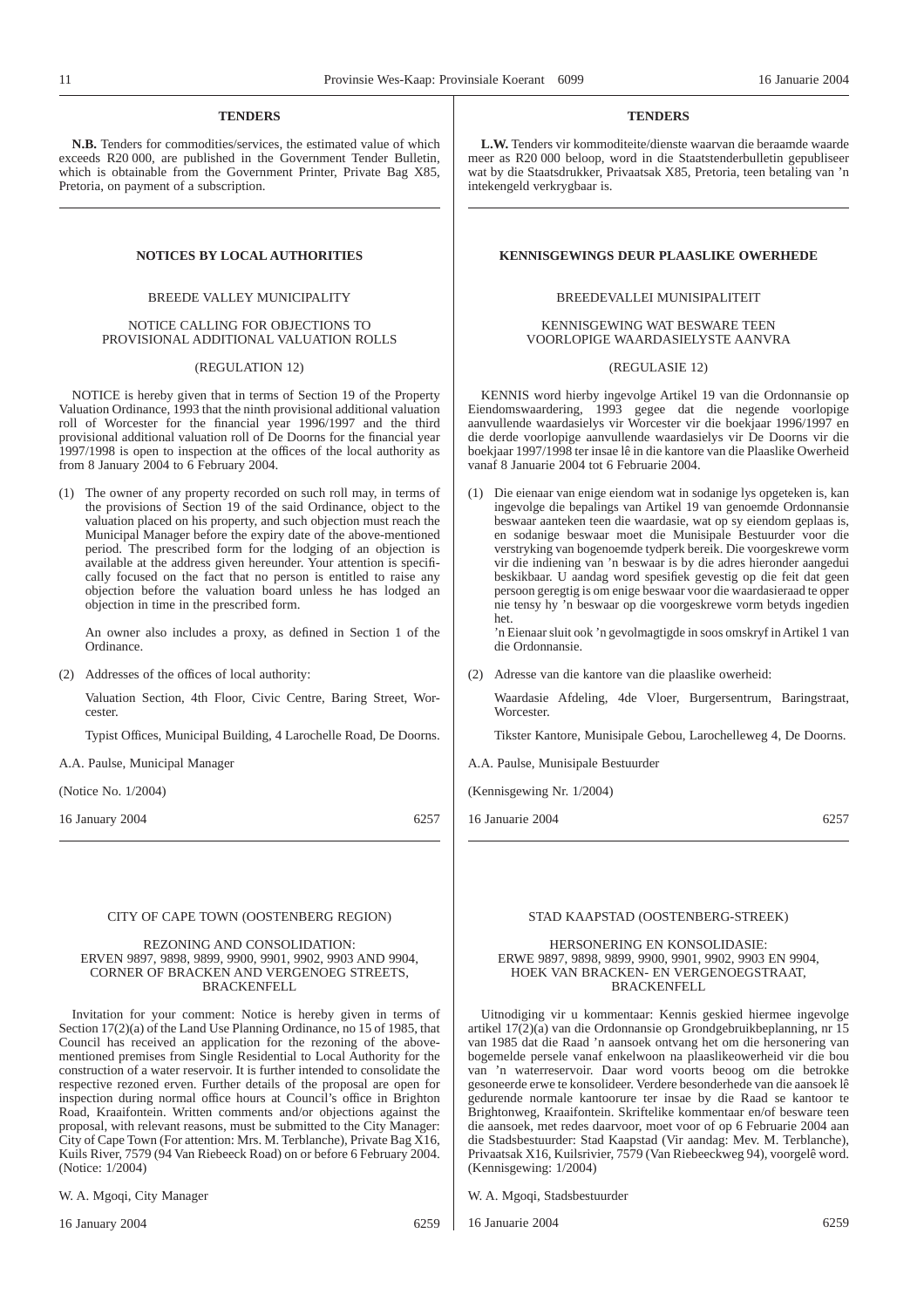### CITY OF CAPE TOWN (HELDERBERG REGION)

#### REZONING, SUBDIVISION, SPECIAL CONSENT AND DEPAR-TURE: ERF 5070, GORDON'S BAY

Notice is hereby given in terms of Sections  $15(2)(a)$ ,  $17(2)(a)$  and 24(2)(a) of Ordinance 15 of 1985 and the applicable Zoning Scheme Regulations that the Council has received the undermentioned proposal, which is available for inspection during office hours (08:00-13:00), on the First Floor, Directorate: Planning & Environment, Land Use Management Branch, Municipal Offices, Somerset West. Written objections, if any, stating reasons and directed to the Director: Planning & Environment, PO Box 19, Somerset West, 7129, or faxed to (021) 850-4354, or e-mailed to ciska.du\_toit@capetown.gov.za, or handdelivered to the Land Use Management Branch, 1st Floor, Municipal Offices, Andries Pretorius Street, Somerset West, quoting the abovementioned reference number, will be received from 16 January 2004 up to 16 February 2004. If your response is not sent to this address, e-mail address or fax number and as a consequence arrives late, it will be deemed to be invalid.

*Rezoning, Subdivision Special Consent & Departure: Erf 5070, Lemoenboom Road Gordon's Bay*

*Ref No:* Erf 5070 GBY

*Notice No:* 01UP/2004

*Applicant:* Messrs Diesel & Munns Inc

#### *Nature of Application:*

The rezoning of Erf 5070, Lemoenboom Road, Gordon's Bay from Agricultural Zone to Subdivisional Area for Single Residential and Agricultural purposes;

the subdivision of Erf 5070, Lemoenboom Road, Gordon's Bay into 6 Single Residential Zone portions and 1 Agricultural Zone portion (Remainder);

the rezoning of the Remainder from Agricultural Zone to Subdivisional Area for Group Housing, General Residential, Private Open Space, Private Road, Public Open Space and Public Road purposes;

the subdivision of the Remainder into 166 Group Housing Zone portions, 1 General Residential Zone portion, 7 Private Open Space portions, 1 Private Road portion, 1 Public Open Space portion and 1 Public Road portion;

the Council's special consent in order to permit the construction of Institutional buildings on the General Residential Zone portion;

the departure from the Zoning Scheme Regulations in order to permit the following on the General Residential Zone portion:

- 1) the relaxation of the applicable 4,5 m lateral building line (northwestern boundary) to 3 m to allow for the construction of a frail care building;
- 2) the relaxation of the applicable 4,5 m lateral building line (southwestern boundary) to 4 m to allow for the construction of an apartment building;
- 3) the relaxation of the applicable 11 m street building line (Ruby Street) to 3 m to allow for the construction of the said frail care building;
- 4) the relaxation of the applicable 9,5 m street building line (Bergamot Avenue) to 3 m to allow for the construction of the said apartment building;
- 5) the maximum permissible coverage of 25% to be exceeded by 16,3% (41,3%); and
- 6) the underprovision of the required 135 parking bays with 15 bays (120 parking bays).

The departure from the Zoning Scheme Regulations in order to permit the following on the Group Housing Zone portions:

### STAD KAAPSTAD (HELDERBERG-STREEK)

### HERSONERING, ONDERVERDELING, SPESIALE TOESTEMMING EN AFWYKING: ERF 5070, GORDONSBAAI

Kennis geskied hiermee ingevolge artikels 15(2)(a), 17(2)(a) en 24(2)(a) van Ordonnansie 15 van 1985 en die toepaslike Soneringskemaregulasies dat die Raad die onderstaande aansoek ontvang het, wat gedurende kantoorure (08:00-13:00) op die Eerste Verdieping, Direktoraat: Beplanning & Omgewing, Grondgebruikbeplanningafdeling, Munisipale Kantore, Somerset-Wes, ter insae lê. Skriftelike besware, indien enige, met redes en gerig aan die Direkteur: Beplanning & Omgewing, Posbus 19, Somerset-Wes, 7129, of gefaks na (021) 850 4354, of per e-pos aan ciska.du\_toit@capetown,gov.za, of per hand afgelewer by die Grondgebruikbestuursafdeling, 1ste Verdieping, Munisipale Kantore, Andries Pretoriusstraat, Somerset-Wes, met vermelding van die bostaande verwysingsnommer, word vanaf 16 Januarie 2004 tot 16 Februarie 2004 ingewag. Indien u terugvoer nie na die bogenoemde adres, e-pos-adres of faksnommer gestuur word nie en as gevolg daarvan laat ontvang word, sal dit as ongeldig geag word.

*Hersonering, onderverdeling, spesiale toestemming en afwyking: Erf 5070, Lemoenboomweg, Gordonsbaai*

*Verw No:* Erf 5070 GBY

*Kennisgewing No:* 01UP/2004

*Aansoeker:* Mnre Diesel & Munns Ing

*Aard van aansoek:*

Die hersonering van erf 5070, Lemoenboomweg, Gordonsbaai vanaf landbousone na onderverdelingsgebied vir enkelwoon- en landboudoeleindes;

die onderverdeling van Erf 5070, Lemoenboomweg, Gordonsbaai in 6 enkelwoonsone gedeeltes en 1 landbousone gedeelte (restant);

die hersonering van die restant vanaf landbousone na onderverdelingsgebied vir groepbehuising-, algemenewoon-, privaatoopruimte-, privaatpad-, publieke oopruimte- en openbarepaddoeleindes;

die onderverdeling van die restant in 166 groepsbehuisingsonegedeeltes, 1 algemenewoonsone-gedeelte, 7 privaat oopruimte gedeeltes, 1 privaatpad gedeelte, 1 publieke oopruimte gedeelte en 1 openbarepad gedeelte;

die Raad se spesiale toestemming ten einde die bou van institusionele geboue op die algemenewoonsone gedeelte toe te laat;

die afwyking van die Soneringskemaregulasies ten einde die volgende op die algemenewoonsone gedeelte toe te laat:

- 1) die verslapping van die toepaslike syboulyn van 4,5 m (noordwestelike grens) na 3 m vir die die bou van 'n gesondheidsorggebou vir verswaktes;
- 2) die verslapping van die toepaslike syboulyn van 4,5 m (suidwestelike grens) na 4 m vir die bou van 'n woonstelgebou;
- 3) die verslapping van die toepaslike straatboulyn van 11 m (Rubystraat) na 3 m vir die bou van die gemelde gesondheidsorggebou vir verswaktes;
- 4) die verslapping van die toepaslike straatboulyn van 9,5 m (Bergamotlaan) na 3 m vir die bou van die gemelde woonstelgebou;
- 5) die oorskryding van die 25% maksimum toelaatbare dekking met  $16,3\%$  (41,3%); &
- 6) die ondervoorsiening van die vereiste 135 parkeerplekke met 15 parkeerplekke (120 parkeerplekke).

Die afwyking van die Soneringskemaregulasies ten einde die volgende op die groepsbehuisingsone gedeeltes toe te laat: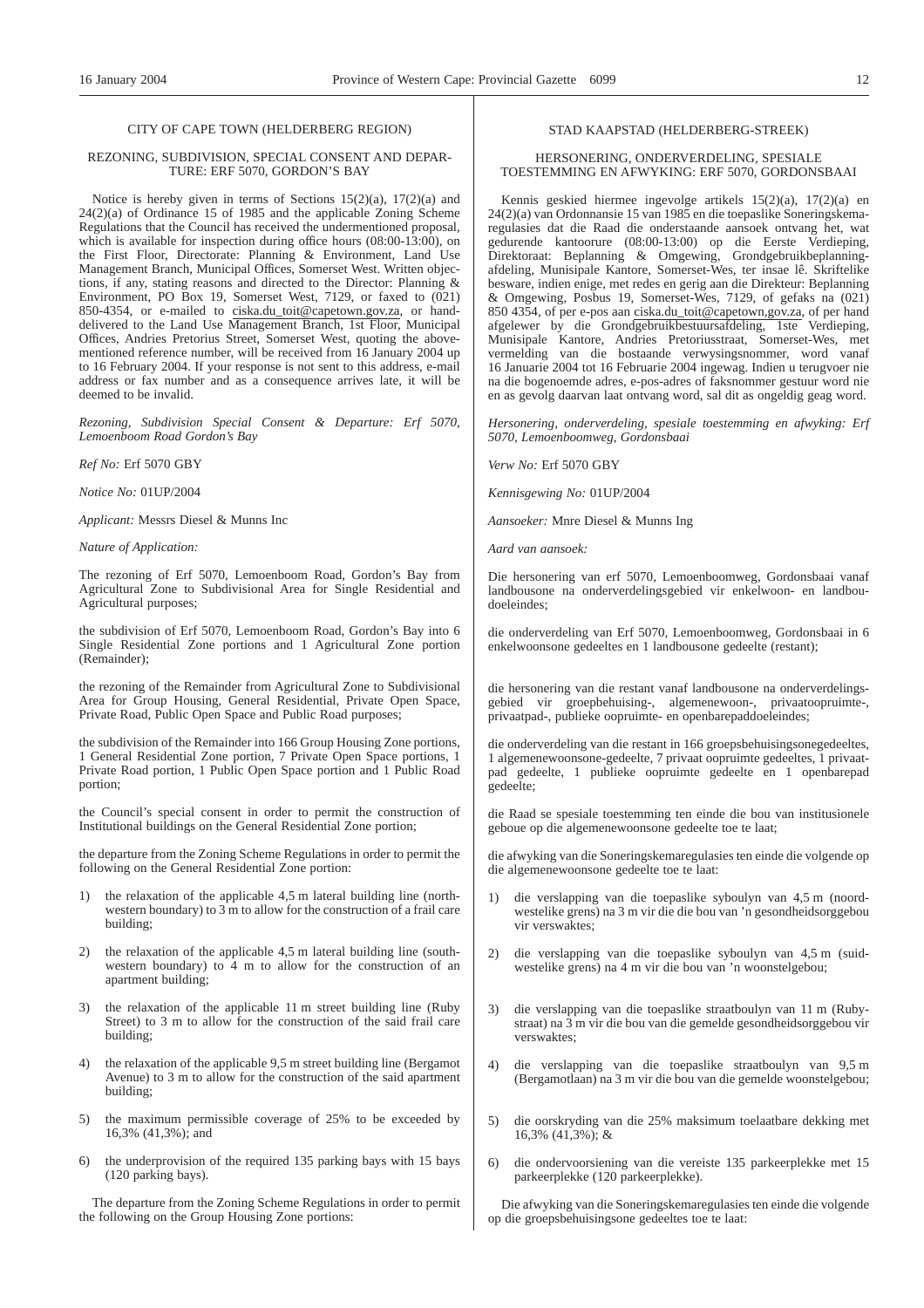- a) the relaxation of the applicable 3 m building lines adjacent to Private Open Space portions to 0 m to allow for the construction of group housing units;
- b) the relaxation of the applicable 3 m building line adjacent to the General Residential Zone portion to 1 m to allow for the construction of a group housing unit; and
- c) the relaxation of the applicable 2 m street building lines to 0 m to allow for the construction of group housing units;

the departure from the Zoning Scheme Regulations in order to permit the relaxation of the applicable 3 m rear building lines on the Single Residential Zone portions to 2,5 m to allow for the construction of single residential units;

the development of the proposal into 7 phases;

the consideration of the proposed name of the development (Summervale Retirement Resort), as well as the proposed names for the internal streets (Bergamot Avenue, Castellana Street, Seville Close, Ruby Street, Valencia Street, Clementine Street & Mandarin Street).

Any enquiries in the above regard can be directed to Ms. A. Linde at tel. (021) 850-4346.

W. A. Mgoqi, City Manager

16 January 2004 6258

#### CITY OF CAPE TOWN (SOUTH PENINSULA REGION)

### REZONING AND SUBDIVISION: ERF 154710, MUIZENBERG

Opportunity is given for public participation in respect of proposals under consideration by the City of Cape Town. Any comment or objection, together with relevant reasons, must be lodged in writing, preferably by registered mail, with reference quoted, to the City Manager, Private Bag X5, Plumstead, 7801 or forwarded to fax (021) 710-8283 by no later than 6 February 2004. Details are available for inspection from 08:30-12:30 at the City of Cape Town, 1st Floor, Victoria Road, Plumstead, 7800 (tel. (021) 710-8273 — Mr. M. Florus). In terms of Section 21(4) of the Municipal Systems Act, Act 32 of 2000 any person who cannot write may come during office hours to the above office and will be assisted to transcribe his/her comment or representation.

Application for rezoning and subdivision of Erf 154710, St Patrick Street/Prince George Drive, Cape Town at Muizenberg. Owner: CHS Burzelman Investment Holdings (Pty) Ltd.

Notice is hereby given in terms of Sections 17(2) and 24(2) of the Land Use Planning Ordinance (No 15 of 1985) and in terms of the Zoning Scheme Regulations that the undermentioned application is being considered:

*Applicant:* Terry McSweeney Associates (on behalf of CHS Burzelman Investment Holdings (Pty) Ltd)

### *Ref:* Lum/00/154710

*Nature of application:* The rezoning of Erf 154710, from Single Residential to Subdivisional Area, to permit 8 Single Residential portions and Private Road.

W. A. Mgoqi, City Manager

16 January 2004 6260

- a) die verslapping van die toepaslike boulyne van 3 m aangrensend aan die privaatoopruimte-gedeeltes na 0 m vir die bou van groepsbehuisingseenhede:
- b) die verslapping van die toepaslike boulyn van 3 m aangrensend aan die algemenewoonsone gedeelte na 1m vir die bou van 'n groepbehuisingseenheid; en
- c) die verslapping van die toepaslike straatboulyne van 2 m na 0 m vir die bou van groepsbehuisingseenhede.

Die afwyking van die Soneringskemaregulasies ten einde die verslapping van die toepaslike agterboulyne van 3 m op die enkelwoonsone gedeeltes na 2,5 m toe te laat vir die bou van enkelwooneenhede;

die ontwikkeling van die voorstel in 7 fases;

die oorweging van die voorgestelde naam van die ontwikkeling (Summervale Aftree-oord), asook die voorgestelde name vir die binnestrate (Bergamotlaan, Castellanastraat, Sevilleslot, Rubystraat, Valenciastraat, Clementinestraat & Mandarinstraat).

Enige navrae in die bogenoemde verband kan aan me. A. Linde by tel. (021) 850-4346 gerig word.

W. A. Mgoqi, Stadsbestuurder

16 Januarie 2004 6258

### STAD KAAPSTAD (SUIDSKIEREILAND-STREEK)

### HERSONERING EN ONDERVERDELING: ERF 154710, MUIZENBERG

Geleentheid word gebied vir openbare deelname ten opsigte van voorstelle wat deur die Stad Kaapstad oorweeg word. Enige kommentaar of beswaar moet skriftelik en verkieslik per aangetekende pos, tesame met redes daarvoor en verwysing, ingedien word by die Stadsbestuurder, Privaatsak X5, Plumstead, 7801 of per faks (021) 710-8283, teen nie later nie as 6 Februarie 2004. Besonderhede is tussen 08:30-12:30 ter insae beskikbaar by die Stad Kaapstad, 1ste Verdieping, Victoriaweg, Plumstead, 7800 (tel. (021) 710-8273. mnr. M. Florus). Ingevolge artikel 21(4) van die Wet op Munisipale Stelsels, Wet 32 van 2000, kan enige persoon wat nie kan skryf nie, gedurende kantoorure na bogenoemde kantoor kom waar hy/sy gehelp sal word om sy/haar kommentaar of betoog neer te skryf.

Aansoek om hersonering en onderverdeling van Erf 154710. St Patrickstraat/Prins Georgerylaan, Kaapstad te Muizenberg. Eienaar: CHS Burzelman Investment Holdings (Edms) Bpk.

Kennis geskied hiermee ingevolge artikels 17(2) en 24(2) van die Ordonnansie op Grondgebruikbeplanning (nr 15 van 1985) en ingevolge die Soneringskemaregulasies dat die onderstaande aansoek oorweeg word:

*Aansoeker:* Terry McSweeney Assosiate (namens CHS Burzelman Investment Holdings (Edms) Bpk)

*Verw:* Lum/00/154710

*Aard van aansoek:* Die hersonering van Erf 154710 van enkelresidensiële- na onderverdelingsgebied, om 8 enkelresidensiële gedeeltes en private pad toe te laat.

W. A. Mgoqi, Stadsbestuurder

16 Janaurie 2004 6260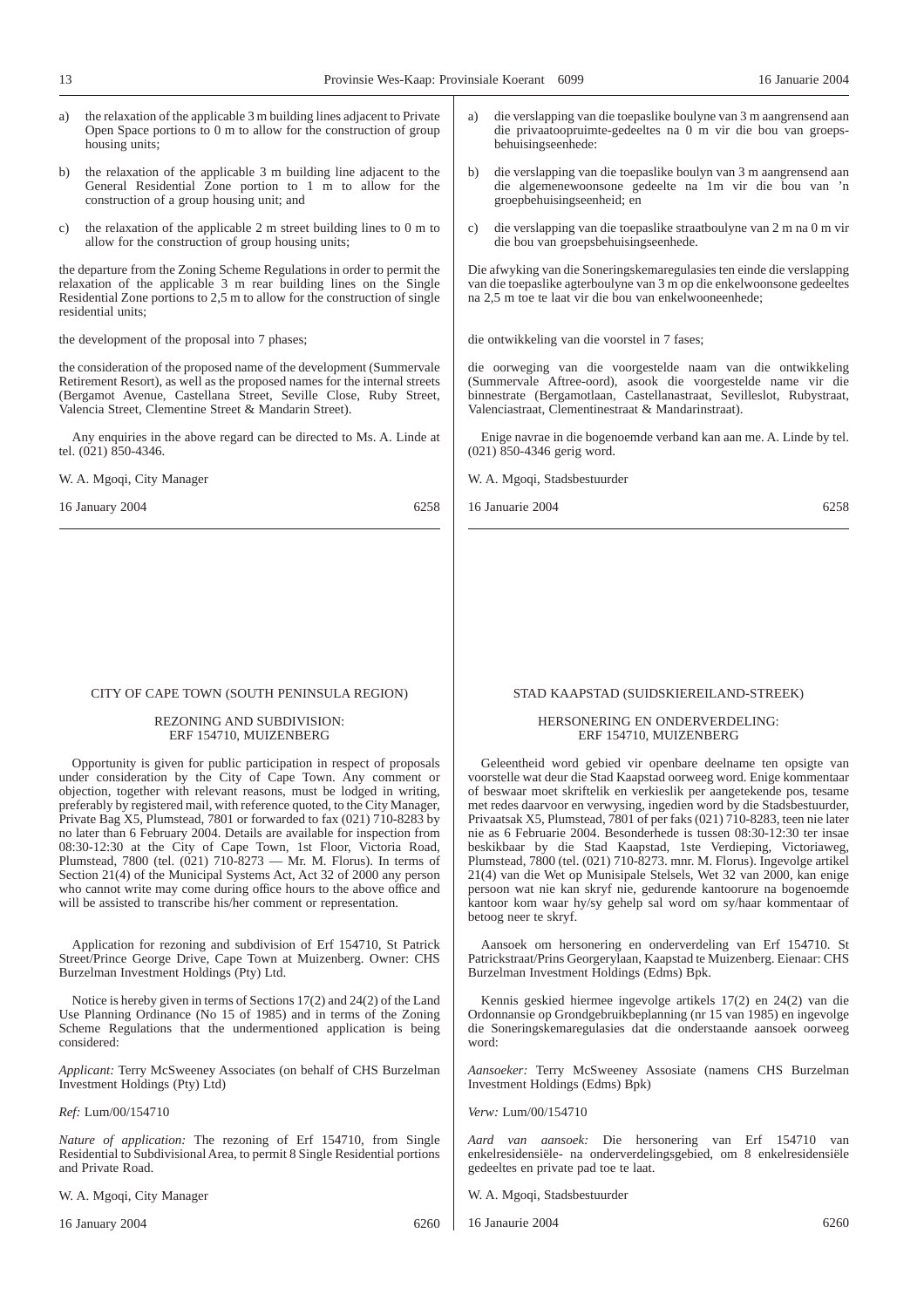#### CITY OF CAPE TOWN (SOUTH PENINSULA REGION)

### DEPARTURE: ERF 10829, CONSTANTIA

Opportunity is given for public participation in respect of proposals under consideration by the City of Cape Town. Any comment or objection, together with relevant reasons, must be lodged in writing, preferably by registered mail, with reference quoted, to the City Manager, Private Bag X5, Plumstead, 7801 or forwarded to fax (021) 710-8283 by no later than 6 February 2004. Details are available for inspection from 08:30-12:30 at the City of Cape Town, 1st Floor, 3 Victoria Road, Plumstead, 7800 (enquiries: G. van Dyk, tel. (021) 710-8285). In terms of Section 21(4) of the Municipal Systems Act, Act 32 of 2000 any person who cannot write may come during office hours to the above office and will be assisted to transcribe his/her comment or representation. Notice is hereby given in terms of Section 15(2) of the Land Use Planning Ordinance (No 15 of 1985) that the following application is being considered:

*Application for departure:* Remainder Erf 10829, Constantia (Steenberg Wine Estate)

*Applicant:* The Planning Partners

*Ref:* Lum/16/10829

*Nature of application:* Departure to permit the establishment and operation of an additional restaurant and associated facilities within the Steenberg Wine Farm. This will include certain additions and alterations to the existing winery structure.

W. A. Mgoqi, City Manager

16 January 2004 6261

#### STAD KAAPSTAD (SUID-SKIEREILAND-STREEK)

### AFWYKING: ERF 10829, CONSTANTIA

Geleentheid word gebied vir openbare deelname ten opsigte van voorstelle wat deur die Stad Kaapstad oorweeg word Enige kommentaar of beswaar moet skriftelik en verkieslik per aangetekende pos, tesame met redes daarvoor en verwysing, ingedien word by die Stadsbestuurder, Privaatsak X5, Plumstead, 7801 of per faks (021) 710-8283, teen nie later nie as 6 Februarie 2004 nie. Besonderhede is tussen 08:30-12:30 ter insae beskikbaar by die Stad Kaapstad, 1ste Verdieping, Victoriaweg, Plumstead, 7800 (navrae: G. van Dyk, tel. (021) 710-8285). Ingevolge artikel 21(4) van die Wet op Munisipale Stelsels, Wet 32 van 2000, kan enige persoon wat nie kan skryf nie, gedurende kantoorure na bogenoemde kantoor kom waar hy/sy gehelp sal word om sy/haar kommentaar of betoog neer te skryf. Kennis geskied hiermee ingevolge artikel 15(2) van die Ordonnansie op Grondgebruikbeplanning (nr 15 van 1985) dat die volgende aansoek oorweeg word:

*Aansoek om afwyking:* Restant Erf 10829, Constantia (Steenbergwynland goed)

*Aansoeker:* The Planning Partners

*Verw:* Lum/16/10829

*Aard van aansoek:* Afwyking om die vestiging en bedryf van 'n bykomende restaurant en verwante geriewe binne die Steenbergwynplaas toe te laat. Dit sal sekere aanbouings en veranderings aan die bestaande struktuur van die wynmakery insluit.

W. A. Mgoqi, Stadsbestuurder

16 Janaurie 2004 6261

### CITY OF CAPE TOWN (SOUTH PENINSULA REGION)

#### TEMPORARY DEPARTURE: ERF 67631, WYNBERG

Opportunity is given for public participation in respect of proposals under consideration by the City of Cape Town. Any comment or objection, together with relevant reasons, must be lodged in writing, preferably by registered mail, with reference quoted, to the City Manager, Private Bag X5, Plumstead, 7801 or forwarded to fax (021) 710-8283 by no later than 16 February 2004. Details are available for inspection from 08:30-12:30 at the City of Cape Town, 1st Floor, 3 Victoria Road, Plumstead, 7800 (enquiries: Ms. D. Samaai, tel. (021) 710-8249). In terms of Section 21(4) of the Municipal Systems Act, Act 32 of 2000 any person who cannot write may come during office hours to the above office and will be assisted to transcribe his/her comment or representation. Notice is hereby given in terms of Section 15(2)(a) of the Land Use Planning Ordinance (No 15 of 1985) that the following application is being considered:

*Property:* Erf 67631, Exeter Road, Wynberg as shown on plan no. Spa-Wyn-237

*Ref:* Lum/00/67631

*Nature of Application:* Proposed temporary departure to permit the erection of a 20 m high cellular mast.

W. A. Mgoqi, City Manager

16 January 2004 6262

#### STAD KAAPSTAD (SUIDSKIEREILAND-STREEK)

#### TYDELIKE AFWYKING: ERF 67631, WYNBERG

Geleentheid word gebied vir openbare deelname ten opsigte van voorstelle wat deur die Stad Kaapstad oorweeg word. Enige kommentaar of beswaar moet skriftelik en verkieslik per aangetekende pos, tesame met redes daarvoor en verwysing, ingedien word by die Stadsbestuurder, Privaatsak X5, Plumstead, 7801 of per faks (021) 710-8283, teen nie later nie as 16 Februarie 2004 nie. Besonderhede is tussen 08:30-12:30 ter insae beskikbaar by die Stad Kaapstad, 1ste Verdieping, Victoriaweg, Plumstead, 7800 (navrae: Me. D. Samaai, tel. (021) 710-[]8249). Ingevolge artikel 21(4) van die Wet op Munisipale Stelsels, Wet 32 van 2000, kan enige persoon wat nie kan skryf nie, gedurende kantoorure na bogenoemde kantoor kom waar hy/sy gehelp sal word om sy/haar kommentaar of betoog neer te skryf. Kennis geskied hiermee ingevolge artikel 15(2)(a) van die Ordonnansie op Grondgebruikbeplanning (nr 15 van 1985) dat die volgende aansoek oorweeg word:

*Eiendom:* Erf 67631, Exeterweg, Wynberg soos getoon op plan nr Spa-Wyn-237

*Verw:* Lum/00/67631

*Aard van aansoek:* Voorgestelde tydelike afwyking om die oprigting van 'n sellulêre mas van 20 m hoog toe te laat.

W. A. Mgoqi, Stadsbestuurder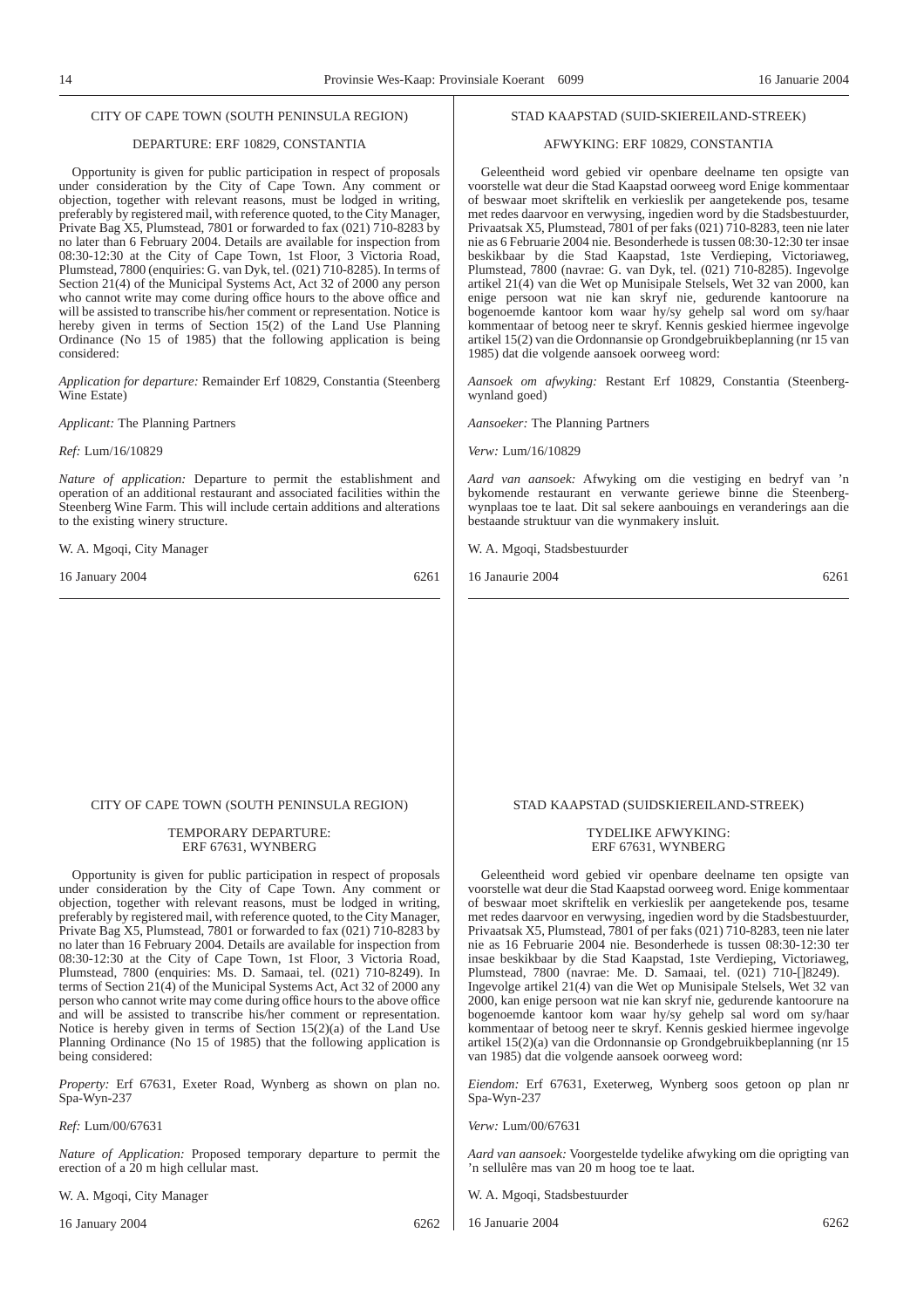### CITY OF CAPE TOWN (SOUTH PENINSULA REGION)

#### SUBDIVISION, REZONING, CLOSURE AND ALIENATION: PORTION OF ERF 940, HOUT BAY

*Subdivision and rezoning:* Opportunity is given for public participation in respect of proposals under consideration by the City of Cape Town. Any comment or objection, together with relevant reasons, must be lodged in writing, preferably by registered mail, with reference quoted, to the City Manager, Private Bag X5, Plumstead, 7801 or forwarded to fax (021) 710-8283 by no later than 6 February 2004. Details are available for inspection from 08:30-12:30 at the City of Cape Town, 1st Floor, 3 Victoria Road, Plumstead, 7800 (tel. (021) 710-8202: M. Barnes). This application may also be viewed at your local public library in Hout Bay. Notice is hereby given in terms of Sections 24 and 17(2)(a) of the Land Use Planning Ordinance (No 15 of 1985) that the undermentioned application is being considered:

*Property:* Portion of Erf 940, Scott Road, Hout Bay

#### *Ref:* Lum/33/940

*Nature of application:* Proposed subdivision and rezoning of portion of Erf 940, Scott Road, Hout Bay, from Public Street to Single Residential to permit the consolidation thereof with the adjacent property namely Erf 2824, Hout Bay.

*Closure and alienation:* Notice is hereby given that Council intends to close and sell approximately 94 m<sup>2</sup> of Scott Road, Hout Bay to J. B. A. Herbertson or successor-in-title for R150 00,00. Details are available for inspection from 08:30-16:45 at the City of Cape Town, Property Management Services, Ground Floor, 3 Victoria Road, Plumstead, 7800 (tel. (021) 710-8382: Ms. B. Isaacs).

In terms of Section 21(4) of the Municipal Systems Act, Act 32 of 2000 any person who cannot write may come during office hours to the above office and will be assisted to transcribe his/hers comment or representations.

WA Mgoqi, City Manager

16 January 2004 6263

#### CITY OF CAPE TOWN (TYGERBERG REGION)

#### CAPE TOWN ZONING SCHEME: CLOSURE, CONSOLIDATION, SUBDIVISION REZONING AND VARIOUS DEPARTURES: ERF 128915 AND A PORTION OF ERF 100010, NETREG, BONTEHEUWEL

Notice is hereby given in terms of the Land Use Planning Ordinance, 1985 (No 15 of 1985) and the Municipal By-Law No 12783 dated 28 February 2003, that Council intends to undertake the closure, subdivision, rezoning and various departures of Erf 128915 and and a portion of Erf 100010, Netreg, Bonteheuwel from Public Open Space and Public Road to Subdivisional Area to permit General Residential units (the development of approximately 193 housing units), Public Open Space and Public Road.

In addition: Notice is given in terms of Regulations 4(6) of the Regulations published by Government Notice No R1183 under Section 26 of the Environmental Conservation Act, 1989 (Act 73 of 1989) of the intent to carry out an Environmental Impact Assessment (EIA). Included in the EIA Scoping Study is a public accountability component and to this end opportunity is provided for comment on the above-mentioned change in land use.

Location: The properties are located in Netreg ''Golden Gate'' Bonteheuwel within the City of Cape Town. The properties are bounded by Modderdam Provincial Road to the west and north and Klipfontein Primary School to the southeast. The extent of Erf 29815 is 1,227 ha and the portion of Erf 100010 is approximately 2,598 ha. The proponent is City of Cape Town.

### STAD KAAPSTAD (SUIDSKIEREILAND-STREEK)

#### ONDERVERDELING, HERSONERING, SLUITING EN VERVREEMDING: GEDEELTE VAN ERF 940, HOUTBAAI

*Onderverdeling en hersonering:* Geleentheid word gebied vir openbare deelname ten opsigte van voorstelle wat deur die Stad Kaapstad oorweeg word. Enige kommentaar of beswaar moet skriftelik en verkieslik per aangetekende pos, tesame met redes daarvoor en verwysing, ingedien word by die Stadsbestuurder, Privaatsak X5, Plumstead, 7801 of per faks (021) 710-8283, teen nie later nie as 6 Februarie 2004, Besonderhede is tussen 08:30-12:30 ter insae beskikbaar by die Stad Kaapstad, 1ste Verdieping, Victoriaweg 3, Plumstead, 7800 (tel. (021) 710-8202: M. Barnes). Hierdie aansoek kan ook by u plaaslike openbare biblioteek in Houtbaai besigtig word. Kennis geskied hiermee ingevolge artikel 24 en 17(2)(a) van die Ordonnansie op Grondgebruikbeplanning (nr 15 van 1985) dat die onderstaande aansoek oorweeg word:

*Eiendom:* Gedeelte van Erf 940, Scottweg, Houtbaai

*Verw:* Lum/33/940

*Aard van aansoek:* Voorgestelde onderverdeling en hersonering van gedeelte van Erf 940, Houtbaai, van openbare straat na enkelresidensieel om die konsolidasie daarvan met die aanliggende eiendom naamlik erf 2824, Houtbaai, toe te laat.

*Sluiting en vervreemding:* Kennis geskied hiermee dat die Raad voornemens is om ongeveer 94 m<sup>2</sup> van Scottweg, Houtbaai te sluit en teen R15 000,00 aan J. B. A. Herbertson of regsopvolger te verkoop. Besonderhede is vanaf 08:30-16:45 ter insae beskikbaar by die Stad Kaapstad, Eiendomsbestuursdienste, Grondverdieping, Victoriaweg 3, Plumstead, 7800 (tel. (021) 710-8382: me. B. Isaacs).

Ingevolge artikel 21(4) van die Wet op Munisipale Stelsels, Wet 32 van 2000, kan enige persoon wat nie kan skryf nie, gedurende kantoorure na bogenoemde kantoor kom waar hy/sy gehelp sal word om sy/haar kommentaar of betoog neer te skryf.

W. A. Mgoqi, Stadsbestuurder

16 Januarie 2004 6263

#### STAD KAAPSTAD (TYGERBERG-STREEK)

#### KAAPSTAD SONERINGSKEMA: SLUITING, KONSOLIDASIE, ONDERVERDELING HERSONERING EN VERSKEIE AFWYKINGS: ERF 128915 EN 'N GEDEELTE VAN ERF 100010, NETREG, BONTEHEUWEL

Kennis geskied hiermee ingevolge die Ordonnansie op Grondgebruikbeplanning, 1985 (Ordonnansie 15 van 1985) en die Munisipale Verordening No 12783 van 28 Februarie 2003, dat die Raad die sluiting, onderverdeling, hersonering en verskeie afwykings beoog van erf 128915 en 'n gedeelte van erf 100010, Netreg, Bonteheuwel vanaf publieke oopruimte en publiekepad na onderverdelingsgebied om algemeenresidensiële eenhede (die ontwikkeling van ongeveer 193 huiseenhede), publieke oopruimte en publiekepad toe te laat.

Daarbenewens: Kennis geskied hiermee ingevolge die Regulasies 4(6) van die Regulasies gepubliseer kragtens Regeringskennisgewing nr R1183 ingevolge artikel 26 van die Wet op Omgewingsbewaring, 1989 (Wet 73 van 1989) van die voorneme om 'n Omgewingsimpakbepaling (OIB) te doen. Die OIB-omvangstudie sluit 'n openbare-aanspreeklikheidstudie in en derhalwe word geleentheid gebied vir kommentaar oor die bogenoemde grondgebruikverandering.

Ligging: Die eiendomme is geleë in Netreg ''Golden Gate'', Bonteheuwel binne die Stad Kaapstad. Die eiendomme word begrens deur Modderdam Provinsiale Pad aan die weste- en noordekant en Klipfontein Primêre Skool aan die suidooste kant. Die grootte van erf 128915 is 1,227 ha en die gedeelte van Erf 100010 is ongeveer 2,598 ha. Die voorsteller is Stad Kaapstad.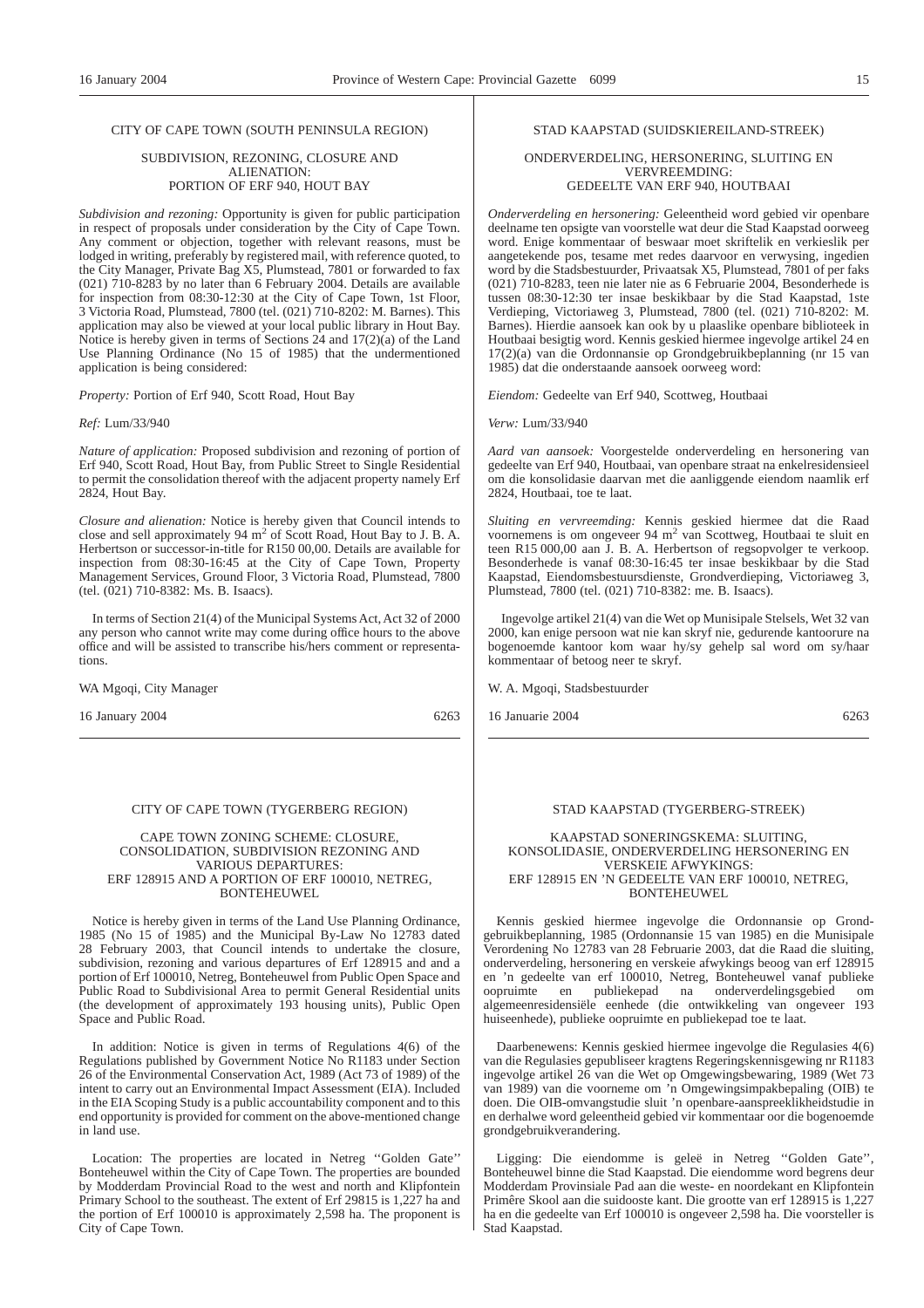Contact Persons: The consultant is Alastair Rendall on behalf of ARG Design at contact details: Alastair Rendall: tel. (021) 448-2666

PO Box 13936, Mowbray, 7705

Fax No. (021) 448-2667

E-mail: studio@argdesign.co.za

Further particulars are available by appointment from Mr. M. Jones, 1st Floor, Municipal Offices, Voortrekker Road, Goodwood (tel. (021) 590-1416) during normal office hours. Any objections to the proposed use, with full reasons, should be lodged in writing with the undersigned by not later than 18 February 2004.

(W 18/2/1/2/3)

W. A. Mgoqi, City Manager

16 January 2004 6264

#### CENTRAL KAROO

### DISTRICT MUNICIPALITY

#### NOTICE CALLING FOR OBJECTIONS TO PROVINCIAL ADDI-TIONAL VALUATION ROLL (REGULATION 12)

### MURRAYSBURG DMA: RURAL AREA

NOTICE is hereby given that in terms of Section 15(1)/19 of the Property Valuation Ordinance, 1993 the provincial additional valuation roll for the financial year 2003/2004 is open to inspection at the office of the Local Authority, Central Karoo, District Municipality as from 9 January 2004 to 30 January 2004. The latter in accordance with a decision of the Premier in terms of Article 29(1) of the Ordinance.

The owner of any property recorded on such toll may, in terms of the provision of Section 16 of the said Ordinance, object to the valuation placed on his property, and such objection must teach the Municipal Manager before the expiry of the above-mentioned period. The prescribed form for the lodging of an objection is available at the Municipal Offices in Murraysburg. Your attention is specifically focused on the fact that no person is entitled to raise any objection before the Valuation Board unless he has lodged an objection in time in the prescribed form.

An owner also included a proxy, as defined in Section 1 of the Ordinance.

D. D. LOTT, Municipal Manager, Private Bag X560, 63 Donkin Street, Beaufort West, 6970

16 January 2004 6265

#### SWARTLAND MUNICIPALITY

### NOTICE 2/2004

#### PROPOSED SUBDIVISION: ERF 17, RIEBEECK-KASTEEL

Notice is hereby given in terms of section 24 of Ordinance 15 of 1985 that an application has been received for the subdivision of Erf 17, in extent  $\pm 1616$  m<sup>2</sup>, situated in Church Street, Riebeeck-Kasteel into a remainder ( $\pm 604$  m<sup>2</sup>) and a portion A ( $\pm 1$  012 m<sup>2</sup>).

Further particulars are available during office hours (weekdays) at the office of the Chief: Planning and Development, Department Corporate Services, Municipal Office, Church Street, Malmesbury.

Any comments may be lodged in writing with the undersigned not later than 16 February 2004.

C. F. J. van Rensburg, Municipal Manager, Municipal Office, Private Bag X52, Malmesbury,

16 January 2004 6273

Kontak persone: Die konsultant is Alastair Rendall namens ARG Design by kontakbesonderhede: Alastair Rendall: tel. (021) 448-2666

Posbus 13936, Mowbray, 7705

#### Faks: (021) 448-2667

#### E-pos: studio@argdesign.co.za

Nadere besonderhede is gedurende kantoorure op afspraak by mnr. M. Jones, 1ste Verdieping, Munisipale Kantore, Voortrekkerweg, Goodwood (tel. (021) 590-1416) verkrygbaar. Enige besware teen die voorgestelde gebruik, met die volledige redes daarvoor, moet skriftelik by die ondergetekende ingedien word voor of op 18 Februarie 2004.

#### (W 18/2/1/2/3)

W. A. Mgoqi, Stadsbestuurder

16 Januarie 2004 6264

#### SENTRAAL KAROO

#### DISTRIKSMUNISIPALITEIT

#### KENNISGEWING VAN BESWARE TEEN VOORLOPIGE AANVULLENDE WAARDASIELYS AANVRA (REGULASIE 12)

#### DMA MURRAYSBURG: LANDELIKE GEBIED

KENNIS geskied hiermee ingevolge Artikel 15(1)/19 van die Ordonnansie op Eiendomswaardering, 1993 gegee dat die voorlopige aanvullende waardasielys vir die boekjaar 2003/2004 ter insae lê in die kantoor van die Plaaslike Owerheid van Sentraal Karoo Distriksmunisipaliteit van 9 Januarie 2004 tot 30 Januarie 2004. Laasgenoemde in ooreenstemming met 'n besluit van die Premier ingevolge Artikel 29(1) van die Ordonnansie.

Die eienaar van enige eiendom wat in sodanige lys opgeteken is, kan ingevolge die bepalings van artikel 16 van genoemde Ordonnansie beswaar aanteken teen die waardasie wat op sy eiendom geplaas is, en sodanige beswaar moet die Munisipale Bestuurder voor die verstryking van bogenoemde tydperk bereik. Die voorgeskrewe vorm vir die indiening van 'n beswaar is by die Munisipale Kantore te Murraysburg beskikbaar. U aandag word spesifiek gevestig op die feit dat geen persoon geregtig is om enige beswaar voor die Waardasieraad te opper nie tensy hy nie 'n beswaar op die voorgeskrewe vorm betyds ingedien het nie.

'n Eienaar sluit ook 'n gevolmagtigde in soos omskryf in Artikel 1 van die Ordonnansie.

D. D. LOTT, Munisipale Bestuurder, Privaatsak X560, Donkinstraat 63, Beaufort-Wes, 6970

| 16 Januarie 2004 | 6265 |
|------------------|------|
|------------------|------|

### MUNISIPALITEIT SWARTLAND

### KENNISGEWING 2/2004

#### VOORGESTELDE ONDERVERDELING: ERF 17, RIEBEECK-KASTEEL

Kennis geskied hiermee ingevolge artikel 24 van Ordonnansie 15 van 1985 dat 'n aansoek ontvang is vir die onderverdeling van Erf 17, groot ±1616 m<sup>2</sup>, geleë te Kerkstraat, Riebeeck-Kasteel in 'n restant (±604 m<sup>2</sup>) en gedeelte A  $(\pm 1 \ 012 \ m^2)$ .

Verdere besonderhede is gedurende gewone kantoorure (weeksdae) by die kantoor van die Hoof: Beplanning en Ontwikkeling, Departement Korporatiewe Dienste, Munisipale Kantoor, Kerkstraat, Malmesbury beskikbaar.

Enige kommentaar kan skriftelik by die ondergetekende ingedien word nie later nie as 16 Februarie 2004.

C. F. J. van Rensburg, Munisipale Bestuurder, Munisipale Kantoor, Privaatsak X52, Malmesbury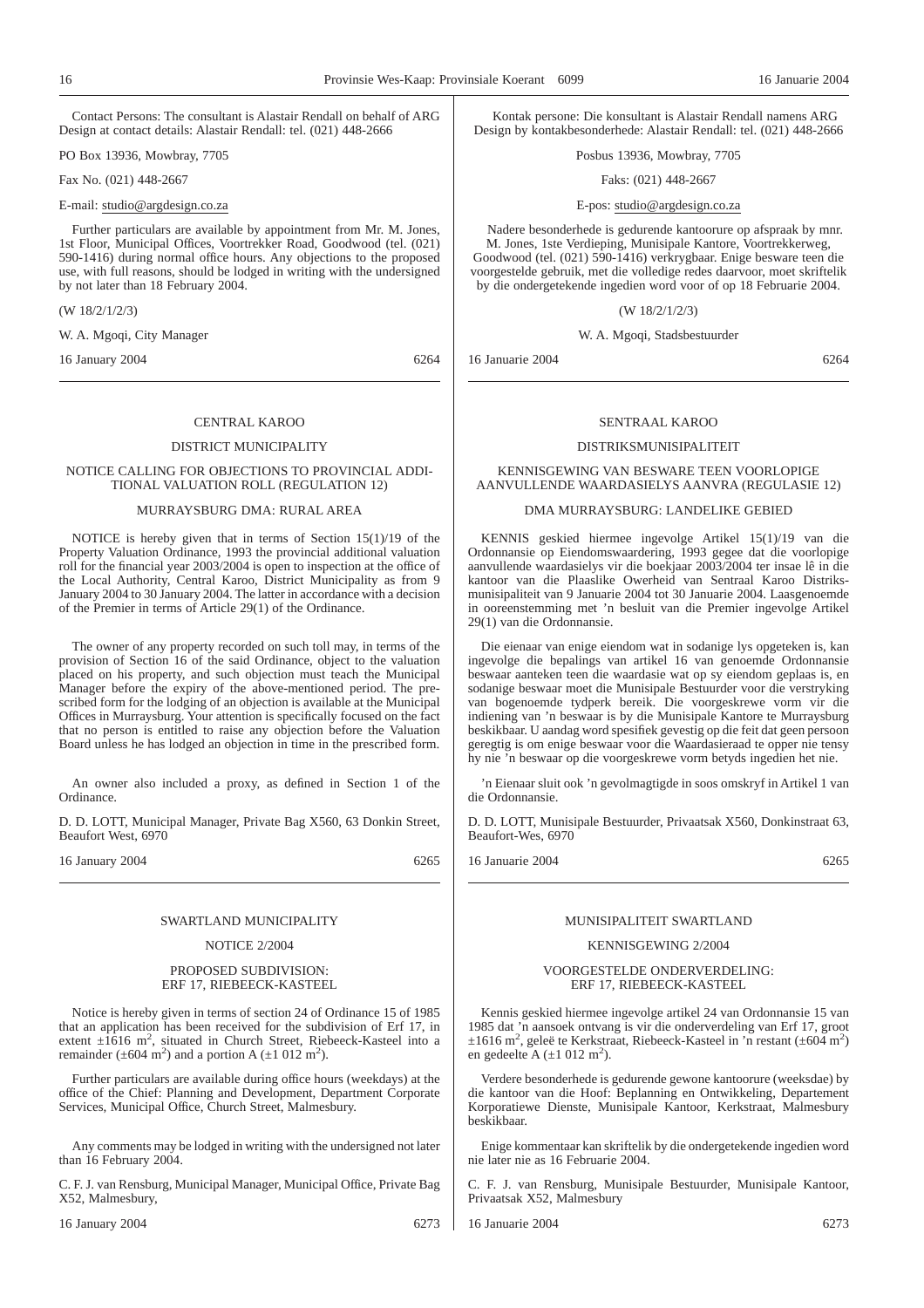### GEORGE MUNICIPALITY

### NOTICE NUMBER 11 OF 2004

#### DEPARTURE: ERF 5115, MNGOMA STREET, THEMBALETHU

Notice is hereby given that Council has received an application for a departure to enable the owner to operate a tavern on the above-mentioned property.

Details of the proposal are available for inspection at the Council's office at Bloemhof Centre, York Street, George during normal office hours, Mondays to Fridays. Enquiries: K. Meyer, Reference: Erf 5115, Thembalethu.

Motivated objections, if any, must be lodged in writing with the Chief Town Planner, by not later than 23 February 2004.

Any person, who is unable to write, can submit their objection verbally to the Council's offices where they will be assisted by a staff member to put their comments in writing.

T. I. Lötter, Municipal Manager, Civic Centre, York Street, George, 6529

16 January 2004 6266

### GEORGE MUNICIPALITY

#### NOTICE NUMBER 2 OF 2004

#### NOTICE CALLING FOR OBJECTIONS TO THE 2ND PROVI-SIONAL ADDITIONAL VALUATION ROLL 2003/2004

#### (REGULATION 12)

NOTICE is hereby given that in terms of section 15 and 19 of the Property Valuation Ordinance, 1993 the 2nd provisional additional valuation roll 2003/2004 is open for inspection between 08:00 to 13:00 and 13:45 to 16:00 on the first floor at room 144 of the Director Financial Services, York street, George from 23/01/2004 to 13/02/2004.

The owner of any property recorded on such roll may, in terms of section 16 and 19 of the said Ordinance, object to the valuation placed on his property, and such objection must reach the Municipal Manager before or on 13/02/2004.

The prescribed form for the lodging of an objection is available at the address given hereunder.

In addition to the above all owners directly involved with an additional provisional valuation will receive a valuation form regarding the value of their property as well as an objection form.

Your attention is specifically focused on the fact that no person is entitled to raise any objection before the valuation board unless he has lodged an objection before or on 13/02/2004 in the prescribed form.

An owner also includes a proxy, as defined in section 1 of the Ordinance.

T. I. Lötter, Municipal Manager, Director Financial Services (Valuation section), First floor—Room 144, York Street, George, 6530

Tel: 8019188

Fax: 8733776

16 January 2004 6267

#### MUNISIPALITEIT GEORGE

### KENNISGEWING NOMMER 11 VAN 2004

#### AFWYKING: ERF 5115 MNGOMASTRAAT, THEMBALETHU

Kennis geskied hiermee dat die Raad 'n aansoek ontvang het vir 'n afwyking om die eienaar in staat te stel om 'n taverne op bogenoemde eiendom te bedryf.

Volledige besonderhede van die voorstel sal gedurende gewone kantoorure, Maandag tot Vrydag, ter insae wees by die Raad se kantoor te Bloemhofsentrum, Yorkstraat, George. Navrae: K. Meyer, Verwysing: Erf 5115, Thembalethu.

Gemotiveerde besware, indien enige, moet skriftelik by die Hoof Stadsbeplanner ingedien word nie later nie as 23 Februarie 2004.

Indien enige persoon nie kan skryf nie, kan sodanige persoon sy kommentaar mondelings by die Raad se kantoor aflê waar 'n personeellid sel help om die kommentaar/vertoë op skrif te stel.

T. I. Lötter, Munisipale Bestuurder, Burgersentrum, Yorkstraat, George, 6529

16 Januarie 2004 6266

### MUNSIPALITEIT GEORGE

#### KENNISGEWING NOMMER 2 VAN 2004

#### KENNISGEWING WAT BESWARE TEEN 2DE VOORLOPIGE AANVULLENDE WAARDASIELYS 2003/2004 AANVRA

#### (REGULASIE 12)

KENNIS word hierby ingevolge Artikel 15 an 19 van die Ordonnansie op Eiendomswaardering, 1993 gegee dat die 2de voorlopige aanvullende waardasielys 2003/2004 ter insae lê op die eerste vloer in kamer 144 van die Direkteur Finansiële Dienste te, Yorkstraat, George vanaf 23/01/2004 tot 13/02/2004 tussen 08:00 tot 13:00 en 13:45 tot 16:00.

Die eienaar van enige eiendom wat in sodanige lys opgeteken is, kan ingevolge Artikel 16 an 19 van genoemde Ordonnansie beswaar aanteken teen die waardasie wat op sy eiendom geplaas is, en sodanige beswaar moet die Munisipale Bestuurder voor of op 13/02/2004 bereik.

Die voorgeskrewe vorm vir die indiening van 'n beswaar is by die adres hieronder aangedui, beskikbaar.

Na aanleiding van bogenoemde sal alle eienaars wat betrokke is by die aanvullende voorlopige waardasie van hulle eiendom die voorgeskrewe beswaarvorm deur die pos ontvang.

U aandag word spesifiek gevestig op die feit dat geen persoon geregtig is om enige beswaar voor die waardasieraad te opper nie tensy hy 'n beswaar op die voorgeskrewe vorm voor of op 13/02/2004 ingedien het.

'n Eienaar sluit ook 'n gevolmagtigde in soos omskryf in artikel 1 van die Ordonnansie.

T. I. Lötter, Munisipale Bestuurder, Direkteur Finansiële Dienste (Waardasie afdeling), Eerste vloer—Kamer 144, Yorkstraat, George, 6530

Tel: 8019188

Faks: 8733776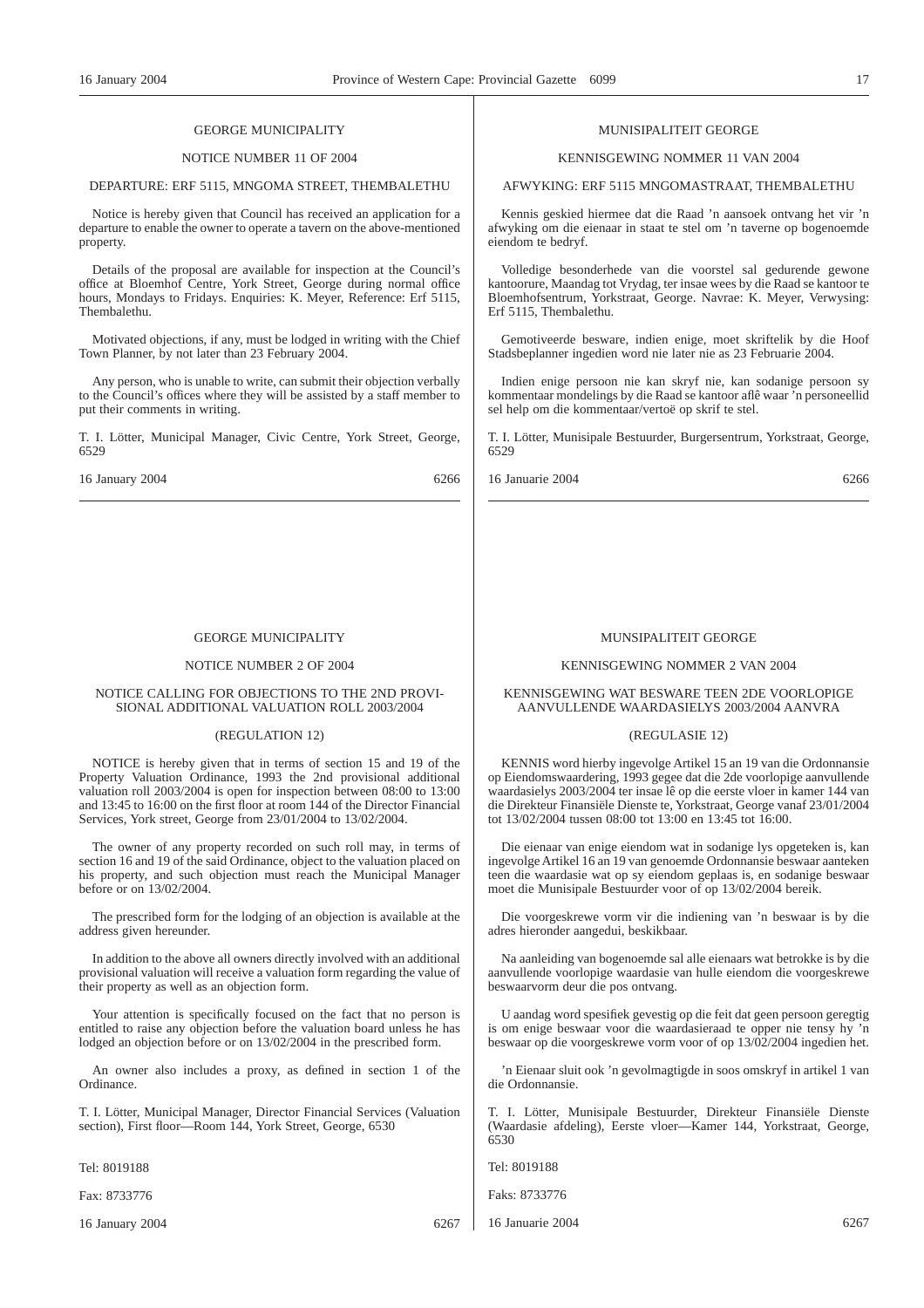### MOSSEL BAY MUNICIPALITY

ORDINANCE ON LAND USE PLANNING, 1985 (ORDINANCE 15 OF 1985)

MUNICIPAL ORDINANCE, 1974 (ORD. 20 OF 1974) LOCAL GOVERNMENT ACT: MUNICIPAL SYSTEMS, 2000 (ACT 32 OF 2000)

#### PROPOSED REZONING, SUBDIVISION AND ALIENATION OF ERVEN 338, 339, 340, 352, 353, 354 AND 355 GREENHAVEN, GREAT BRAK RIVER, MOSSEL BAY

It is hereby notified in terms of Sections 17 and 24 of the Ordinance on Land Use Planning, 1985 (Ord. 15 of 1985) and Section 124 of the Municipal Ordinance that the undermentioned application has been received by the Municipal Manager and is open to inspection at the Department: Town Planning, 4th floor; Montagu Place, Montagu Street, Mossel Bay. Any objections, with full reasons therefor, should be lodged in writing to the Municipal Manager, P.O. Box 25, Mossel Bay, 6500 on or before Monday, 16 February 2004 quoting the above Ordinance and objector's erf number. In terms of Section 21(4) of the Local Government Act: Municipal Systems, 2000 (Act 32 of 2000) notice is hereby given that people who cannot write can approach any one of the five Customer Care Managers of Council at Mossel Bay, D'Almeida, Kwanonqaba, Hartenbos and Great Brak River respectively whom will assist you in putting your comments or objections in writing.

#### *Applicant Nature of Application*

The Apostolic Faith Mission of South Africa, Great Brak River assembly

*Rezoning:* The rezoning of Erven 339, 340 and 352-354 Greenhaven, Great Brak River from ''Single Residential zone'' to ''Institutional zone'' for the purpose of an Aids Centre.

- *Subdivision:* The consolidation of Erven 338, 339, 340, 352, 353, 354 and 355 and the subdivision thereof into 2 erven for the purpose of a parsonage and Aids Centre.
- *Alienation:* The alienation of Erven 355, 338, 339, 340, 352, 353 and 354 Greenhaven, Great Brak River to the Apostolic Faith Mission of South Africa for the purpose of a parsonage (Erven 355 and 338) and an Aids Centre (Erven 339, 340 and 352- 354).

File Reference: 17/13/2

C. Zietsman, Municipal Manager

16 January 2004 6268

#### MUNICIPALITY SWELLENDAM

#### APPLICATION FOR SUBDIVISION REMAINDER OF ERF 805, SWELLENDAM

Notice is hereby given in terms of section 24 of the Land Use Planning Ordinance, 1985 (Ordinance no. 15 of 1985) that Council has received an application for the subdivision of the Remainder erf 805, Buitekant Street in two portions, namely, portion A (385 m<sup>2</sup>) and the Remainder (556 m<sup>2</sup>).

Further particulars regarding the proposal are available for inspection at the Municipal office at Swellendam during office hours. Objections to the proposal, if any, must reach the under-mentioned on or before 16 February 2004. Persons who are unable to write will be assisted during office hours, at the Municipal office, Swellendam, to write down their objections.

T. Botha, Municipal Manager, Municipal Office, Swellendam.

Notice No. 2/2004.

16 January 2004. 6274

#### MOSSELBAAI MUNISIPALITEIT

ORDONNANSIE OP GRONDGEBRUIKBEPLANNING, 1985 (ORDINANSIE 15 VAN 1985)

MUNISIPALE ORDONNANSIE, 1974 (ORD. 20 VAN 1974) WET OP PLAASLIKE REGERING: MUNISIPALE STELSELS, 2000 (WET 32 VAN 2000)

VOORGESTELDE HERSONERING, ONDERVERDELING EN VERVREEMDING VAN ERWE 338, 339, 340, 353, 354 EN 355, GREENHAVEN, GROOT-BRAKRIVIER, MOSSELBAAI

Kragtens Artikels 17 en 24 van die Ordonnansie op Grondgebruikbeplanning, 1985 (Ord. 15 van 1985), asook Artikel 124 van die Munisipale Ordonnansie word hiermee kennis gegee dat onderstaande aansoek deur die Munisipale Bestuurder ontvang is en ter insae lê by die Departement: Stadsbeplanning, 4de vloer; Montagu Plek, Montagustraat, Mosselbaai. Enige besware met volledige redes daarvoor, moet skriftelik by die Munisipale Bestuurder, Posbus 25, Mosselbaai, 6500 ingedien word op of voor Maandag, 16 Februarie 2004 met vermelding van bogenoemde Ordonnansie en Beswaarmaker se erfnommer. Ingevolge Artikel 21(4) van die Wet op Plaaslike Regering: Munisipale Stelsels, 2000 (Wet 32 van 2000) word kennis gegee dat persone wat nie kan skryf nie enige van die vyf Klantediensbestuurders van die Raad te Mosselbaai, D'Almeida, KwaNonqaba, Hartenbos en Groot-Brakrivier onderskeidelik kan nader vir hulpverlening om u kommentaar of besware op skrif te stel.

Die Apostoliese Geloofsending van Suid-Afrika, Groot-Brakrivier gemeente

*Aansoeker Aard van Aansoek*

- *Hersonering:* Die hersonering van Erwe 339, 340 en 352-354 Greenhaven, Groot-Brakrivier van ''Enkelresidensiële sone'' na ''Institusionele sone'' vir die doel van 'n Vigssentrum.
- *Onderverdeling:* Die konsolidasie van Erwe 338, 339, 340, 352, 353, 354 en 355 en die onderverdeling daarvan in 2 erwe vir 'n pastorie en Vigssentrum.
- *Vervreemding:* Die vervreemding van Erwe 355, 338, 339, 340, 352, 353 en 354 Greenhaven, Groot-Brakrivier aan die Apostoliese Geloofsending van Suid-Afrika vir 'n pastorie (Erwe 355 en 338) en 'n Vigssentrum (Erwe 339, 340 en 352-354).

Lêer Verwysing: 17/13/2

C. Zietsman, Munisipale Bestuurder

16 Januarie 2004 6268

### MUNISIPALITEIT SWELLENDAM

#### AANSOEK OM ONDERVERDELING RESTANT VAN ERF 805, SWELLENDAM

Kennis geskied hiermee ingevolge artikel 24 van die Ordonnansie op Grondgebruikbeplanning, 1985 (Ordonnnansie nr. 15 van 1985) dat die Raad 'n aansoek ontvang het vir die onderverdeling van Restant van erf 805, Buitekantstraat, Swellendam in twee gedeeltes, naamlik gedeelte A  $(385 \text{ m}^2)$  en die Restant  $(556 \text{ m}^2)$ .

Verdere besonderhede van die voorstel lê gedurende kantoorure by die Munisipale kantoor, Swellendam, ter insae. Skriftelike besware teen die voorstel, indien enige, moet die ondergemelde bereik voor of op 16 Februarie 2004. Persone wat nie kan skryf nie, sal gedurende kantoorure by die Munisipale kantoor, Swellendam gehelp word om hulle besware neer te skryf.

T. Botha, Munisipale Bestuurder, Munisipale Kantoor, Swellendam

Kennisgewing Nr. 2/2004.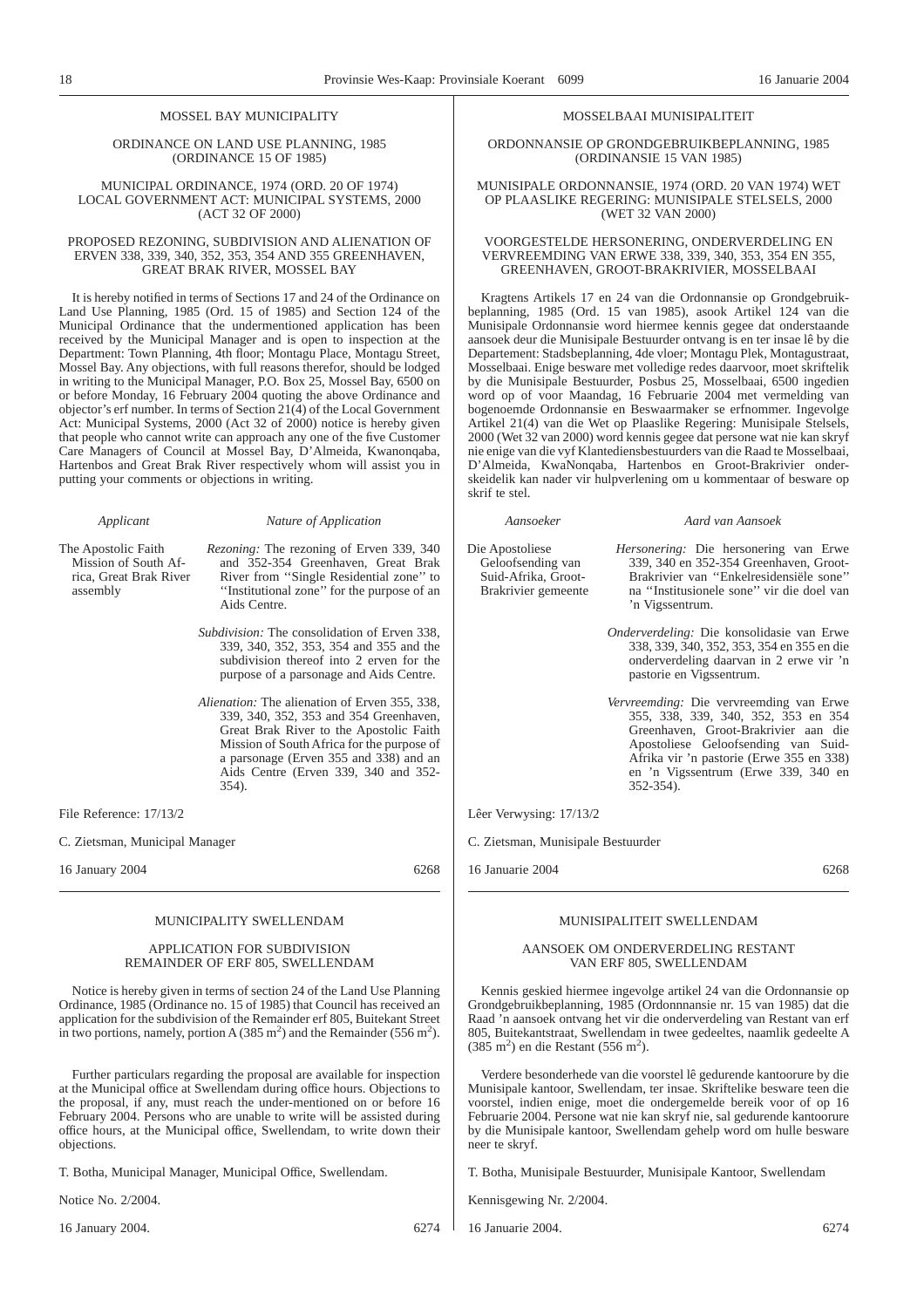### MOSSEL BAY MUNICIPALITY

#### ORDINANCE ON LAND USE PLANNING, 1985 (ORDINANCE 15 OF 1985) LOCAL GOVERMENT ACT: MUNICIPAL SYSTEMS, 2000 (ACT 32 OF 2000)

#### ERF 9280 MOSSEL BAY: DEPARTURE TO OPERATE A GUESTHOUSE

It is hereby notified in terms of Section 15 of the above Ordinance that the undermentioned application has been received by the Municipal Manager and is open to inspection at the Department: Town Planning; 4th floor, Montagu Place, Montagu Street, Mossel Bay. Any objections, with full reasons therefor, should be lodged in writing to the Municipal Manager, P.O. Box 25, Mossel Bay, 6500 on or before Monday, 16 February 2003 quoting the above Ordinance and objector's erf number. In terms of Section 21(4) of the Local Government Act: Municipal Systems, 2000 ( Act 32 of 2000) notice is hereby given that people who cannot write can approach any one of the five Customer Care Managers of Council at Mossel Bay, D'Almeida, KwaNonqaba, Hartenbos and Great Brak River respectively whom will assist you in putting your comments or objections in writing.

*Applicant Nature of Application*

E. M. van Niekerk Departure of the land use applicable to Erf

9280, 75 Rodger Street, Mossel Bay to enable the owners to operate a guesthouse from their single residential erf.

File Reference: 15/4/2/5

C. Zietsman, Municipal Manager

16 January 2004 6269

#### OVERSTRAND MUNICIPALITY

#### HERMANUS ADMINISTRATION

#### HERMANUS: APPLICATION FOR REZONING AND DEPARTURE, ERF 7671, CORNER OF PARK LANE AND MARINE DRIVE: M J FICK TRUST

Notice is hereby given in terms of Sections 15 and 17 of Ordinance 15 of 1985 that the Council has received an application for:

- 1. Rezoning from General Residential Zone to General Business Zone in order to accommodate shops on the ground floor of the property, and
- 2. Departure in order to exceed the 40% permissible coverage in General Business Zone with 8% to enclose a staircase. A departure was approved under General Residential Zone in order to allow 46% coverage.

Plans and further details of the proposal may be inspected at the office of the Town Planner during normal office hours.

Any objections to the proposal must reach the undersigned in writing on or before Friday, 20 February 2004.

Any person who is unable to write may submit their objection verbally to the Council's offices where they will be assisted by a staff member to put their comments in writing.

Enquiries: Miss L Bruiners (028) 313 8179

Notice No. 2/2004

J. F. Koekemoer, Municipal Manager, Municipal Offices, Hermanus

16 January 2004 6270

### MOSSELBAAI MUNISPALITEIT

ORDONNANSIE OP GRONDGEBRUIKBEPLANNING, 1985 (ORDINANSIE 15 VAN 1985) WET OP PLAASLIKE REGERING: MUNISIPALE STELSELS, 2000 (WET 32 VAN 2000)

ERF 9280 MOSSELBAAI: AFWYKING VIR DIE BEDRYF VAN 'N GASTEHUIS

Kragtens Artikels 15 van die bostaande Ordonnansie word hiermee kennis gegee dat die onderstaande aansoek deur die Munisipale Bestuurder ontvang is en ter insae lê by die Departement: Stadsbeplanning; 4de vloer, Montagu Plek, Montagustraat, Mosselbaai. Enige besware met volledige redes daarvoor moet skriftelik by die Munisipale Bestuurder, Posbus 25, Mosselbaai, 6500 ingedien word op of voor Maandag, 16 Februarie 2004 met vermelding van bogenoemde Ordonnansie en Beswaarmaker se erfnommer. Ingevolge ArtikeI 21(4) van die Wet op Plaaslike Regering: Munisipale Stelsels, 2000 (Wet 32 van 2000 ) word kennis gegee dat persone wat nie kan skryf nie enige van die vyf Klantediensbestuurders van die Raad te Mosselbaai, D'Almeida, KwaNonqaba, Hartenbos en Groot-Brakrivier onderskeidelik nader vir hulpverlening om u kommentaar of besware op skrif te stel.

*Aansoeker Aard van Aansoek*

E. M. van Niekerk Afwyking van die grondgebruik van toepassing op Erf 9280, Rodgerstraat 75, Mosselbaai ten einde die eienaars instaat te stel om 'n gastehuis te bedryf vanaf hul enkelwoon erf.

Lêer Verwysing: 15/4/2/5

C. Zietsman, Munisipale Bestuurder

16 Januarie 2004 6269

### MUNISIPALITEIT OVERSTRAND

#### HERMANUS ADMINISTRASIE

#### HERMANUS: AANSOEK OM HERSONERING EN AFWYKING, ERF 7671, HOEK VAN PARKLAAN EN KUSWEG: M J FICK TRUST

Kennis geskied hiermee kragtens Artikels 15 en 17 van Ordonnansie 15 van 1985 dat die Raad 'n aansoek ontvang het vir die:

- 1. Hersonering vanaf Algemene Woonsone na Algemene Besigheidsone ten einde winkels op die grondvloer te akkommodeer, en
- 2. Afwyking ten einde die toelaatbare 40% dekking in Algemene Besigheidsone met 8% te oorskry om 'n trap onderdak te plaas. 'n Afwyking was goedgekeur in die Algemene Woonsone ten einde 46% dekking toe te laat.

Planne en verdere besonderhede is beskikbaar by die Stadsbeplanner gedurende normale kantoorure.

Enige besware teen die voorstel moet die ondergetekende skriftelik bereik voor of op Vrydag, 20 Februarie 2004.

Enige persoon wat nie kan skryf nie kan sy/haar beswaar mondelings by die Raad se kantoor aflê waar 'n personeellid sal help om die kommentaar op skrif te stel.

Navrae: Me L Bruiners (028) 313 8179

Kennisgewing Nr. 2/2004

J. F. Koekemoer, Munisipale Bestuurder, Munisipale Kantore, Hermanus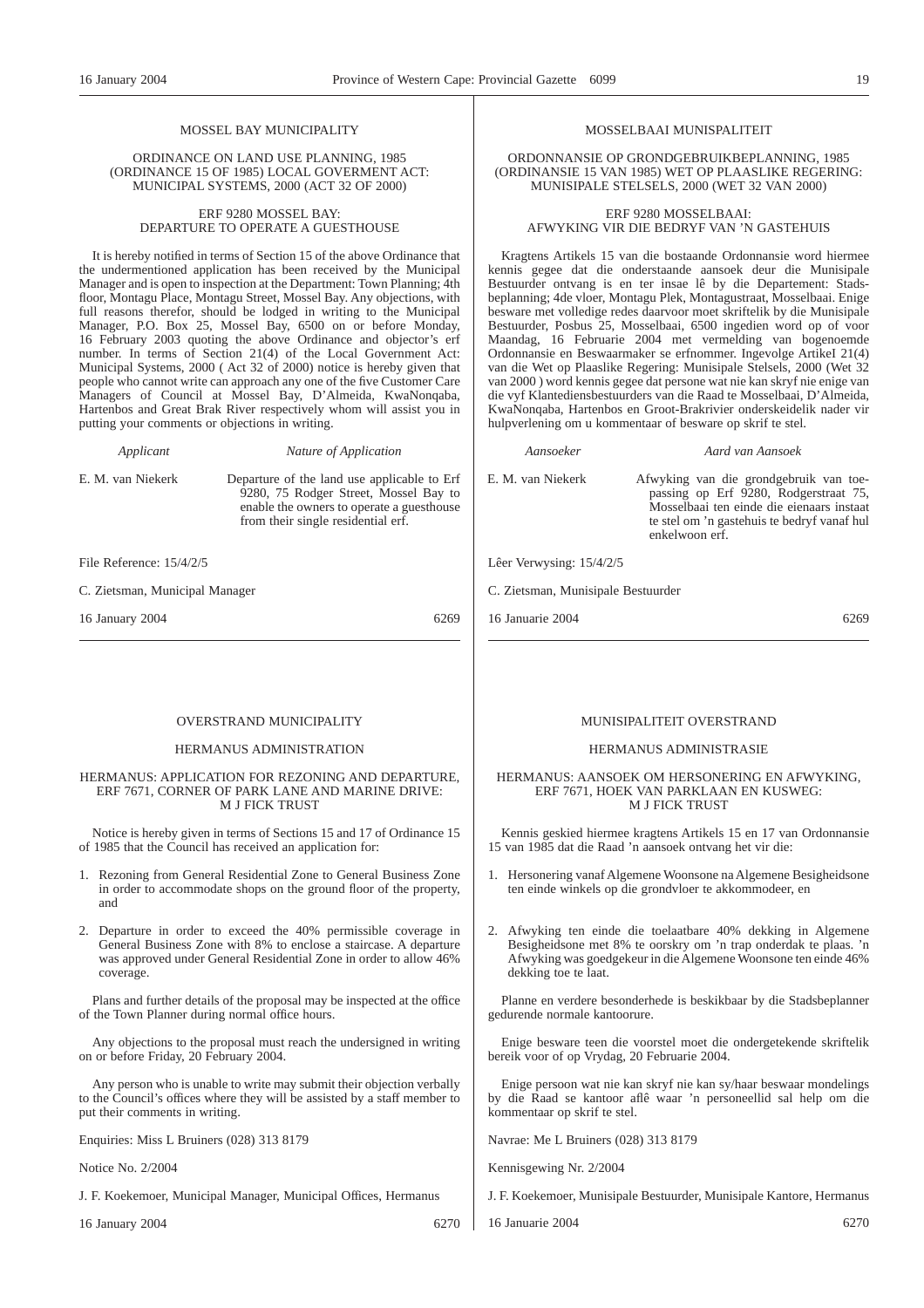#### OVERSTRAND MUNICIPALITY

HERMANUS ADMINISTRATION

#### HAWSTON: APPLICATION FOR REZONING AND SPECIAL CONSENT: ERF 1010, A28B CHRECHE ROAD: IA CLAASEN.

Notice is hereby given in terms of Section 17 of Ordinance 15 of 1985 that the Council has received an application for:

- 1. Rezoning from Residential Zone I to Business Zone I, and
- 2. Special consent in order to operate a tavern (place of entertainment) from the property.

The applicant is in the process of buying adjacent erf 1011 Hawston which will be used to provide parking for the tavern.

Plans and further details of the proposal may be inspected at the office of the Town Planner during normal office hours.

Any objections to the proposal must reach the undersigned in writing on or before Friday, 20 February 2004.

Any person who is unable to write may submit their objection verbally to the Council's offices where they will be assisted by a staff member to put their comments in writing.

Enquiries: Miss L. Bruiners (028) 313 8179

Notice No. 1/2004

J. F. Koekemoer, Municipal Manager, Municipal Offices, Hermanus

16 January 2004 6271

### THEEWATERSKLOOF MUNICIPALITY

PROPOSED SUBDIVISION OF REMAINDER FARM SWEET MILKS VALLEY NO. 150 AND CONSOLIDATION OF PORTION A WITH PORTION 20 OF THE FARM SWEET MILKS VALLEY NO. 150 ADMINISTRATIVE DISTRICT CALEDON

Notice is hereby given, in terns of the provisions of section 24 of the Land Use Planning Ordinance, 1985 (No. 15 of 1985), that the Municipal Manager has received the undermentioned application, which is available for inspection during office hours (08:00-13:00 and 14:00-16:00) at the Municipal Offices, 13 Church Street, Caledon. Written comments or objections, if any, stating reasons and directed to the Municipal Manager, P.O. Box 24, Caledon, 7230, quoting the notice number, will be received from 9th January 2004 up to 9th February 2004.

## *Applicants Nature of Application* 1. The subdivision of the Remainder of the

Farm Sweet Milks Valley no. 150 into

Bekker en Houterman Landmeters, for C.B. Punt

two portions namely: Portion  $A = 74,06$  ha; and Remainder  $= 300,22$  ha

2. The consolidation of Portion A with Portion 20 of the Farm Sweet Milks Valley no. 150

In the event of a person not being able to write, the person may verbally state his/her comment or objection at the Municipal Offices, Plein Street, Caledon, where a personal member will assist in formulating his/her comment or objections in writing.

File reference: L/169

Notice Number.: KOR. 49

D.J. Adonis, Acting Municipal Manager

16 January 2004. 6277

#### MUNISIPALITEIT OVERSTRAND

### HERMANUS ADMINISTRASIE

HAWSTON:

AANSOEK OM HERSONERING EN VERGUNNINGSGEBRUIK: ERF 1010, CHRECHEWEG A28B: IA CLAASEN.

Kennis geskied hiermee kragtens Artikel 17 van Ordonnansie 15 van 1985 dat die Raad 'n aansoek ontvang het vir die:

- 1. Hersonering vanaf Residensiële sone I na Sakesone I, en
- 2. Vergunningsgebruik ten einde 'n taverne (vermaaklikheidsplek) vanaf die perseel te bedryf.

Die eienaar is in proses om die aanliggende erf 1011 Hawston te koop wat gebruik sal word vir parkering vir die taverne.

Planne en verdere besonderhede is beskikbaar by die Stadsbeplanner gedurende normale kantoorure.

Enige besware teen die voorstel moet die ondergetekende skriftelik bereik voor of op Vrydag, 20 Februarie 2004.

Enige persoon wat nie kan skryf nie kan sy/haar beswaar mondelings by die Raad se kantoor aflê waar 'n personeellid sal help om die kommentaar op skrif te stel.

Navrae: Me. L. Bruiners (028) 313 8179

Kennisgewing Nr. 1/2004

J. F. Koekemoer, Munisipale Bestuurder, Munisipale Kantore, Hermanus

16 Januarie 2004 6271

#### MUNISIPALITEIT THEEWATERSKLOOF

VOORGESTELDE ONDERVERDELING VAN RESTANT VAN DIE PLAAS SWEET MILKS VALLEY NR. 150 EN KONSOLIDASIE VAN GEDEELTE A EN GEDEELTE 20 VAN DIE PLAAS SWEET MILKS VALLEY NR. 150 ADMINISTRATIEWE DISTRIK CALEDON

Kennis geskied hiermee ingevolge die bepalings van artikel 24 van die Ordonnansie op Grondgebruikbeplanning, 1985 (Ordonnansie 15 van 1985), dat die onderstaande aansoek deur die Munisipale Bestuurder ontvang is, wat gedurende kantoorure (08:00-13:00 en 14:00-16:00) by die Munisipale Kantoor, Kerkstraat 13, Caledon, ter insae lê. Skriftelike besware, indien enige, met volledig redes daarvoor en gerig aan die Munisipale Bestuurder, Posbus 24, Caledon, 7230, met vermelding van die verwysingsnommer, word ingewag vanaf 9 Januarie 2004 tot 9 Februarie 2004.

*Aansoekers Aard van Aansoek*

Bekker en Houterman Landmeters, nms. C.B. Punt

- 1. Die onderverdeling van Restant van die Plaas Sweet Milks Valley nr. 150 in twee gedeeltes nl.: Gedeelte  $A = 74,06$  ha; en Restant =  $300,22$  ha
- 2. Die konsolidasie van Gedeelte A met Gedeelte 20 van die Plaas Sweet Milks Valley nr. 150

Kennis geskied ook ingevolge Artikel 21(4) van die Wet op Plaaslike Regering: Munisipale Stelsels, 2000 (Wet 32 van 2000) dat persone wat nie kan skryf nie die Stadsbeplanningsafdeling kan nader tydens normale kantoorure waar die Sekretaresse u sal verwys na die betrokke amptenaar wat u sal help om u kommentaar of besware op skrif te stel.

Lêerverwysing: L/169

Kennisgewing Nr.: KOR. 49

D.J. Adonis, Waarnemende Munisipale Bestuurder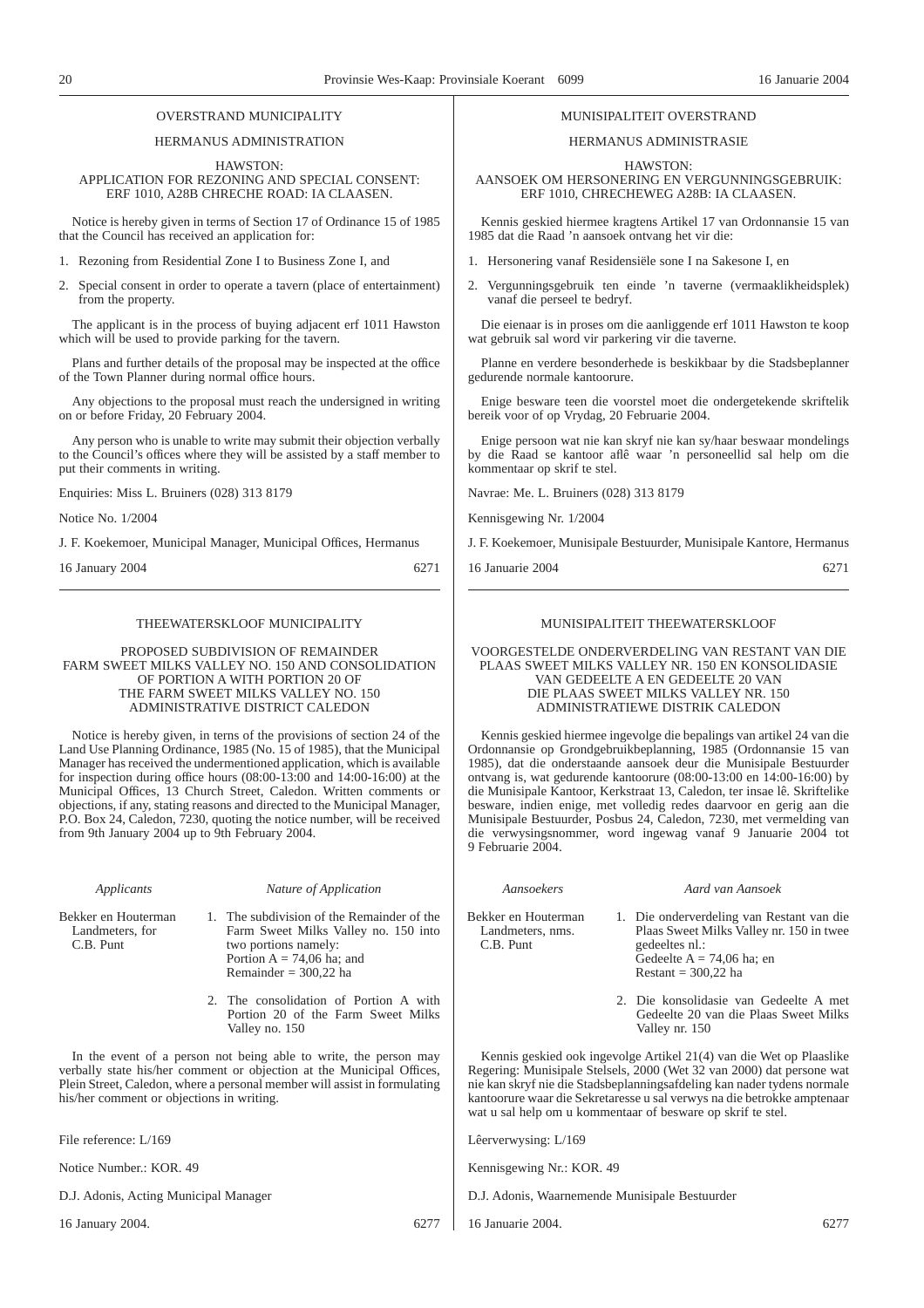### OVERSTRAND MUNICIPALITY

### HERMANUS ADMINISTRATION

#### HERMANUS: APPLICATION FOR REZONING: ERF 756, 21 MITCHELL STREET: P FORNARA (in process of transfer to NIEUCO PROPERTIES 1089 (PTY) LTD).

Notice is hereby given in terms of Section 17 of Ordinance 15 of 1985 that the Council has received an application for rezoning from General Residential Zone to General Business Zone in order to accommodate offices and a shop for computer business.

Plans and further details of the proposal may be inspected at the office of the Town Planner during normal office hours.

Any objections to the proposal must reach the undersigned in writing on or before Friday, 20 February 2004.

Any person who is unable to write may submit their abjection verbally to the Council's offices where they will be assisted by a staff member to put their comments in writing.

Enquiries: Miss L. Bruiners (028) 313 8179

Notice No. 3/2004

J. F. Koekemoer, Municipal Manager, Municipal Offices, Hermanus

16 January 2004 6272

#### THEEWATERSKLOOF MUNICIPALITY

#### PROPOSED SUBDIVISION AND CONSOLIDATION OF ERF 868 AND 379, GREYTON

Notice is hereby given in terms of the provisions of section 24 of the Land Use Planning Ordinance, 1985 (Ordinance 15 of 1985) that the Municipal Manager has received the undermentioned application, which is available for inspection during office hours (08:00-13:00 and 14:00- 16:00) at the Greyton Municipal Office, 16 Ds. Botha Street, Greyton. Written objections, if any, stating reasons and directed to the Municipal Manager, P.O. Box 24, Caledon, 7230, quoting the stated reference number, will be received from 9 January 2004 up to 9 February 2004.

| Applicants                                                                 | Nature of Application                                                                                                                                                                                                                                                                                                                                                        |                                         |
|----------------------------------------------------------------------------|------------------------------------------------------------------------------------------------------------------------------------------------------------------------------------------------------------------------------------------------------------------------------------------------------------------------------------------------------------------------------|-----------------------------------------|
| J.E.A. Burger<br>Professional Land<br>Surveyors on behalf<br>of P. Engelen | 1. The subdivision of Erf 868, Greyton into<br>two portions, namely:<br>Portion $A = 108$ m <sup>2</sup> ; and<br>Remainder = $\pm$ 2478 m <sup>2</sup>                                                                                                                                                                                                                      | J.E.A<br>Pro<br>La<br>$P_{\cdot}$       |
|                                                                            | 2. The subdivision of Erf 379, Greyton into<br>two portions, namely:<br>Portion B = $108 \text{ m}^2$ ; and<br>Remainder = 496 m <sup>2</sup>                                                                                                                                                                                                                                |                                         |
|                                                                            | 3. The consolidation of Portion A with the<br>Remainder Erf 868, and                                                                                                                                                                                                                                                                                                         |                                         |
|                                                                            | 4. The consolidation of Portion B with the<br>Remainder Erf 379                                                                                                                                                                                                                                                                                                              |                                         |
|                                                                            | Notice is further given in terms of section $21(4)$ of the Local Government<br>Act: Municipal Systems, 2000 (Act 32 of 2000) that persons who cannot<br>write can approach the Town Planning Section during normal office hours<br>where the Secretary will refer you to the responsible official whom will<br>assist you in putting your comments or objections in writing. | Kenn<br>Rege<br>nie k<br>kanto<br>wat u |
| File reference: Erf 868 and 379, Greyton                                   |                                                                                                                                                                                                                                                                                                                                                                              | Lêer                                    |
|                                                                            |                                                                                                                                                                                                                                                                                                                                                                              |                                         |

Notice No: KOR. 47

D.J. Adonis, Acting Municipal Manager

16 January 2004. 6279

### MUNISIPALITEIT OVERSTRAND

### HERMANUS ADMINISTRASIE

HERMANUS: AANSOEK OM HERSONERING: ERF 756, MITCHELSTRAAT 21: P FORNARA (in proses van oordrag na NIEUCO PROPERTIES 1089 (EDMS) BPK).

Kennis geskied hiermee kragtens Artikel 17 van Ordonnansie 15 van 1985 dat die Raad 'n aansoek ontvang het vir die hersonering vanaf Algemene Woonsone na Algemene Besigheidsone ten einde kantore en 'n winkel vir rekenaarbesigheid te akkommodeer.

Planne en verdere besonderhede is beskikbaar by die Stadsbeplanner gedurende normale kantoorure.

Enige besware teen die voorstel moet die ondergetekende skriftelike bereik voor of op Vrydag, 20 Februarie 2004.

Enige persoon wat nie kan skryf nie kan sy/haar beswaar mondelings by die Raad se kantoor aflê waar 'n personeellid sal help om die kommentaar op skrif te stel.

Navrae: Me. L. Bruiners (028) 313 8179

Kennisgewing Nr. 3/2004

J. F. Koekemoer, Munisipale Bestuurder, Munisipale Kantore, Hermanus

16 Januarie 2004 6272

#### MUNISIPALITEIT THEEWATERSKLOOF

#### VOORGESTELDE ONDERVERDELING EN KONSOLIDASIE VAN ERWE 868 EN 379, GREYTON

Kennis geskied hiermee ingevolge die bepalings van artikel 24 van die Ordonnansie op Grondgebruikbeplanning, 1985 (Ordonnansie 15 van 1985), dat die onderstaande aansoek deur die Munisipale Bestuurder ontvang is, wat gedurende kantoorure (08:00-13:00 en 14:00-16:00) by die Munisipale Kantoor, Ds. Bothastraat 16, Greyton ter insae lê. Skriftelike besware, indien enige, met volledig redes daarvoor en gerig aan die Munisipale Bestuurder, Posbus 24, Caledon, 7230, met vermelding van die verwysingsnommer, word ingewag vanaf 9 Januarie 2004 tot 9 Februarie 2004.

*Aansoekers Aard van Aansoek*

| E.A. Burger,<br>Professionele<br>Landmeters, nms.<br>P. Engelen | 1. Die onderverdeling van Erf<br>868.<br>Greyton, in twee gedeeltes, nl:<br>Gedeelte A = $\pm 108$ m <sup>2</sup> ; en<br>Restant = $\pm$ 2478 m <sup>2</sup> |
|-----------------------------------------------------------------|---------------------------------------------------------------------------------------------------------------------------------------------------------------|
|                                                                 | 2. Die onderverdeling van Erf<br>379,<br>Greyton in twee gedeeltes, nl:<br>Gedeelte B = $10\overline{8}$ m <sup>2</sup> ; en<br>Restant = 496 m <sup>2</sup>  |
|                                                                 | 3. Die konsolidasie van gedeelte A met die<br>Restant Erf 868, en                                                                                             |
|                                                                 | 4. Die konsolidasie van Gedeelte B met die<br>Restant Erf 379                                                                                                 |

Kennis geskied ook ingevolge Artikel 21(4) van die Wet op Plaaslike Regering: Munisipale Stelsels, 2000 (Wet 32 van 2000) dat persone wat nie kan skryf nie die Stadsbeplanningsafdeling kan nader tydens normale kantoorure waar die Sekretaresse u sal verwys na die betrokke amptenaar wat u sal help om u kommentaar of besware op skrif te stel.

Lêerverwysing: Erf 863 en 379, Greyton

Kennisgewing Nr.: KOR. 17

D.J. Adonis, Waarnemende Munisipale Bestuurder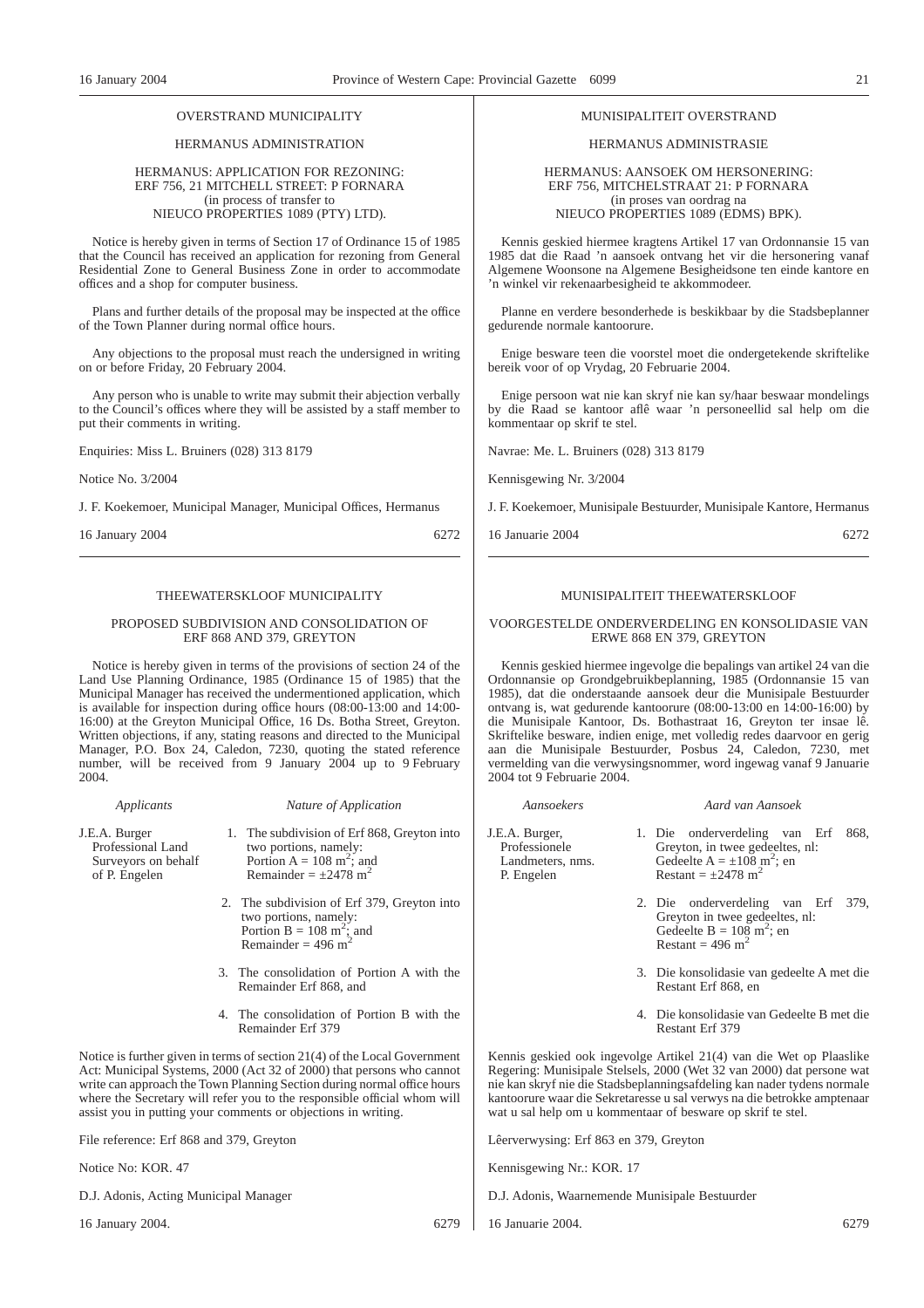### THEEWATERSKLOOF MUNICIPALITY

#### PROPOSED REZONING AND SUBDIVISION OF A PORTION OF THE REMAINDER OF RADYN NO. 24 AND A PORTION OF PORTION 68 OF THE FARM WATERVAL NO. 72, VILLIERSDORP AND THE ALIENATION AND CONSOLIDATION OF PORTION 1 OF RADYN NO. 24, CALEDON DISTRICT

Notice is hereby given in terms of the provisions of sections 16 and 24 of the Land Use Planning Ordinance, 1985 (Ordinance 15 of 1985) that the Municipal Manager has received the undermentioned application, which is available for inspection during office hours (08:00-13:00 and 14:00-16:00) at the Municipal Offices, Main Street, Villiersdorp. Written objections, if any, stating reasons and directed to the Municipal Manager, P.O. Box 24, Caledon, 7230, quoting the stated notice number, will be received from 16th January 2004 up to 16th February 2004.

| BCD, Town and Regional | The proposed rezoning, subdivision, alien- |
|------------------------|--------------------------------------------|
| Planners, on behalf of | ation and consolidation are as follows:    |
| Betko Vars Produkte    | (i) The Subdivision of Portion 68 of the   |

*Applicants Nature of Application*

(i) The Subdivision of Portion 68 of the Farm Waterval no. 72 into two portions, namely:

Portion 1:  $\pm 1,36$  ha Remainder:  $\pm 1.45$  ha

- (ii) The Subdivision and Alienation of a Portion of the Farm Radyn no. 24 which will he divided into two, portions, namely: Portion 1:  $\pm$ 97 m<sup>2</sup>
	- Remainder:  $+3719$  m<sup>2</sup>
- (iii) The Consolidation of abovementioned subdivided portion 1 with the proposed subdivided portion 68 of the Farm Waterval no. 72; and
- (iv) The Rezoning from Agricultural Zone II to subdivided area and Subdivision of abovementioned proposed consolidated portion in 37 portions and street.

Notice is further given in terms of section 21(4) of the Local Government Act: Municipal Systems, 2000 (Act 32 of 2000) that persons who cannot write can approach the Town Planning Section during normal office hours where the Secretary will refer you to the responsible official whom will assist you in putting your comments or objections in writing.

File reference: L/170, Villiersdorp

Notice No: KOR. 50

D.J. Adonis, Acting Municipal Manager

16 January 2004. 6276

### MUNICIPALITY SWELLENDAM

#### CONSENT USE: ERF 2298 SWELLENDAM

Notice is hereby given in terms of the Swellendam Zoning Scheme that Council has received an application for consent use in order to build a second dwelling on erf 2298 c/o Bergsig Avenue and Van Blommenstein Street, Swellendam.

Further particulars regarding the proposal are available for inspection at the Municipal Offices at Swellendam during office hours. Objections to the proposal, if any, must reach the under-mentioned on or before 16 February 2004. Persons who are unable to write will be assisted during office hours, at the Municipal Office, Swellendam, to write down their objections.

T. Botha, Municipal Manager, Municipal Office, Swellendam.

Notice No. 6/2004

16 January 2004. 6284

MUNISIPALITEIT THEEWATERSKLOOF

VOORGESTELDE HERSONERING EN ONDERVERDELING VAN 'N GEDEELTE VAN DIE RESTANT VAN RADYN NO. 24 EN 'N GEDEELTE VAN GEDEELTE 68 VAN DIE PLAAS WATERVAL NO. 72, VILLIERSDORP EN DIE VERVREEMDING EN KONSOLIDASIE VAN 'N GEDEELTE VAN RADYN NO. 24 DISTRIK CALEDON

Kennis geskied hiermee ingevolge die bepalings van artikels 16 en 24 van die Ordonnansie op Grondgebruikbeplanning, 1985 (Ordonnansie 15 van 1985), dat die onderstaande aansoek deur die Munisipale Bestuurder ontvang is, wat gedurende kantoorure (08:00-13:00 en 14:00-16:00) by die Munisipale Kantoor, Hoofstraat, Villiersdorp, ter insae lê. Skriftelike besware, indien enige, met volledige redes daarvoor en gerig aan die Munisipale Bestuurder, Posbus 24, Caledon, 7230, met vermelding van die kennisgewingnommer, word ingewag vanaf 16 Januarie 2004 tot 16 Februarie 2004.

BCD, Stads- en Streekbeplanners, nms Betko Vars

Produkte BK

*Aansoekers Aard van Aansoek*

- Die hersonering, onderverdeling, vervreemding en konsolidasie, behels die volgende: (i) Die Onderverdeling van Gedeelte 68 van die Plaas Waterval nr. 72 in twee
	- gedeeltes te verdeel, nl.: Gedeelte 1:  $\pm$ 1.36 ha
		- Restant:  $\pm 1.45$  ha
	- (ii) Die Onderverdeling en Vervreemding van 'n gedeelte van die Plaas Radyn nr. 24 wat in twee dele verdeel word nl:
		- Gedeelte 1:  $\pm$ 97 m<sup>2</sup>

37 gedeeltes en straat.

- Restant:  $\pm 3719$  m<sup>2</sup> (iii) Die Konsolidasie van bogenoemde onderverdeelde gedeelte 1 met die voorgestelde onderverdeelde gedeelte
- 68 van die Plaas Waterval nr. 72; en (iv) Die Hersonering vanaf Landbousone II na onderverdelingsgebied en Onderverdeling van bogenoemde voorgestelde gekonsolideerde gedeelte in

Kennis geskied ook ingevolge Artikel 21(4) van die Wet op Plaaslike Regering: Munisipale Stelsels, 2000 (Wet 32 van 2000) dat persone wat nie kan skryf nie die Stadsbeplanningsafdeling kan nader tydens normale kantoorure waar die Sekretaresse u sal verwys na die betrokke amptenaar wat u sal help om u kommentaar of besware op skrif te stel.

Lêerverwysing: L/170, Villiersdorp

Kennisgewing Nr.: KOR. 50

D.J. Adonis, Waarnemende Munisipale Bestuurder

16 Januarie 2004. 6276

#### MUNISIPALITEIT SWELLENDAM

### VERGUNNINGSGEBRUIK ERF 2298 SWELLENDAM

Kennisgewing geskied hiermee ingevolge Swellendam Skema Regulasies dat die Raad 'n aansoek ontvang het vir 'n vergunningsgebruik ten einde 'n tweede wooneenheid op die eiendom erf 2298, h/v Bergsiglaan en Van Blommensteinstraat, Swellendam op te rig.

Verdere besonderhede van die voorstel lê gedurende kantoorure by die Munisipale kantoor, Swellendam, ter insae. Skriftelike besware teen die voorstel, indien enige, moet die ondergetekende voor of op 16 Februarie 2004 bereik. Persone wat nie kan skryf nie, sal gedurende kantoorure by die Munisipale kantoor, Swellendam gehelp word om hulle besware neer te skryf.

T. Botha, Munisipale Bestuurder, Munisipale Kantoor, Swellendam.

Kennisgewing Nr. 6/2004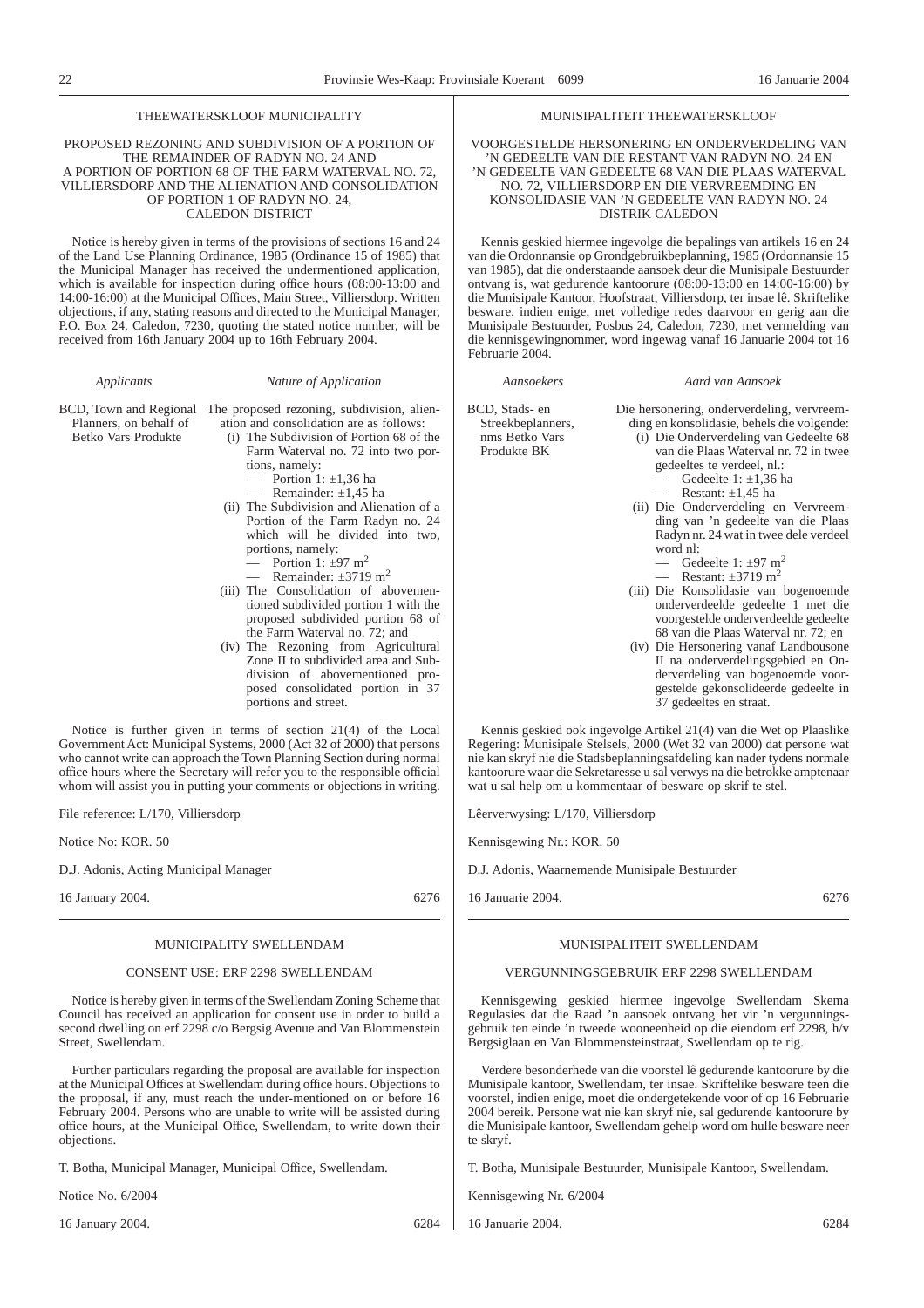### THEEWATERSKLOOF MUNICIPALITY

#### PROPOSED SUBDIVISION OF PORTION 7 OF THE FARM ARIESKRAAL NO. 456 CALEDON DISTRICT

Notice is hereby given, in terms of the provisions of section 24 of the Land Use Planning Ordinance, 1985 (No. 15 of 1985), that the Municipal Manager has received the undermentioned application, which is available for inspection during office hours (08:00-13:00 and 14:00-16:00) at the Municipal Offices, Plein Street, Caledon.

Spronk en Associates, for Pentmoor (Pty) Ltd

*Applicant*

*(s) Nature of Application*

The subdivision of Portion 7 of the farm Arieskraal No. 456 into two portions namely: Portion  $A = \pm 71$  ha Remainder  $= \pm 89$  ha

Written comments or objections, if any, stating reasons and directed to the Municipal Manager, P.O. Box 24, Caledon, 7230, quoting the notice number, will be received no later than 16 January 2004.

In the event of a person not being able to write, the person may verbally state his/her comment or objection at the Municipal Offices, Plein Street, Caledon, where a personal member will assist in formulating his/her comment or objections in writing.

File reference: L/171, Caledon District

Notice number.: KOR. 51

D.J. Adonis, Acting Municipal Manager

16 January 2004. 6275

### THEEWATERSKLOOF MUNICIPALITY

PROPOSED SUBDIVISION OF ERF 729, VILLIERSDORP

Notice is hereby given in terms of the provisions of section 24 of the Land Use Planning Ordinance, 1985 (Ordinance 15 of 1985) that the Municipal Manager has received the undermentioned application, which is available for inspection during office hours (08:00-13:00 and 14:00- 16:00) at the Villiersdorp Municipal Office, Main Street, Villiersdorp. Written objections, if any, stating reasons and directed to the Municipal Manager, P.O. Box 24, Caledon, 7230, quoting the stated reference number, will be received from 9 January 2004 up to 9 February 2004.

| Applicants                     | Nature of Application                                                                                                                                                                                    |
|--------------------------------|----------------------------------------------------------------------------------------------------------------------------------------------------------------------------------------------------------|
| Shane and Tracey<br>Engelberts | The subdivision of Erf 729, Villiersdorp into<br>two portions namely:<br>Portion $1 = 334.9$ m <sup>2</sup> as Residential<br>Zone I; and<br>Portion $2 = 266.6$ m <sup>2</sup> as Residential<br>Zone I |
|                                | Notice is further given in terms of section 21(4) of the Local Government                                                                                                                                |

Act: Municipal Systems, 2000 (Act 32 of 2000) that persons who cannot write can approach the Town Planning Section during normal office hours where the Secretary will refer you to the responsible official whom will assist you in putting your comments or objections in writing.

File reference: Erf 729, Villiersdorp

Notice No: KOR. 48

D.J. Adonis, Acting Municipal Manager

16 January 2004. 6278

#### VOORGESTELDE ONDERVERDELING VAN GEDEELTE 7 VAN DIE PLAAS ARIESKRAAL, NR. 456

MUNISIPALITEIT THEEWATERSKLOOF

Kennis geskied hiermee ingevolge die bepalings van artikel 24 van die Ordonnansie op Grondgebruikbeplanning, 1985 (Nr. 15 van 1985) dat die onderstaande aansoek deur die Munisipale Bestuurder ontvang is, wat gedurende kantoorure (08:00-13:00 en 14:00-16:00) by die Munisipale Kantore te Pleinstraat, Caledon ter insae lê.

| Aansoeker<br>(s)                                       | Aard van Aansoek                                                                                                                                     |
|--------------------------------------------------------|------------------------------------------------------------------------------------------------------------------------------------------------------|
| Spronk en Mede-<br>werkers, nms.<br>Pentmoor (Pty) Ltd | Die Onderverdeling van Gedeelte 7 van die<br>Plaas Arieskraal Nr. 456 in twee<br>gedeeltes, nl.:<br>Gedeelte $A = \pm 71$ ha<br>Restant= $\pm$ 89 ha |

Skriftelike besware of kommentare, indien enige, met volledige redes daarvoor en gerig aan die Munisipale Bestuurder, Posbus 24, Caledon, 7230 met vermelding van die kennis gewingnommer, word ingewag nie later nie as 16 Januarie 2004.

Indien 'n persoon nie kan lees of skryf nie, kan so 'n persoon sy kommentare of besware mondelings by die Munisipale Kantore, Pleinstraat, Caledon, aflê waar 'n personeellid sal help om sy/haar kommentaar of besware op skrif te stel.

Lêer verwysing: L/171, Caledon Distrik

Kennisgewing Nr.: KOR. 51

D.J. Adonis, Waarnemende Munisipale Bestuurder

16 Januarie 2004. 6275

### MUNISIPALITEIT THEEWATERSKLOOF

#### VOORGESTELDE ONDERVERDELING VAN ERF 729, VILLIERSDORP

Kennis geskied hiermee ingevolge die bepalings van artikel 24 van die Ordonnansie op Grondgebruikbeplanning, 1985 (Ordonnansie 15 van 1985), dat die onderstaande aansoek deur die Munisipale Bestuurder ontvang is, wat gedurende kantoorure (08:00-13:00 en 14:00-16:00) by die Munisipale Kantoor, Hoofstraat, Villiersdorp, ter insae lê. Skriftelike besware, indien enige, met volledig redes daarvoor en gerig aan die Munisipale Bestuurder, Posbus 24, Caledon, 7230, met vermelding van die verwysingsnommer, word ingewag vanaf 9 Januarie 2004 tot 9 Februarie 2004.

| Shane en Tracey | Die onderverdeling van Erf 729, Villiersdorp        |
|-----------------|-----------------------------------------------------|
| Engelberts      | in twee gedeeltes nl.:                              |
|                 | Gedeelte $1 = 334.9$ m <sup>2</sup> as Residensiële |
|                 | Sone I: en                                          |
|                 | Gedeelte $2 = 266.6$ m <sup>2</sup> as Residensiële |
|                 | Sone I                                              |

*Aansoekers Aard van Aansoek*

Kennis geskied ook ingevolge Artikel 21(4) van die Wet, op Plaaslike Regering: Munisipale Stelsels, 2000 (Wet 32 van 2000) dat persone wat nie kan skryf nie die Stadsbeplanningsafdeling kan nader tydens normale kantoorure waar die Sekretaresse u sal verwys na die betrokke amptenaar wat u sal help om u kommentaar of besware op skrif te stel.

Lêerverwysing: Erf 729, Villiersdorp

Kennisgewing Nr.: KOR. 48

D.J. Adonis, Waarnemende Munisipale Bestuurder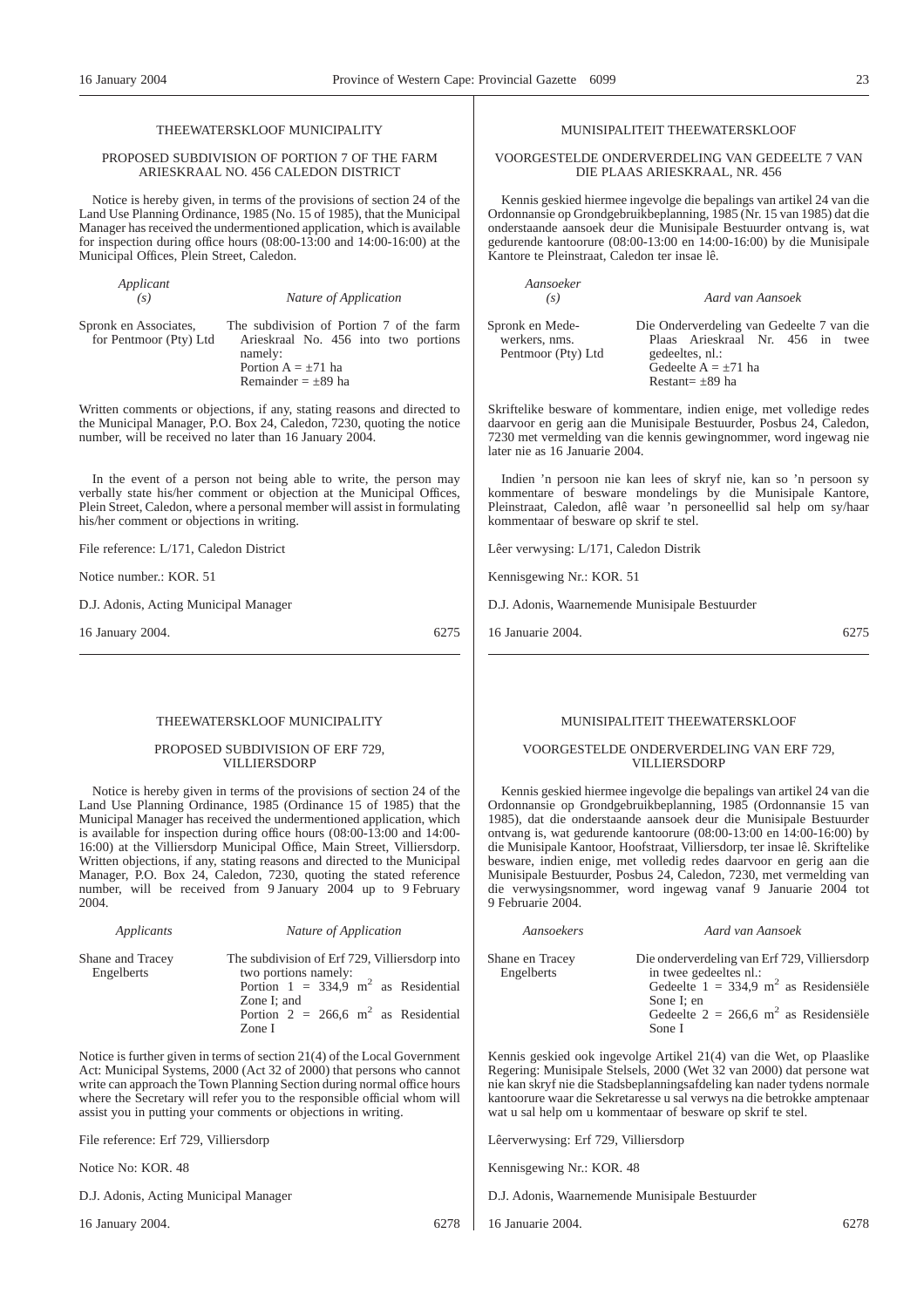### THEEWATERSKLOOF MUNICIPALITY

### PROPOSED SUBDIVISION OF ERF 476, CALEDON

Notice is hereby given in terms of the provisions of section 24 of the Land Use Planning Ordinance, 1985 (Ordinance 15 of 1985) that the Municipal Manager has received the undermentioned application, which is available for inspection during office hours (08:00-13:00 and 14:00- 16:00) at the Caledon Municipal Office, 13 Church Street, Caledon. Written objections, if any, stating reasons and directed to the Municipal Manager, P.O. Box 24, Caledon, 7230, quoting the stated reference number, will be received from 9 January 2004 up to 9 February 2004.

| Applicants                                                                             | Nature of Application                                                                                                                                                                                       |
|----------------------------------------------------------------------------------------|-------------------------------------------------------------------------------------------------------------------------------------------------------------------------------------------------------------|
| J.E.A. Burger<br>Professional Land<br>Surveyors on behalf of<br>the New National Party | The subdivision of erf 476, Caledon in two<br>portions, namely<br>Portion $1 = \pm 455.82$ m <sup>2</sup> as Residential<br>Zone I: and<br>Remainder = $\pm 296.57$ m <sup>2</sup> as Residential<br>Zone I |

Notice is further given in terms of section 21(4) of the Local Government Act: Municipal Systems, 2000 (Act 32 of 2000) that persons who cannot write can approach the Town Planning Section during normal office hours where the Secretary will refer you to the responsible official whom will assist you in putting your comments or objections in writing.

File reference: Erf 476, Caledon

Notice No: KOR. 46

D.J. Adonis, Acting Municipal Manager

16 January 2004. 6280

#### MUNICIPALITY SWELLENDAM

APPLICATION FOR SUBDIVISION ERF 2282, SWELLENDAM

Notice is hereby given in terms of section 24 of the Land Use Planning Ordinance, 1985 (Ordinance no. 15 of 1985) that Council has received an application for the subdivision of erf 2282, c/o Fairbairn, Siebert- and Trichardt Street in two portions, namely, portion A  $(125 \text{ m}^2)$  and the Remainder ( $600 \text{ m}^2$ ) and the consolidation thereafter of portion A with erf 524.

Further particulars, regarding the proposal are available for inspection at the Municipal office at Swellendam during office hours. Objections to the proposal, if any, must reach the undermentioned on or before 16 February 2004. Persons who are unable to write will be assisted during office hours, at the Municipal office, Swellendam, to write down their objections.

T. Botha, Municipal Manager, Municipal Office, Swellendam

Notice No. 4/2004

16 January 2004. 6282

### MUNICIPALITY SWELLENDAM

#### CONSENT USE: ERF 1131 SWELLENDAM

Notice is hereby given in terms of the Swellendam Zoning Scheme that Council has received an application for consent use, tourism business, in order to establish a bed-and-breakfast business on erf 1131, 26 Swellengrebel Street, Swellendam.

Further particulars regarding the proposal are available for inspection at the Municipal Offices at Swellendam during office hours. Objections to the proposal, if any, must reach the under-mentioned on or before 16 February 2004. Persons who are unable to write will be assisted during office hours, at the Municipal Office, Swellendam, to write down their objections.

T. Botha, Municipal Manager, Municipal Office, Swellendam.

Notice No. 5/2004

16 January 2004. 6283

#### MUNISIPALITEIT THEEWATER SKLOOF

### VOORGESTELDE ONDERVERDELING VAN ERF 476, CALEDON

Kennis geskied hiermee ingevolge die bepalings van artikel 24 van die Ordonnansie op Grondgebruikbeplanning, 1985 (Ordonnansie 15 van 1985), dat die onderstaande aansoek deur die Munisipale Bestuurder ontvang is, wat gedurende kantoorure (08:00-13:00 en 14:00-16:00) by die Munisipale Kantoor, Kerkstraat 13, Caledon ter insae lê. Skriftelike besware, indien enige, met volledig redes daarvoor en gerig aan die Munisipale Bestuurder, Posbus 24, Caledon, 7230, met vermelding van die verwysingsnommer, word ingewag vanaf 9 Januarie 2004 tot 9 Februarie 2004.

| Aansoekers                                                                            | Aard van Aansoek                                                                                                                                                                                                |
|---------------------------------------------------------------------------------------|-----------------------------------------------------------------------------------------------------------------------------------------------------------------------------------------------------------------|
| J.E.A. Burger,<br>Professionele<br>Landmeters, nms.<br><b>Nuwe Nasionale</b><br>Party | Die onderverdeling van erf 476, Caledon, in<br>twee gedeeltes, nl:<br>Gedeelte $1 = \pm 455.82$ m <sup>2</sup> as Residensiële<br>Sone I: en<br>Restant = $\pm 296.57$ m <sup>2</sup> as Residensiële<br>Sone I |

Kennis geskied ook ingevolge Artikel 21(4) van die Wet op Plaaslike Regering: Munisipale Stelsels, 2000 (Wet 32 van 2000) dat persone wat nie kan skryf nie die Stadsbeplanningsafdeling kan nader tydens normale kantoorure waar die Sekretaresse u sal verwys na die betrokke amptenaar wat u sal help om u kommentaar of besware op skrif te stel.

Lêerverwysing: Erf 476, Caledon

Kennisgewing Nr.: KOR 46

D.J. Adonis, Waarnemende Munisipale Bestuurder

16 Januarie 2004. 6280

### MUNISIPALITEIT SWELLENDAM

AANSOEK OM ONDERVERDELING ERF 2282, SWELLENDAM

Kennis geskied hiermee ingevolge artikel 24 van die Ordonnansie op Grondgebruikbeplanning, 1985 (Ordonnansie nr. 15 van 1985) dat die Raad 'n aansoek ontvang het vir die onderverdeling van erf 2282, h/v Fairbairn, Siebert- en Trichardtstraat, Swellendam in twee gedeeltes, naamlik gedeelte A (125 m<sup>2</sup>) en die Restant (600 m<sup>2</sup>) en die konsolidasie daarna van gedeelte A met erf 524.

Verdere besonderhede van die voorstel lê gedurende kantoorure by die Munisipale kantoor, Swellendam, ter insae. Skriftelike besware teen die voorstel, indien enige, moet die ondergemelde bereik voor of op 16 Februarie 2004. Persone wat nie kan skryf nie, sal gedurende kantoorure by die Munisipale kantoor, Swellendam gehelp word om hulle besware neer te skryf.

T. Botha, Munisipale Bestuurder, Munisipale Kantoor, Swellendam.

Kennisgewing 4/2004

16 Januarie 2004. 6282

### MUNISIPALITEIT SWELLENDAM

### VERGUNNINGSGEBRUIK ERF 1131 SWELLENDAM

Kennisgewing geskied hiermee ingevolge Swellendam Skema Regulasies dat die Raad 'n aansoek ontvang het vir 'n vergunningsgebruik ten einde toerisme sake (bed en ontbyt onderneming) op die eiendom erf 1131, Swellengrebelstraat 26, Swellendam te bedryf.

Verdere besonderhede van die voorstel lê gedurende kantoorure by die Munisipale kantoor, Swellendam, ter insae. Skriftelike besware teen die voorstel, indien enige, moet die ondergetekende voor of op 16 Februarie 2004 bereik. Persone wat nie kan skryf nie, sal gedurende kantoorure by die Munisipale kantoor, Swellendam gehelp word om hulle besware neer te skryf.

T. Botha, Munisipale Bestuurder, Munisipale Kantoor, Swellendam.

Kennisgewing Nr. 5/2004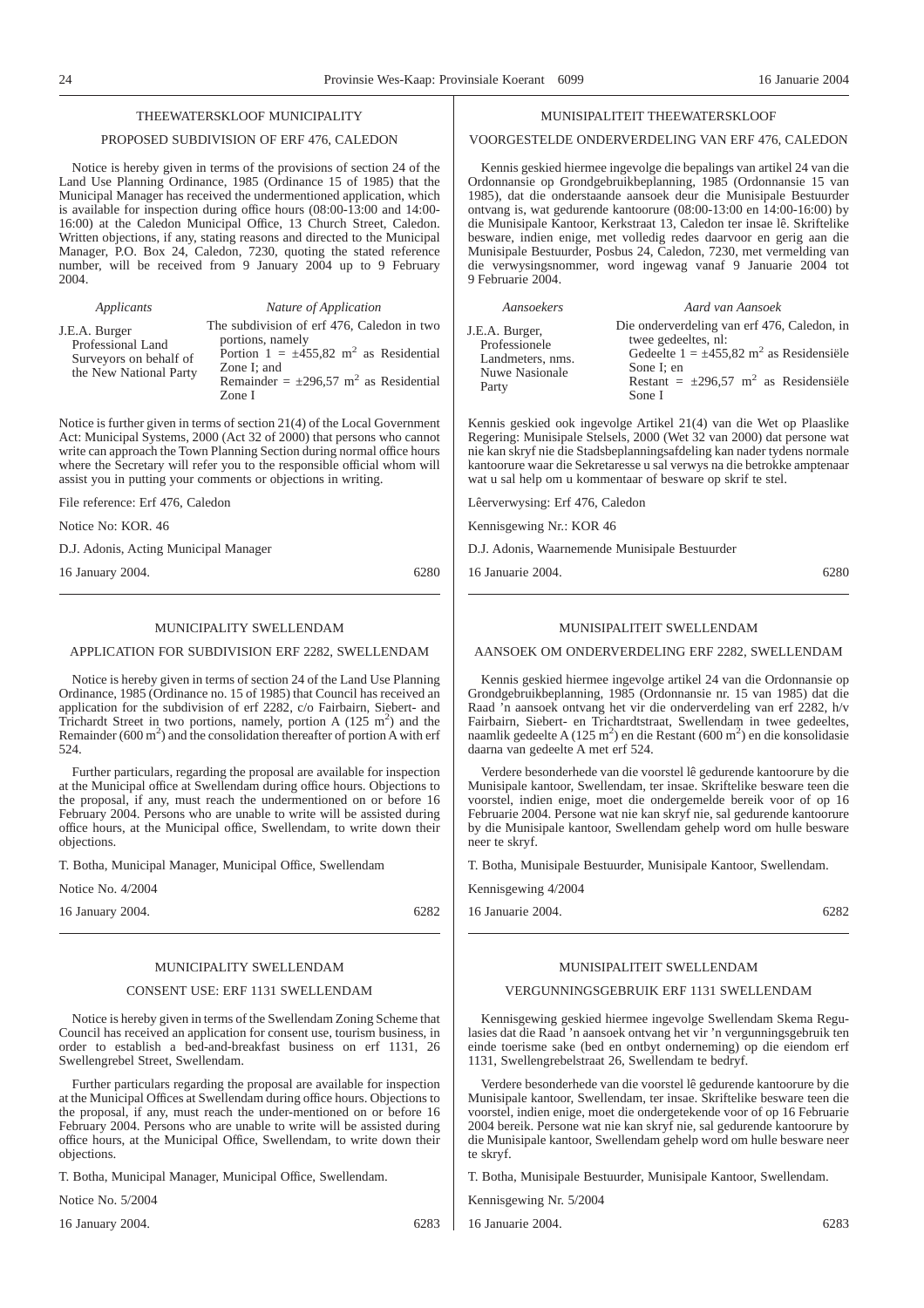#### APPOINTMENT OF A BOARD MEMBER

### WESTERN CAPE GAMBLING AND RACING BOARD

Applications were received from the following candidates for appointment to the Western Cape Gambling and Racing Board:

Mr BR De Lange, 1330 Doodloop Street, Keimoes Mr TI Potgieter, 9 Chiappini Street, Onrusrivier Mr CG Nel, 4 Fairway Heights Drive, Worcester Mr IE Andries, 91 Stellenberg Road, Oak Glen, Bellville Prof. LER De Vries, 32 Featherhead Street, Proteavalley, Bellville Mr MF Davids, 82 Comet Street, Surrey Estate, Athlone Mr AA Stoffels, 13 Camargue Street, Table View Mr JA Diener, 32 Kusweg, Gouritsmond Ms FM Stoffels, 30 Darling Street, Chrismar, Bellville

The Board is an independent statutory body instituted in terms of the Western Cape Gambling and Racing Law. Its main objective is to control and regulate all gambling and racing activities in the Province, to collect all relevant taxes, levies, duties, fees and penalties and to conduct ongoing research into gambling and racing.

In order to be eligible for appointment as a member, a person shall:

- a) have attained the age of twenty-five years;
- b) be a citizen of the Republic and reside in the Province;
- c) be a fit proper person whose character, integrity, honesty, prior conduct, reputation, habits and associations are beyond reproach;
- d) be of good financial standing; and
- e) not be disqualified.

The following persons shall be disqualified from being appointed to the Board:

- a) anyone who has been convicted of an offence relating to gambling or racing;
- b) anyone who has been convicted of an offence relating to dishonesty;
- c) an unrehabilitated insolvent or anyone who is subject to any legal disability,
- d) anyone who has been removed from any office of trust on account of misconduct;
- e) any political office-bearer, and
- f) anyone who, whether personally or through his or her spouse, an immediate family member, a partner or an associate or any person connected to such person by marriage
	- i) has or acquires any interest in any gambling business or activity, or
	- ii) has any interest in any business or enterprise that may conflict or interfere with the proper performance of his or her duties.

Any person who has any objections or comment upon the appointment of anyone of the above-mentioned persons, should submit their comments in writing to the Accounting Officer: Provincial Treasury (for attention HC Malila) at 3rd Floor, Provincial Treasury, Legislature Building, 7 Wale Street, Cape Town, (Private Bag X9165), Cape Town, 8000, to reach him not later than 16:00 on 2 February 2004. 6281

#### AANSTELLING VAN 'N RAADSLID

#### WES-KAAPSE RAAD OP DOBBELARY EN WEDRENNE

Aansoeke is van die ondergemelde kandidate vir aanstelling tot die Wes-Kaapse Raad op Dobbelary en Wedrenne ontvang:

Mnr BR De Lange, Doodloopstraat 1330, Keimoes Mnr TI Potgieter, Chiappinistraat 9, Onrusrivier Mnr CG Nel, Fairway Heights Rylaan 4, Worcester Mnr IE Andries, Stellenbergstraat 91, Oak Glen, Bellville Prof LER De Vries, Featherheadstraat 32, Proteavallei, Bellville Mnr MF Davids, Cometstraat 82, Surrey Landgoed, Athlone Mnr AA Stoffels, Camarguestraat 13, Table View Mnr JA Diener, Kusweg 32, Gouritsmond Me FM Stoffels, Darlingstraat 30, Chrismar, Bellville

Die Raad is 'n onafhanklike statutêre liggaam wat ingevolge die Wes-Kaapse Wet op Dobbelary en Wedrenne ingestel is. Die hoofoogmerk van die Raad is om alle aktiwiteite met betrekking tot dobbelary en wedrenne in die Provinsie te beheer en reguleer, om alle relevante belastings, heffings, belastingregte, gelde en boetes in te vorder en om deurlopende navorsing te doen op die terrein van dobbelary en wedrenne.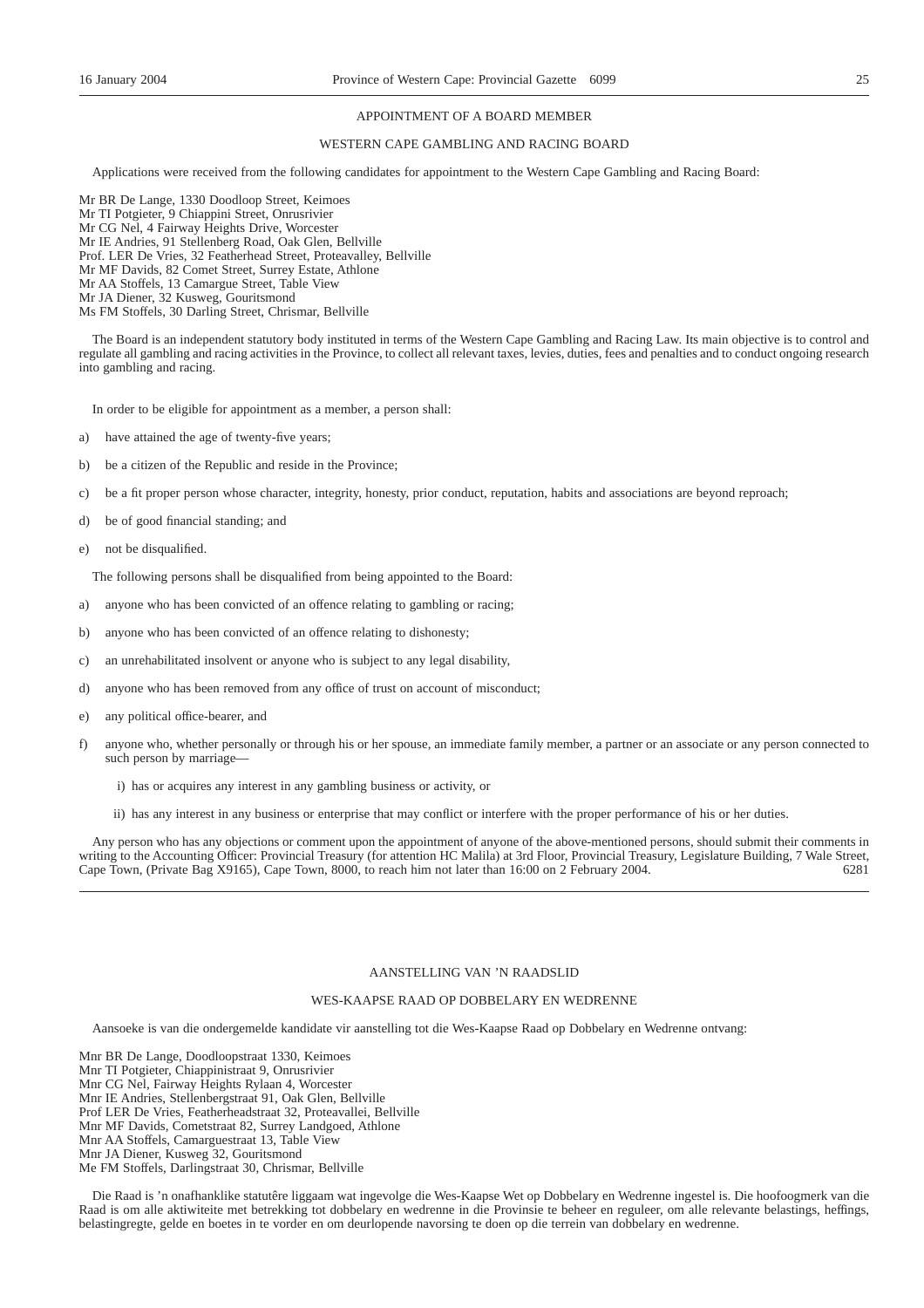Ten einde bevoeg te wees vir aanstelling as 'n lid van die Raad moet 'n persoon:

- a) die ouderdom van vyf-en-twintig jaar bereik het;
- b) 'n burger van die Republiek wees en normaalweg in die Provinsie woonagtig wees;
- c) 'n geskikte en gepaste persoon wees wie se karakter, integriteit, eerlikheid, vorige gedrag, reputasie, gewoontes en verbintenisse bo verdenking staan;
- d) goeie kredietwaardigheid hê, en
- e) nie gediskwalifiseer wees nie.

Die volgende persone word gediskwalifiseer as lede van die Raad:

- a) enigeen wat skuldig bevind was aan 'n misdryf wat met dobbelary en wedrenne verband hou;
- b) enigeen wat skuldig bevind was aan 'n misdryf wat oneerlikheid behels;
- c) 'n insolvente persoon wat nie gerehabiliteer is nie of enigeen wat onderhewig is aan enige handelsonbevoegdheid;
- d) enigeen wat uit enige vertrouenspos ontslaan was as gevolg van wangedrag;
- e) enige politieke ampsdraer, en
- f) enigeen wat, hetsy persoonlik of deur middel van sy of haar gade, 'n direkte familielid, 'n vennoot of 'n medewerker of enige aangetroude familie van sodanige persoon
	- i) enige belang het of verkry in enige dobbelarybesigheid of -aktiwiteit, of
	- ii) enige belang het of enige besigheid of onderneming wat strydig kan wees of kan inmeng met die behoorlike uitvoering van sy of haar pligte.

Enige persoon wat enige kommentaar op, of beswaar teen enige van die bogemelde persone wil inbring word versoek om hul skriftelike kommentaar aan die Rekenpligtige Beampte: Provinsiale Tesourie (vir aandag HC Malila), 3de Vloer, Provinsiale Wetgewer-Gebou, Waalstraat 7, Kaapstad (Privaatsak X9165), Kaapstad, 8000 te rig om hom nie later as 16:00 op 2 Februarie 2004 te bereik nie. 6281

### UKUQESHWA KWELUNGU LEBHODI

#### IBHODI YONGCAKAZO NEMIDYARHO YENTSHONA KOLONI

Kuye kwafunyanwa aba balandelayo njengabatyunjwa okanye nabafaki-zicelo kwiBhodi yoNgcakazo Nemidyarho yaseNtshona Koloni:

- Mr BR De Lange, 1330 Doodloop Street, Keimoes
- Mr TI Potgieter, 9 Chiappini Street, Onrusrivier
- Mr CG Nei, 4 Fairway Heights Drive, Worcester
- Mr IE Andries, 91 Stellenberg Road, Oak Glen, Bellville
- Prof LER De Vries, 32 Featherhead Street, Proteavalley, Bellville
- Mr MF Davids, 82 Comet Street, Surrey Estate, Athlone
- Mr AA Stoffels, 13 Camargue Street, Table View
- Mr JA Diener, 32 Kusweg, Gouritsmond
- Ms FM Stoffels, 30 Darling Street, Chrismar, Bellville

Le Bhodi sisigqeba esizimeleyo esibekwe ngokomthetho owenziwe ePalamente phantsi koMthetho oyiWestern Cape Gambling and Racing Law. Eyona njongo yayo iphambili kukulawula lonke ungcakazo nemidyarho apha kweli Phondo, ukuqokelela zonke iirhafu ezifanelekileyo, iintlawulo, imirhumo neemali, zohlwayo kwakunye nokuqhuba uphando oluqhutywayo malunga nongcakazo nemidyarho. Ukuze umntu afaneleke ukuba angabekwa njengelungu kufuneka:

- a) abe uwagqibile amashumi amabini anesihlanu eminyaka ubudala;
- b) abe ngummi walapha eMzantsi Afrika kunjalonje abe uhlala kweli Phondo;
- c) abe ngumntu ofanelekileyo nonentsulungeko ngokwesimo sakhe, nokwenkcubeko-ngqondo, ngonkunyaniseka, ngokwendlela abesoloko eziphethe ngayo, ngokwegama analo, nangokweendawo nabantu azimanya nabo;
- d) abe ume kakuhle ngokwasezimalini;
- e) kungabikho sizathu simenza angafaneleki.
- Aba bantu balandelayo abayi kufaneleka ukuba babekwe kule Bhodi:
- a) umntu owayekhe wabanjelwa ityala elinento yokwenza nongcakazo okanye nemidyarho;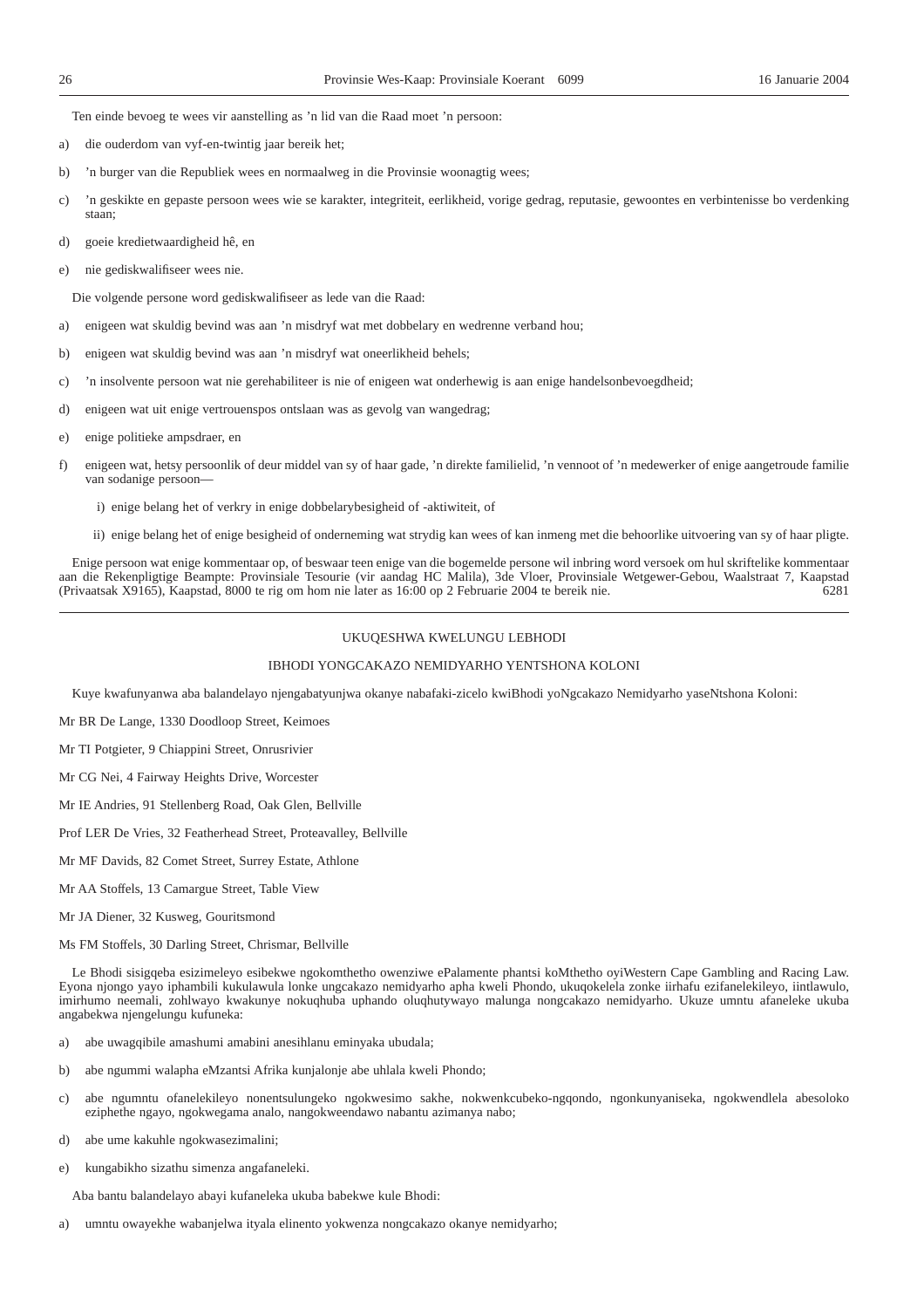- b) umntu owakhe wabanjelwa ityala lokunganyaniseki;
- c) umntu owatshonayo ngokwasezimalini okanye onamatyala abopheleleke kuwo ngokwasemthethweni;
- d) umntu owathi wasuswa esikhundleni esifuna intembeko awayekuso ngenxa yokuziphatha kakubi;
- e) umntu onesikhundla anaso ngakwezopolitiko;
- f) umntu
	- i) ochaphazelekayo kwishishini longcakazo,
	- ii) okanye ochaphazelekayo kwishishini elinokuthi lingahambelani nalo msebenzi wakhe njengelungu lale Bhodi, okanye lenze kube nzima ukuba akwazi ukuwenza kakuhle nangokuphumeleleyo umsebenzi wakhe wobulungu beBhodi le, nokuba uchaphazeleka ngqo okanye ngowakwakhe, okanye ngomntu wefemeli yakhe, okanye ngomlingane nje okanye nangawuphi na umntu onxulumene naba bantu ngomtshato.

Nabani na ofuna ukufaka isichaso okanye ukuvakalisa izimvo ngoku- nyulwa kwakhe nawuphi na umntu kwaba, makabhalele ku: Accounting Officer: Provincial Treasury (yithumele ku HC Malila) kumgangatho we 3, Provincial Treasury, Legislature Building, 7 Wale Street, Cape Town, (Private Bag X9165), Cape Town, 8000 ungadlulanga umhla we 2 Februwari 2004 phamb (Private Bag X9165), Cape Town, 8000 ungadlulanga umhla we 2 Februwari 2004 phambi kwentsimbi yesine.